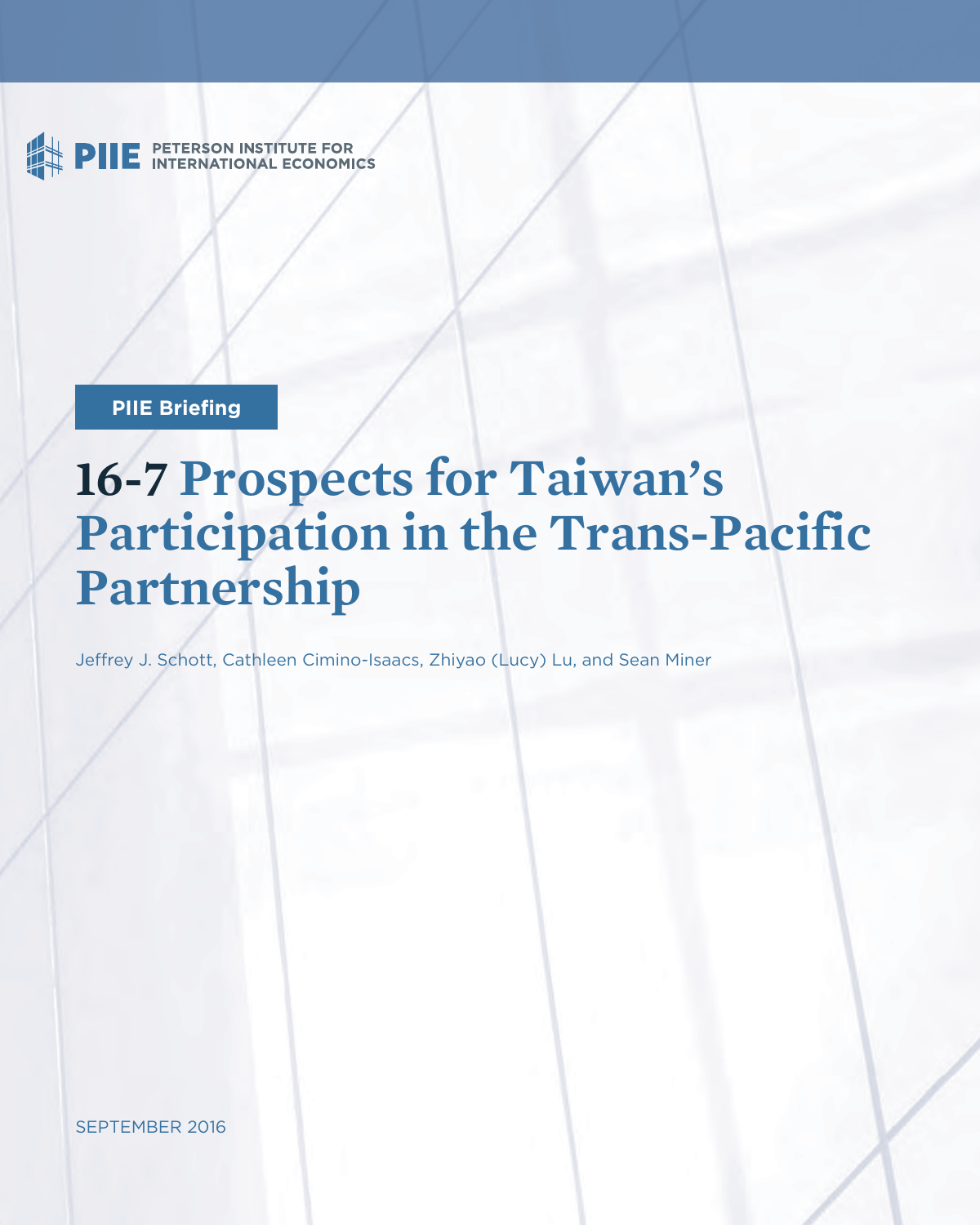### **CONTENTS**

| $\mathbf{1}$            | Introduction                                           | 3  |
|-------------------------|--------------------------------------------------------|----|
| $2^{\circ}$             | <b>Taiwan's Trade and Investment Ties</b>              | 5  |
|                         | 3 TPP and Taiwan's Export Competitiveness              | 8  |
| $\overline{\mathbf{4}}$ | <b>Existing Trade Pacts</b>                            | 14 |
| $\overline{5}$          | <b>Status of US-Taiwan Trade and Investment Talks</b>  | 25 |
| 6                       | Taiwan's Options to Join the TPP                       | 27 |
|                         | <b>Appendix A Summary of Taiwan's Trade Agreements</b> | 30 |
|                         | References                                             | 39 |

© 2016 Peterson Institute for International Economics. All rights reserved.

The Peterson Institute for International Economics is a private nonpartisan, nonprofit institution for rigorous, intellectually open, and indepth study and discussion of international economic policy. Its purpose is to identify and analyze important issues to make globalization beneficial and sustainable for the people of the United States and the world, and then to develop and communicate practical new approaches for dealing with them. Its work is funded by a highly diverse group of philanthropic foundations, private corporations, and interested individuals, as well as income on its capital fund. About 35 percent of the Institute's resources in its latest fiscal year were provided by contributors from outside the United States. A list of all financial supporters for the preceding six years is posted at https://piie.com/sites/default/files/supporters.pdf.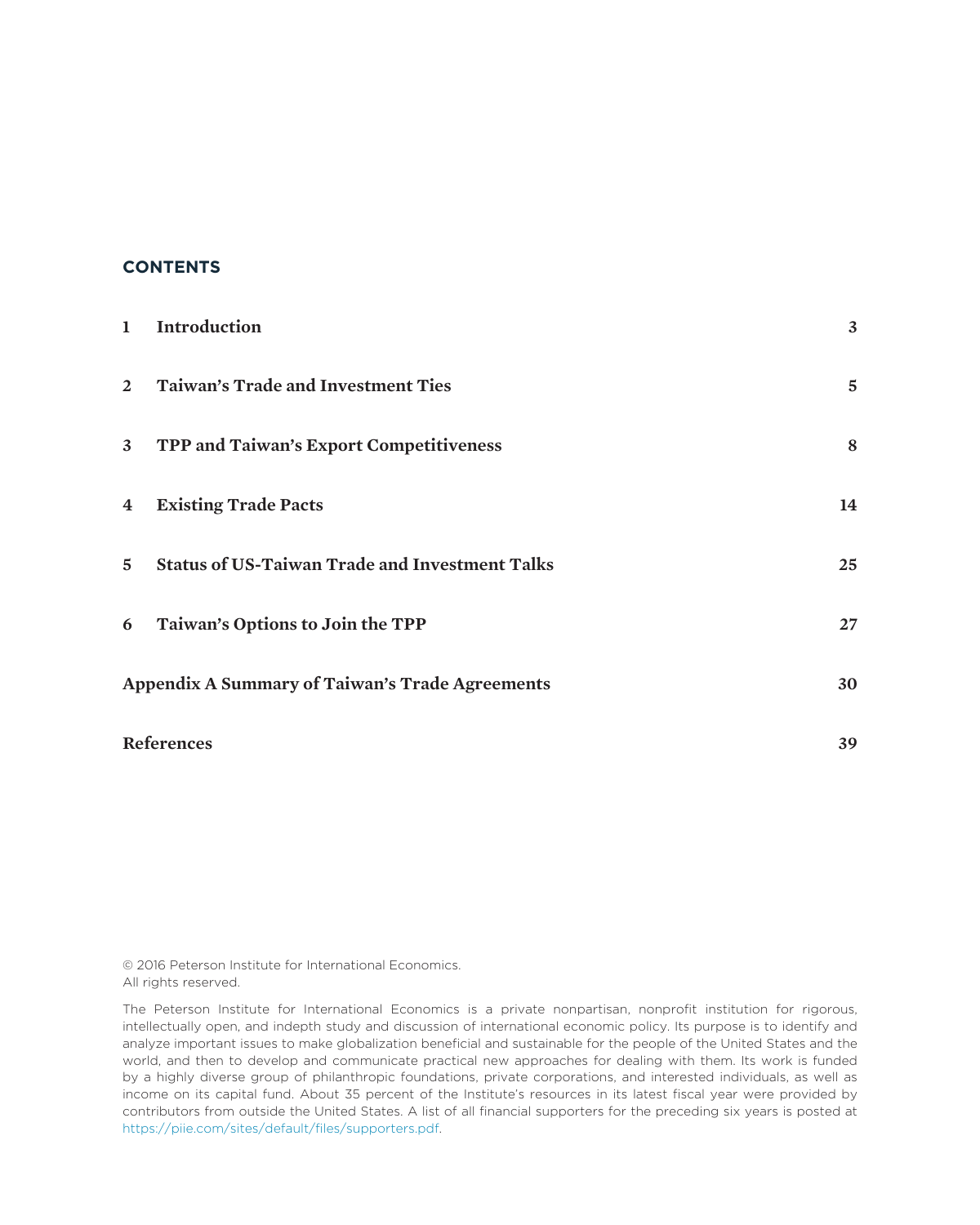## **Prospects for Taiwan's Participation in the Trans-Pacific Partnership**

Jeffrey J. Schott, Cathleen Cimino-Isaacs, Zhiyao (Lucy) Lu, and Sean Miner

*Over the next eight years, we must fully prepare to join the Trans-Pacific Partnership in order to seize the historic opportunity to become further integrated into the global trading system.*

—President Ma Ying-jeou, inaugural address, May 20, 20121

*The first step of reform is to strengthen the vitality and autonomy of our economy, reinforce Taiwan's global and regional connections, and actively participate in multilateral and bilateral economic cooperation as well as free trade negotiations including the TPP and RCEP.*

—President Tsai Ing-wen, inaugural address, May 20, 20162

Taiwan has been considering whether to participate in the Trans-Pacific Partnership (TPP) for years.<sup>3</sup> Now that the deal is done and awaiting ratification in the 12 member countries, should Taiwan proceed with its preparation for future membership?4

Taiwan has faced declining competitiveness due to both slow domestic economic reforms and discrimination from nonparticipation in many free trade agreements in the Asia-Pacific region, which have caused (or threatened) trade and investment diversion. Joining the TPP could help address these problems.

[Jeffrey J. Schott](https://piie.com/experts/senior-research-staff/jeffrey-j-schott) is senior fellow and [Cathleen Cimino-Isaacs](https://piie.com/experts/senior-research-staff/cathleen-cimino-isaacs) is a research associate at the Peterson Institute for International Economics. They are coeditors of *Trans-Pacific Partnership: An Assessment* (2016). [Zhiyao \(Lucy\) Lu](https://piie.com/experts/research-analysts/zhiyao-lucy-lu) is a research analyst and [Sean Miner](https://piie.com/experts/senior-research-staff/sean-miner) is China program manager and research associate at the Peterson Institute. The authors thank PIIE Senior Fellows Gary Hufbauer and Theodore Moran and several external reviewers for their helpful comments on earlier drafts of this Briefing.

<sup>1.</sup> Full address available at www.roc-taiwan.org/om\_en/post/37.html (accessed on May 10, 2016).

<sup>2.</sup> Full address available at http://focustaiwan.tw/news/aipl/201605200008.aspx (accessed on June 10, 2016).

<sup>3.</sup> TPP text available at https://ustr.gov/trade-agreements/free-trade-agreements/trans-pacific-partnership/tpp-full-text (accessed on August 29, 2016).

<sup>4.</sup> The 12 TPP members are Australia, Brunei, Canada, Chile, Japan, Malaysia, Mexico, New Zealand, Peru, Singapore, the United States, and Vietnam.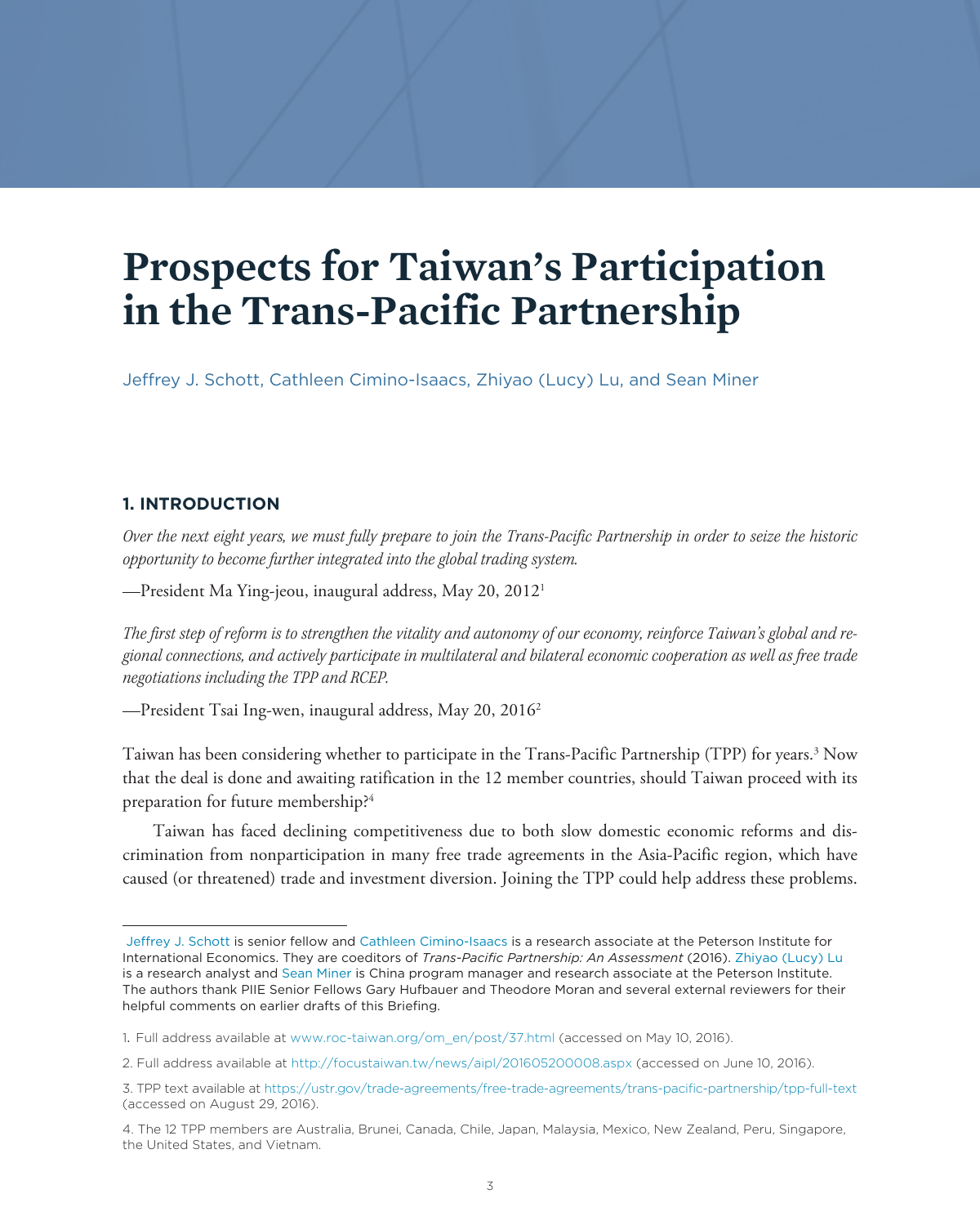It could also be a useful vehicle to promote domestic reforms, especially in services that drive productivity growth, attract investment, and boost competitiveness. Participating in the TPP could mitigate much of the discrimination faced by Taiwanese exporters and investors in Asia-Pacific markets.

The TPP has not been ratified by participating countries and the outlook for ratification in 2016 remains uncertain, particularly in the United States. For the purposes of our analysis, we assume that the deal will enter into force in the next few years, paving the way for expansion to new members.

This PIIE Briefing examines why TPP participation is important for Taiwan and assesses Taiwan's readiness to join. First we review Taiwan's trade and investment ties with top trading partners and the TPP-12 to set the context for the benefits from further engagement. Taiwan-TPP trade and investment are largely driven by the United States and Japan; the lower relative shares among remaining TPP markets suggest significant room for deepening two-way exchanges. Next we assess the potential costs of not participating in the TPP. Taiwan's top exports overlap significantly with those of Korea—another prospective member already in a favorable position thanks to existing trade pacts with China, the European Union, and the United States—which means that a TPP expansion without Taiwan would further erode Taiwanese competitiveness. Then we examine Taiwan's existing bilateral agreements with China and TPP members New Zealand and Singapore to highlight areas that conform to or diverge from TPP standards. Some areas have significant gaps with TPP standards, while others should not be as difficult to bridge.

We also consider the status of US-Taiwan trade and investment relations and outstanding bilateral irritants. Key US bilateral concerns are agricultural market access and animal health and safety regulations, Taiwanese foreign direct investment (FDI) restrictions and approval process, intellectual property issues, and exchange rate policy. Resolving such issues will be critical for US support for Taiwan's TPP participation. Last, we assess possible scenarios for negotiating TPP entry and identify factors that could arise in the course of Taiwan's prospective accession. Taiwan can ask to join the TPP but, as for any interested country, its membership needs to be approved by all current TPP parties under procedures that appear to be comparable to accession procedures for the World Trade Organization (WTO).

This PIIE Briefing leaves indepth analysis of cross-strait political relations to other experts. But in the context of the TPP, similar to WTO accession, relations with China could influence the timing of Taiwanese participation. In the past, Taiwan was able to circumvent political resistance to membership in both the Asia-Pacific Economic Cooperation (APEC) forum and the WTO by aligning its entry with that of China. But China is undecided on whether, and if so when, to pursue TPP membership.

Taiwan should base its decision on joining the TPP on its own readiness to undertake the requisite reforms, regardless of Chinese policy. Given China's willingness to deepen economic ties with Taiwan in recent cross-strait trade pacts, it is not clear that it would now oppose Taiwan's accession to the TPP. We examine this point further at the end of this paper.

Joining the TPP would provide much needed momentum to Taiwanese trade policy and domestic reform. Taiwan has not been integrated into the expansive web of bilateral and regional agreements in Asia and has trade deals with only two TPP members. This separate standing has largely to do with Taiwan's international status and past political pressures from China that discouraged engagement. TPP participation would have considerable significance since Taiwan has been excluded from most intra-Asian trade reforms. More broadly, Taiwan has actively participated in ongoing liberalization efforts in plurilateral talks on information technology, environmental goods, and services—TPP membership would complement these efforts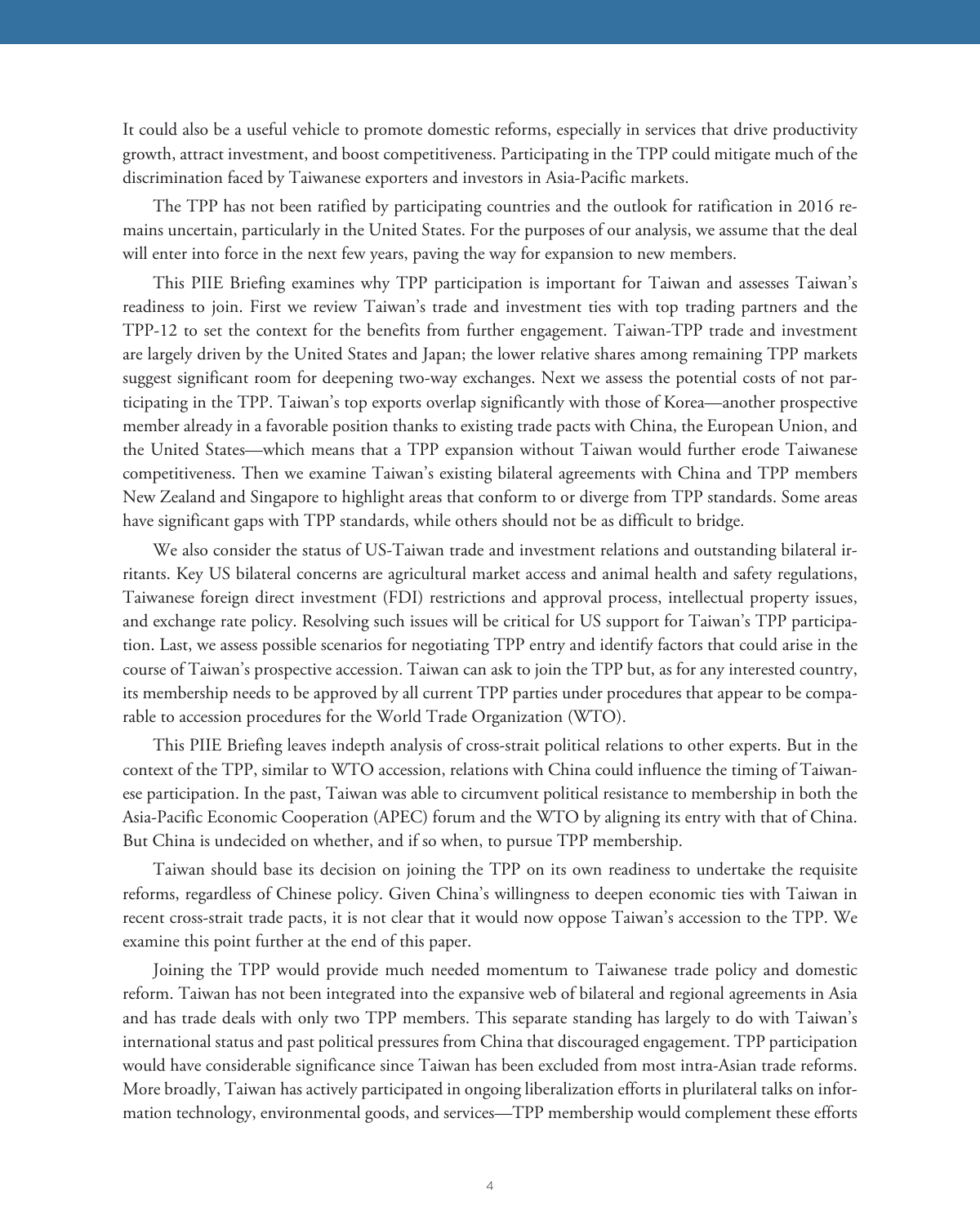particularly in light of stalled liberalization in the WTO Doha Round. Over the long term, Taiwan's participation would further the goal of the TPP as a bridge to a Free Trade Area of the Asia-Pacific (FTAAP).

Given the importance of Taiwan's trade and investment relations with Asia-Pacific countries and its growing integration in global value chains, officials and business leaders have recognized that Taiwan should be taking steps to ensure that reforms are made to narrow the gap with TPP standards. The final scorecard of Taiwan's readiness to join will be linked to domestic reforms undertaken by the new government under President Tsai Ing-wen, who has reiterated that preparing for future TPP candidacy will be a cornerstone of her economic policy.<sup>5</sup> A Taiwanese TPP task force has been conducting an internal review to advise on essential policy reforms, and a number of areas have already been identified for gaps with TPP standards. In addition, a TPP Communication Projects Office was established to engage with domestic stakeholders and conduct outreach on TPP-related policies. But, while the groundwork is being laid for further engagement, the new government's approach to the TPP negotiations has not fully emerged.

Trade is important for Taiwanese economic growth; exports accounted for 60 percent of GDP in 2014. Taiwanese firms and technology have become critical players in electronics and information and communications technology (ICT) supply chains. The TPP would yield new opportunities for trade and investment for all TPP candidates, but for Taiwan in particular it would deepen engagement with critical regional trading partners, with which Taiwan lacks trade deals, and promote Taiwan's integration in the emerging value and supply chains in Asia.

Taiwan has limited participation in international economic organizations and regional agreements—it is a member of only APEC and the WTO,<sup>6</sup> and a member of the Asian Development Bank but not the China-led Asian Infrastructure Investment Bank. As a WTO member, Taiwan enjoys most favored nation (MFN) treatment and thus benefits from the lowered tariffs and opened markets of WTO members. But with the rapid growth of bilateral and regional free trade agreements (FTAs), preferential treatment and rules of origin among subsets of trading partners cover a growing share of intra-Asian trade. Unfortunately, the WTO Doha Round has not resulted in significant liberalization—apart from the Trade Facilitation Agreement and key sectoral plurilaterals such as the updated Information Technology Agreement (ITA-2).

China, the European Union, Japan, and the United States have long dominated Taiwan's merchandise trade, accounting for about 55 percent of total exports and imports for the past decade ([table 1\)](#page-5-0). But China now plays a much bigger role. In 2005 China and Japan each accounted for 16 percent of Taiwan's total trade and the United States 13 percent. By 2015, China's share was almost the same as the total shares of the United States and Japan. In absolute terms, Taiwan-China trade grew 81 percent from 2005 to 2015, while the United States saw a 20 percent increase and Japan a 5 percent decrease. Of more concern, the growth of Taiwan's trade has been sluggish, increasing in value by only a third (\$128 billion) over the past decade and decreasing 3 percent in dollar terms since 2010.

Taiwan also has close trade relations with the TPP-12 [\(table 2\)](#page-6-0). In 2015 the TPP countries accounted for 40 percent of Taiwan's global merchandise imports and 34 percent of its exports—not surprisingly, these

<sup>5.</sup> Tsai Ing-wen, "Taiwan Can Build on U.S. Ties," op-ed, *Wall Street Journal,* June 1, 2015, www.wsj.com/articles/taiwan-can-build-on-u-s-ties-1433176635 (accessed on May 3, 2016).

<sup>6.</sup> Taiwan joined the WTO formally as the Separate Customs Territory of Taiwan, Penghu, Kinmen, and Matsu referred to as Chinese Taipei.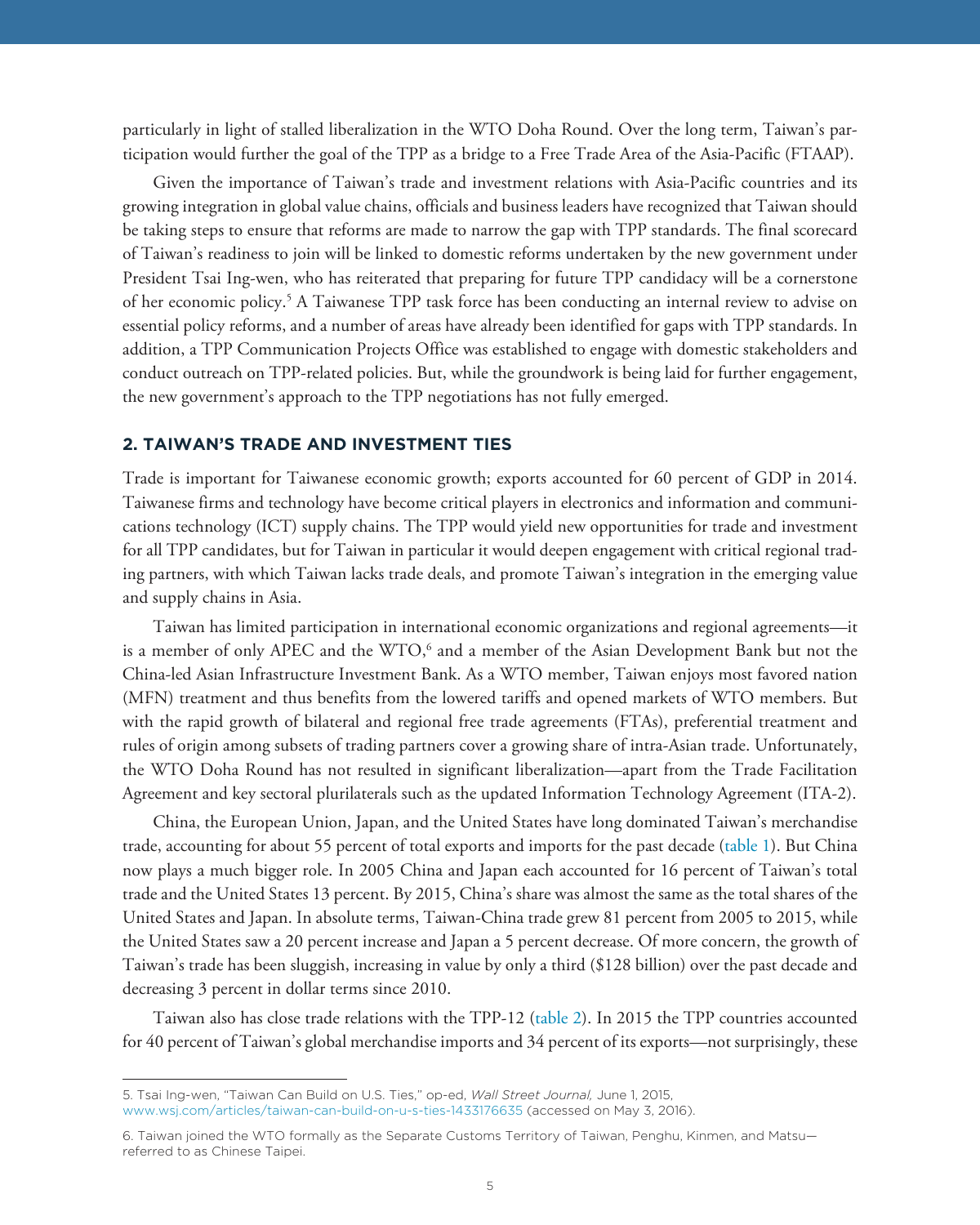<span id="page-5-0"></span>

|                      |                | 2005           |                                                           |                | 2010           |                                                           |                | 2015           |                                                           |
|----------------------|----------------|----------------|-----------------------------------------------------------|----------------|----------------|-----------------------------------------------------------|----------------|----------------|-----------------------------------------------------------|
| Country              | <b>Exports</b> | <b>Imports</b> | <b>Share</b><br>of total<br>two-way<br>trade<br>(percent) | <b>Exports</b> | <b>Imports</b> | <b>Share</b><br>of total<br>two-way<br>trade<br>(percent) | <b>Exports</b> | <b>Imports</b> | <b>Share</b><br>of total<br>two-way<br>trade<br>(percent) |
| China                | 43.6           | 20.1           | 16.7                                                      | 76.9           | 35.9           | 21.5                                                      | 71.2           | 44.2           | 22.7                                                      |
| European Union       | 22.5           | 17.6           | 10.5                                                      | 27.4           | 21.3           | 9.3                                                       | 23.7           | 22.8           | 9.1                                                       |
| Japan                | 15.1           | 46.1           | 16.1                                                      | 18.0           | 51.9           | 13.3                                                      | 19.3           | 38.7           | 11.4                                                      |
| <b>United States</b> | 29.1           | 21.2           | 13.2                                                      | 31.5           | 25.4           | 10.8                                                      | 34.2           | 26.4           | 11.9                                                      |
| Subtotal             | 110.4          | 105.0          | 56.5                                                      | 153.8          | 134.6          | 54.8                                                      | 148.4          | 132.1          | 55.1                                                      |
| Global total         | 198.4          | 182.6          | 100.0                                                     | 274.6          | 251.2          | 100.0                                                     | 280.4          | 228.6          | 100.0                                                     |

Note: Two-way trade defined as exports plus imports.

Source: Taiwan Customs Administration, Ministry of Finance, https://portal.sw.nat.gov.tw/APGA/GA06E (accessed on March 29, 2016).

shares are driven by the United States and Japan. Among remaining TPP members, Singapore and Vietnam are Taiwan's largest export markets, while Australia, Malaysia, and Singapore are the largest suppliers of Taiwanese imports. Overall, the relatively low numbers suggest significant potential for growing Taiwan's share of the TPP market.

Services constitute a small but growing share of Taiwan's global trade. In 2015 commercial service exports accounted for 11 percent of Taiwanese global goods and service exports and 8 percent of Taiwan's GDP.<sup>7</sup> Service sector reform is a major priority for Taiwan as the service sector accounts for 63 percent of Taiwan's economy and Taiwan is a net service exporter.8

China's large share of Taiwan's total trade reflects growing cross-strait integration and Taiwan's migration of final assembly and labor-intensive production primarily in the ICT sector to China, which has generated sizable reexports of final goods to other markets (Rosen and Wang 2011). Cross-strait cooperation toward removing restrictions on direct cargo transport and logistical barriers also lowered costs and facilitated trade over the past decade.<sup>9</sup> Increasing reliance on Chinese trade has also motivated Taiwan to seek TPP participation as a means of export diversification.

With the fragmentation of production across the straits, China has become Taiwan's predominant investment destination. Taiwan's investment in China reached \$155 billion in 2015 ([table 3](#page-7-0)), 61 percent of its total outward FDI stock. And the official number likely underestimates actual FDI flows as investors continue to invest in China through locations such as Hong Kong (WTO 2015).10 By contrast, the TPP-12

<sup>7.</sup> Taiwan's Customs Administration does not provide detailed bilateral services data.

<sup>8.</sup> Data from Department of Economic Research, Central Bank of the Republic of China (Taiwan), www.cbc.gov.tw/public/Attachment/68239333271.pdf; and Executive Yuan, Republic of China (Taiwan), www.ey.gov.tw/Upload/RelFile/2084/309259/c4003f68-5034-48d3-9d0e-b3de014a4e54.pdf (accessed on September 23, 2016).

<sup>9.</sup> The Cross-Strait Sea Transport Agreement of 2008 opened 63 ports in China and 11 ports in Taiwan for direct shipping, and the Cross-Strait Air Transport Agreement permitted direct flights in 2009. For full texts, see 海峡两岸海 运协议 (全文) [Cross-Strait Sea Transport Agreement], Taiwan Affairs Office of the State Council PRC, www.gwytb.gov.cn/lhjl/laxy/201101/t20110105\_1676990.htm (accessed on April 29, 2016); and 海峡两岸空运协议 (全文) [Cross-Strait Air Transport Agreement], www.gwytb.gov.cn/lhjl/laxy/201101/t20110105\_1676995.htm (accessed on April 29, 2016).

<sup>10.</sup> For more discussion of estimates of FDI correcting for third-country rerouting, see Rosen and Wang (2011).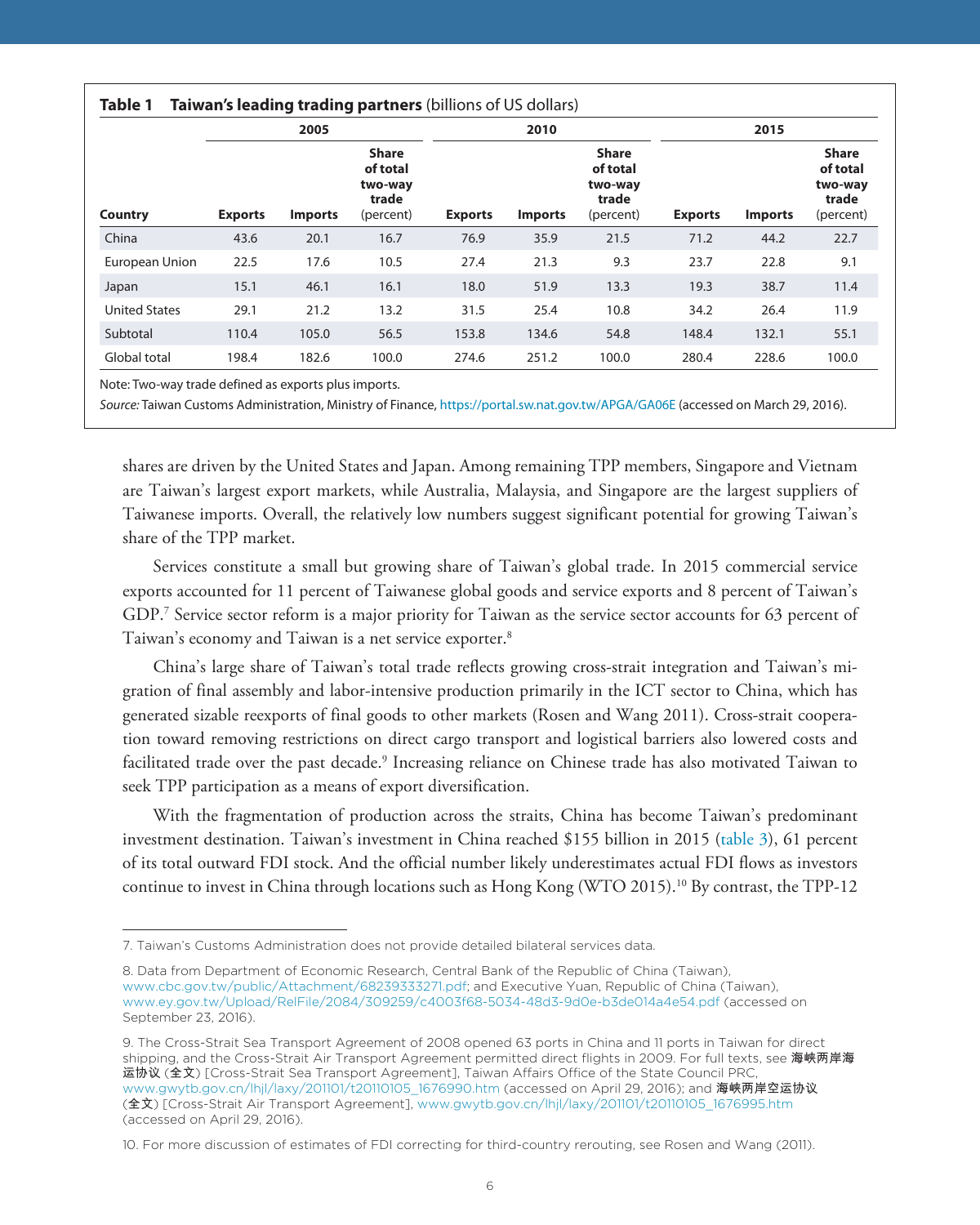| US GOITALS)                                                                                                                                                                                                                                              |                                       |                           |                       |  |  |  |  |
|----------------------------------------------------------------------------------------------------------------------------------------------------------------------------------------------------------------------------------------------------------|---------------------------------------|---------------------------|-----------------------|--|--|--|--|
| <b>Trading partner</b>                                                                                                                                                                                                                                   | <b>Taiwan</b><br>imports <sup>b</sup> | <b>Taiwan</b><br>exportsb | <b>Total</b><br>trade |  |  |  |  |
| Australia                                                                                                                                                                                                                                                | 5.7                                   | 3.2                       | 8.9                   |  |  |  |  |
| Brunei                                                                                                                                                                                                                                                   | 0.3                                   | 0.0                       | 0.4                   |  |  |  |  |
| Canada                                                                                                                                                                                                                                                   | 1.3                                   | 2.3                       | 3.7                   |  |  |  |  |
| Chile                                                                                                                                                                                                                                                    | 1.5                                   | 0.3                       | 1.8                   |  |  |  |  |
| Japan                                                                                                                                                                                                                                                    | 38.7                                  | 19.3                      | 58.0                  |  |  |  |  |
| Malaysia                                                                                                                                                                                                                                                 | 6.5                                   | 7.1                       | 13.6                  |  |  |  |  |
| Mexico                                                                                                                                                                                                                                                   | 0.6                                   | 2.2                       | 2.8                   |  |  |  |  |
| New Zealand                                                                                                                                                                                                                                              | 0.8                                   | 0.4                       | 1.3                   |  |  |  |  |
| Peru                                                                                                                                                                                                                                                     | 0.2                                   | 0.3                       | 0.5                   |  |  |  |  |
| Singapore                                                                                                                                                                                                                                                | 7.1                                   | 17.3                      | 24.4                  |  |  |  |  |
| <b>United States</b>                                                                                                                                                                                                                                     | 26.4                                  | 34.2                      | 60.7                  |  |  |  |  |
| Vietnam                                                                                                                                                                                                                                                  | 2.5                                   | 9.5                       | 12.0                  |  |  |  |  |
| <b>Total TPP-12</b>                                                                                                                                                                                                                                      | 91.8                                  | 96.1                      | 187.9                 |  |  |  |  |
| China                                                                                                                                                                                                                                                    | 44.2                                  | 71.2                      | 115.4                 |  |  |  |  |
| European Union                                                                                                                                                                                                                                           | 22.8                                  | 23.7                      | 46.5                  |  |  |  |  |
| Korea                                                                                                                                                                                                                                                    | 13.0                                  | 12.6                      | 25.6                  |  |  |  |  |
| Total Taiwan global trade                                                                                                                                                                                                                                | 228.6                                 | 280.4                     | 509.0                 |  |  |  |  |
| TPP-12 as a percent of global trade                                                                                                                                                                                                                      | 40.1                                  | 34.3                      | 36.9                  |  |  |  |  |
| China as a percent of global trade                                                                                                                                                                                                                       | 19.3                                  | 25.4                      | 22.7                  |  |  |  |  |
| European Union as a percent of global trade                                                                                                                                                                                                              | 10.0                                  | 8.5                       | 9.1                   |  |  |  |  |
| Korea as a percent of global trade                                                                                                                                                                                                                       | 5.7                                   | 4.5                       | 5.0                   |  |  |  |  |
| a. Values in US dollars are converted from New Taiwan dollars using the average<br>exchange rate of the given period.<br>b. Free on board (FOB) for exports and cost, insurance, and freight (CIF) for imports.<br>Reexports and reimports are included. |                                       |                           |                       |  |  |  |  |
| Source: Taiwan Customs Administration, Ministry of Finance,<br>https://portal.sw.nat.gov.tw/APGA/GA06E (accessed on March 29, 2016).                                                                                                                     |                                       |                           |                       |  |  |  |  |

#### <span id="page-6-0"></span>**Table 2 Merchandise trade between Taiwan and TPP countries, China, the European Union, and Korea, 2015** (billions of US dollars)a

account for \$42 billion or 17 percent of Taiwan's outward FDI, driven by Singapore and the United States, which account for nearly 70 percent of Taiwan's FDI in TPP countries, or 10 percent of Taiwan's total.

The TPP-12 and the European Union are major sources of foreign investment in Taiwan—\$56 billion and \$34 billion in 2015, respectively. Of the individual TPP countries, the United States and Japan are the major sources of FDI, at \$42 billion or about one-third of total FDI stock in Taiwan. By contrast, Chinese investment is minimal, only \$1.4 billion, or 1 percent of total FDI. The negligible Chinese FDI in Taiwan was in large part due to Taiwan's tight control on direct investment by Chinese firms prior to 2008, after which cross-strait investment began to normalize with several economic cooperation agreements.

Overall, Taiwan remains a net investor abroad. In 2015 its outward global FDI stock reached \$256 billion, almost double inward FDI of \$137 billion. Although Taiwan scores in the top 15 of the World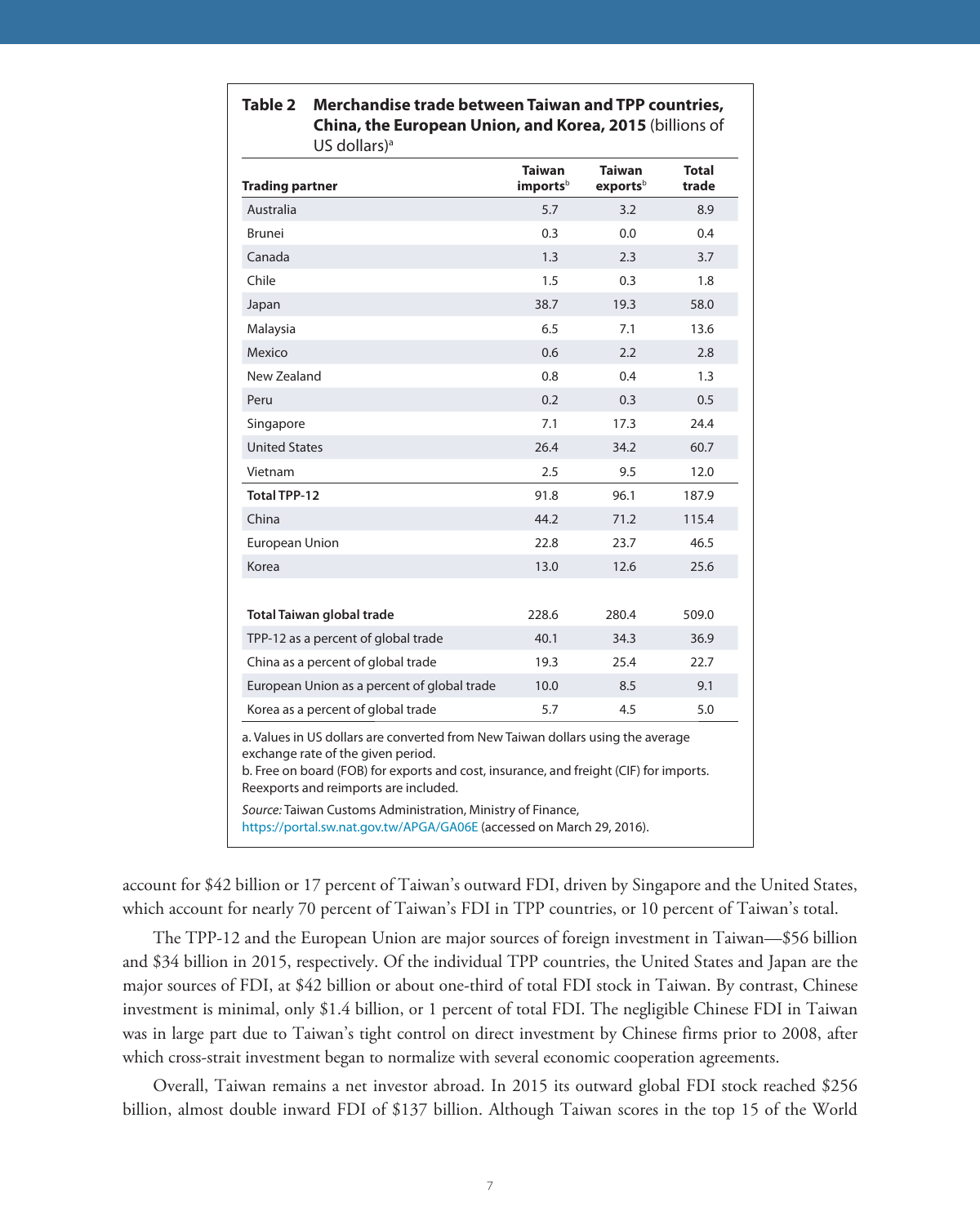#### <span id="page-7-0"></span>**Table 3 Taiwan's foreign direct investment (FDI) stock in TPP countries, China, and the European Union, 2015** (billions of US dollars)

| <b>Trading partner</b>                          | <b>Outward</b><br><b>FDI stock</b> | <b>Inward</b><br><b>FDI stock</b> |
|-------------------------------------------------|------------------------------------|-----------------------------------|
| Australia                                       | 2.0                                | 1.8                               |
| <b>Brunei</b>                                   | n.a.                               | n.a.                              |
| Canada                                          | 0.4                                | 0.6                               |
| Chile                                           | n.a.                               | n.a.                              |
| Japan                                           | 3.8                                | 18.7                              |
| Malaysia                                        | 2.7                                | 2.9                               |
| Mexico                                          | n.a.                               | n.a.                              |
| New Zealand                                     | 0.0                                | 0.1                               |
| Peru                                            | n.a.                               | n.a.                              |
| Singapore                                       | 11.0                               | 7.9                               |
| <b>United States</b>                            | 14.2                               | 23.6                              |
| Vietnam                                         | 8.0                                | 0.1                               |
| <b>Total TPP-12</b>                             | 42.2                               | 55.7                              |
| China                                           | 154.9                              | 1.4                               |
| European Union                                  | 5.4                                | 34.1                              |
| Total Taiwan global FDI stock                   | 255.6                              | 136.9                             |
| TPP-12 as a percent of global FDI stock         | 16.5                               | 40.6                              |
| China as a percent of global FDI stock          | 60.6                               | 1.1                               |
| European Union as a percent of global FDI stock | 2.1                                | 24.9                              |

n.a. = data not available

Note: Data are on an approval (approved investment) basis. Except for China, data are an accumulation of flows since 1952. Outward FDI stock to China is an accumulation of flows since 1991, and inward FDI stock from China is an accumulation of flows since 2009.

Sources: Investment Commission, Ministry of Economic Affairs, www.moeaic. [gov.tw/system\\_external/ctlr?PRO=PublicationLoad&lang=1&id=245 \(accesse](www.moeaic.gov.tw/system_external/ctlr?PRO=PublicationLoad&lang=1&id=245)d on March 29, 2016); Mainland Affairs Council, Republic of China (Taiwan), 表7臺 商對中國大陸投資金額統計[Table 7 Taiwan Investment in Mainland China], www.mac.gov.tw/public/MMO/MAC/274\_7.pdf (accessed on March 29, 2016), and 表11 核准陸資來臺投資統計 [Table 11 Permitted Mainland China Investment in Taiwan],

www.mac.gov.tw/public/MMO/MAC/274\_11.pdf (accessed on March 29, 2016).

Economic Forum's Global Competitiveness Index, it continues to face difficulties attracting FDI.<sup>11</sup> This struggle in part reflects slowing global growth but has also been attributed to the declining price competitiveness of Taiwan's manufacturing sector, stagnant trade liberalization, and failure to address regulatory concerns of foreign investors, such as restricted access to the service sector (WTO 2015).

Participation in the TPP would improve the Taiwanese investment climate, both directly through the removal of sticky barriers to investment and services and indirectly through related rules that improve the consistency and transparency of regulatory regimes across TPP markets (Moran and Oldenski 2016).

## **3. TPP AND TAIWAN'S EXPORT COMPETITIVENESS**

The TPP, signed in February 2016 between the United States and 11 countries making up 36 percent of the global economy, is the most comprehensive trade deal to be concluded in several decades. It lowers barriers to trade and investment and establishes new benchmarks for "21st century" trading rules in areas such as ecommerce, state-owned enterprises, labor, and the environment. The TPP intends to be a "living agreement" and, in principle, allows any country to join that is able and willing to adopt, implement, and enforce its obligations—and is approved by all members. There is a grow-

ing queue of countries examining the TPP to determine whether to ask to join once the pact enters into force. In the meantime, interested countries should be taking steps to lay the groundwork for tough reforms to signal their seriousness in wanting to participate.

<sup>11.</sup> The WEF defines competitiveness as the "set of institutions, policies and factors that determine the level of productivity of an economy, which in turn sets the level of prosperity that the country can achieve." A country's competitiveness is analyzed along 12 pillars: institutions, infrastructure, macroeconomic environment, health and primary education, higher education and training, goods market efficiency, labor market efficiency, financial market development, technological readiness, market size, business sophistication, and innovation. For more on methodology, see http://reports.weforum.org/global-competitiveness-report-2015-2016/faqs/ (accessed on April 29, 2016).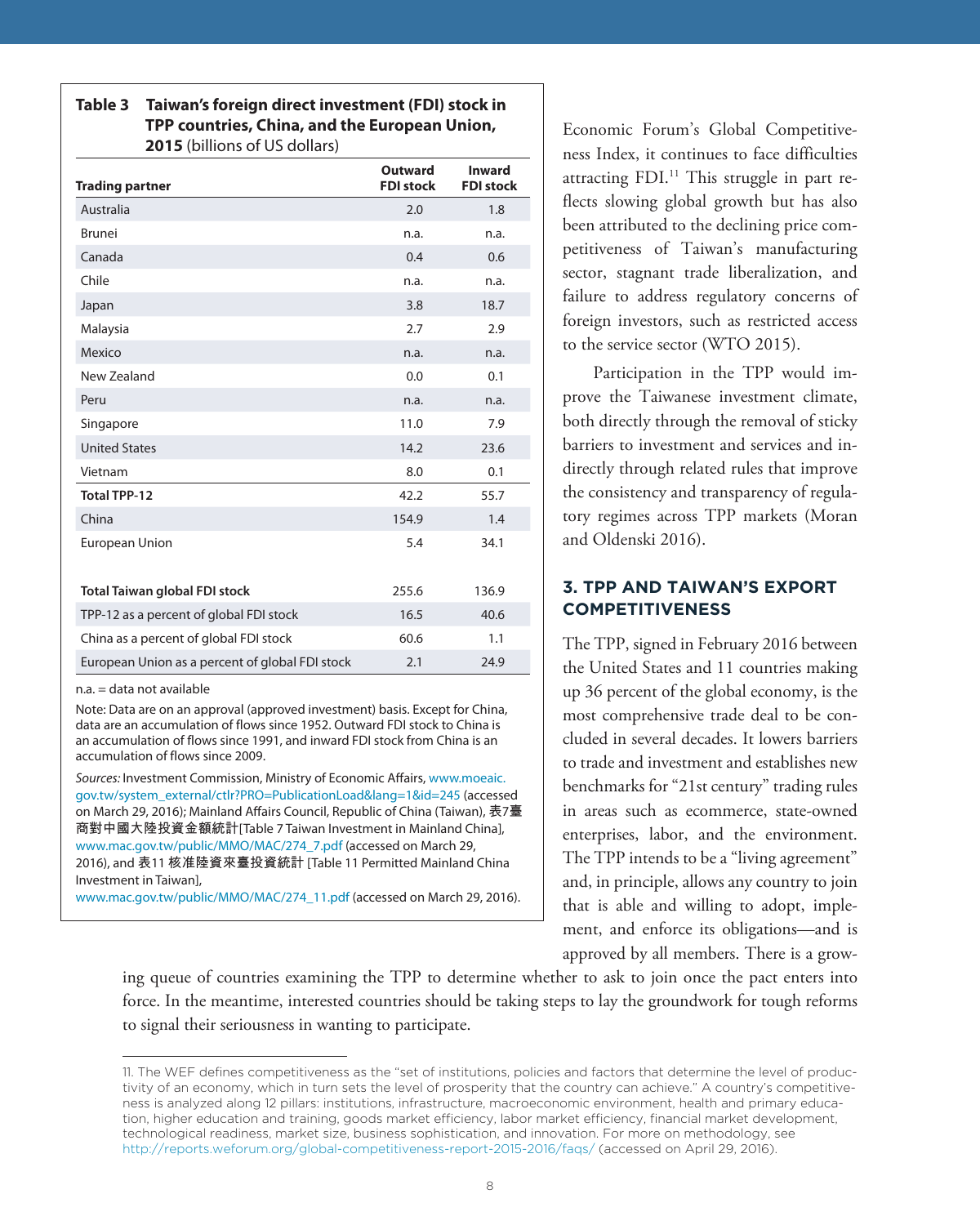<span id="page-8-0"></span>

| Country     | <b>GDP</b><br>(billions<br>of dollars) <sup>a</sup> | <b>Total</b><br>population<br>$(millions)^a$ | <b>Human</b><br><b>Development</b><br><b>Index</b> <sup>b</sup> | Ease of<br><b>Doing</b><br><b>Business</b><br>rank<br>(out of 189<br>countries) <sup>c</sup> | <b>Total</b><br>imports<br>(billions)<br>of dollars) <sup>d</sup> | <b>Total</b><br>exports<br>(billions)<br>of dollars) <sup>d</sup> | <b>Total trade</b><br>(billions)<br>of dollars) <sup>d</sup> |
|-------------|-----------------------------------------------------|----------------------------------------------|-----------------------------------------------------------------|----------------------------------------------------------------------------------------------|-------------------------------------------------------------------|-------------------------------------------------------------------|--------------------------------------------------------------|
| Korea       | 1,410.40                                            | 50.4                                         | 0.898                                                           | $\overline{4}$                                                                               | 525.6                                                             | 573.1                                                             | 1,098.6                                                      |
| Indonesia   | 888.5                                               | 254.5                                        | 0.684                                                           | 109                                                                                          | 178.2                                                             | 176.0                                                             | 354.2                                                        |
| Taiwan      | 530.0                                               | 23.4                                         | 0.882                                                           | 11                                                                                           | 274.0                                                             | 313.7                                                             | 587.7                                                        |
| Thailand    | 404.8                                               | 67.7                                         | 0.726                                                           | 49                                                                                           | 227.9                                                             | 227.6                                                             | 455.5                                                        |
| Colombia    | 377.7                                               | 47.8                                         | 0.720                                                           | 54                                                                                           | 64.0                                                              | 54.8                                                              | 118.8                                                        |
| Hong Kong   | 290.9                                               | 7.2                                          | 0.910                                                           | 5                                                                                            | 600.6                                                             | 524.1                                                             | 1,124.7                                                      |
| Philippines | 284.8                                               | 99.1                                         | 0.668                                                           | 103                                                                                          | 67.7                                                              | 61.8                                                              | 129.5                                                        |

a. Total population and GDP for Taiwan from National Statistics, Republic of China (Taiwan); other country data from the World Bank.

b. The United Nations Human Development Index (HDI) is a summary measure of achievements in key dimensions of human development: a long and healthy life, access to knowledge, and a decent standard of living. The HDI is the geometric mean of normalized indices for each of the three dimensions. HDI data for Taiwan are from the Directorate-General of Budget, Accounting and Statistics, Executive Yuan, R.O.C. (Taiwan); for other countries, data are from the United Nations Development Program.

c. The ease of doing business index measures how conducive a country's regulatory environment is to business operations, with the ranking based on 189 countries (rank 1 being the best). The index averages the country's percentile rankings on 10 topics (e.g., starting a business, dealing with construction permits, getting credit), with each topic's rank measured as the simple average of percentile rankings on its component indicators.

d. Trade data for Taiwan from Customs Administration, Ministry of Finance; other country data from the International Trade Centre.

Sources: World Bank's World Development Indicators database,

http://data.worldbank.org/data-catalog/world-development-indicators; National Statistics, Republic of China (Taiwan), http://eng.stat.gov.tw; International Trade Centre, www.trademap.org; Customs Administration, Ministry of Finance, https://portal.sw.nat.gov.tw/APGA/GA06E; United Nations Development Program, Human Development Reports, http://hdr.undp.org/en/data.2014 data; World Bank, Doing Business 2016,

www.doingbusiness.org/~/media/GIAWB/Doing%20Business/Documents/Annual-Reports/English/DB16-Full-Report.pdf; and Directorate-General of Budget, Accounting and Statistics, Executive Yuan, R.O.C. (Taiwan), www.dgbas.gov.tw/public/Data/611416492990V10W9I.pdf, all accessed on March 10, 2016.

Since the TPP negotiations began in March 2010 and concluded in October 2015, Pacific Rim countries such as Indonesia, Korea, the Philippines, Taiwan, and Thailand have expressed interest in joining.<sup>12</sup> How does Taiwan compare with these and other TPP aspirants?

Table 4 resents basic development indicators of Taiwan and other prospective applicants for TPP membership. Taiwan, Hong Kong, and Korea stand out as the most developed economies. Similar to most of the TPP-12 countries, they score high on the United Nations' Human Development Index (HDI), based on indicators of per capita income, education, and life expectancy. And on the World Bank's Ease of Doing Business index, where a higher rank indicates that the regulatory environment is more conducive to the startup and operation of a local firm, Taiwan ranks 11th out of 189 countries, much higher than other TPP candidates, except Korea, which ranks fourth, and Hong Kong (fifth).

<sup>12.</sup> Cathleen Cimino-Isaacs, "Eyeing the Expansion of the TPP: Too Soon?" PIIE Trade and Investment Policy Watch blog, October 31, 2015, https://piie.com/blogs/trade-investment-policy-watch/eyeing-expansion-tpp-too-soon (accessed on April 27, 2016).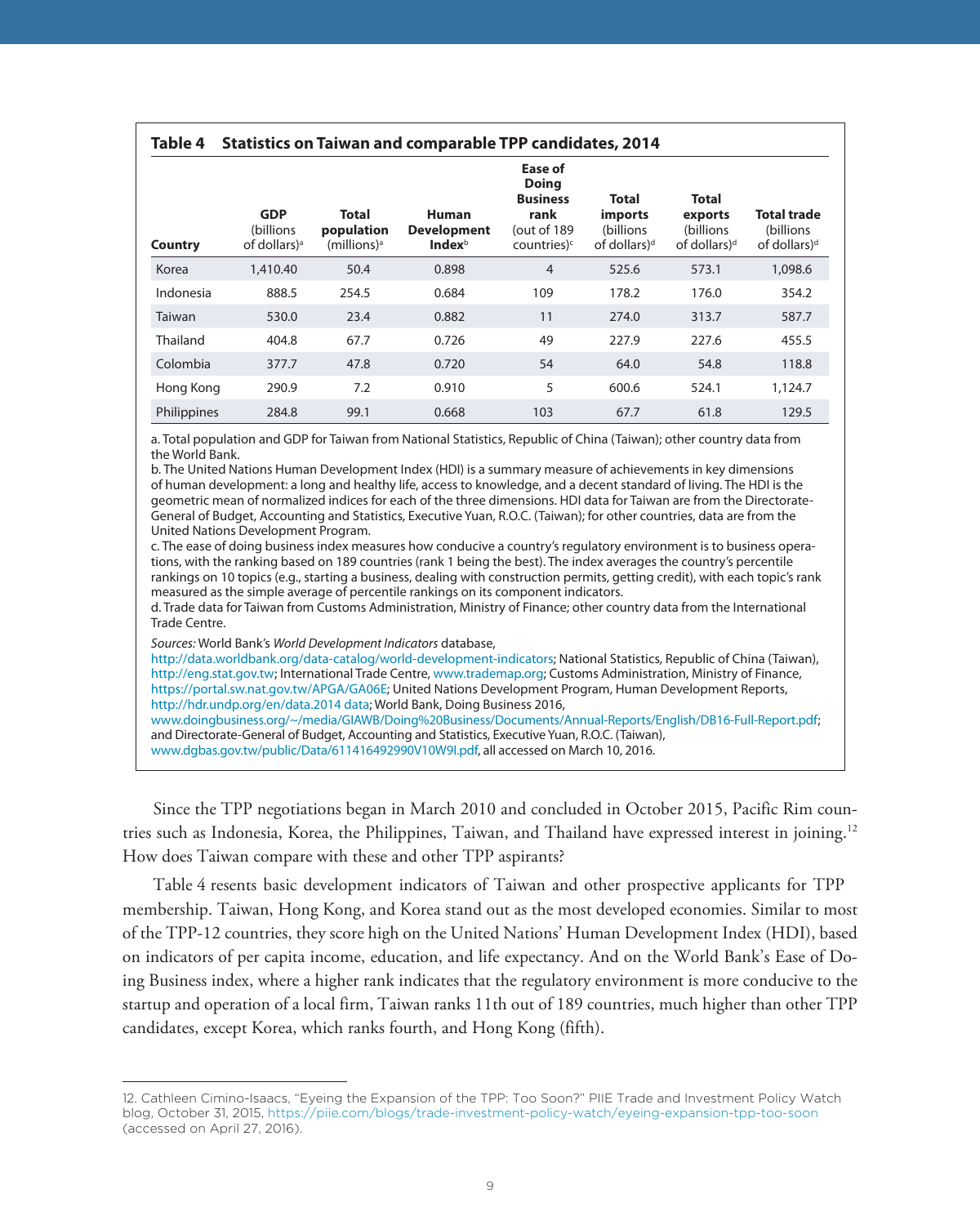Broadly, TPP candidates' motivation to join the pact is bound by a common thread: Adopting the TPP's high standards would promote domestic economic reforms and help boost productivity growth across the economy. The trade and investment liberalization and reforms required by TPP obligations would create new export opportunities, encourage two-way flows of FDI, and support improvements in the quality and governance of economic institutions.13 For Taiwan, participation in the TPP would have a positive competitive impact on its export sectors, including integrated electronic circuits and other electronic platforms, through technology spillovers and competitive pressures to improve performance. Increased trade and investment via the TPP will push resources toward more efficient firms in Taiwan's leading industries.

To be sure, TPP disciplines will also mean politically difficult adjustments. The TPP requires enforcement of WTO-plus rules in labor, environment, state-owned enterprises, and intellectual property rights, as well as agricultural market opening with no product exclusions. Adhering to these obligations and market access expectations will be a challenge for prospective members with tepid and uncertain domestic political support for reforms that would bring national policies in line with TPP standards.

Taiwan is already suffering from trade discrimination because of its nonparticipation in regional FTAs. The TPP will compound that problem. And prospective new members, especially Korea, would create an even bigger challenge. To analyze one dimension of the cost of nonparticipation in the TPP, we examine the export patterns of Taiwan, Japan, and Korea. Japan is one of the TPP-12 signatory countries and Korea announced its interest in joining in November 2013 (see Schott and Cimino-Isaacs 2014), reaffirmed by President Park Geun-hye in 2015.

[Table 5](#page-10-0) shows Taiwan's merchandise export similarity indices with Japan and Korea in the world market in 2015. The high indices confirm Taiwan's large overlap in global exports with the two countries. [Table](#page-11-0) [6](#page-11-0) breaks these relationships down further with the three countries' top ten exports, disaggregated at the Harmonized System (HS) 4-digit tariff level. Seven of Taiwan's top ten exports overlap with those of Japan and Korea. Consistent with a higher similarity index with Korea, six products among Taiwan's top ten exports overlap with Korea versus only four with Japan, confirming Korea as a major competitor in key industries.

Both Korea and Taiwan depend on exports, but several important differences exist.<sup>14</sup> Taiwan's merchandise exports are highly concentrated in electronic integrated circuits, which accounted for a quarter of total exports in 2015. No other single product accounted for more than 4 percent of its total exports. By contrast, Korea's exports are more diversified. Although electronic integrated circuits also make up a large share of Korea's exporting profile, accounting for 10 percent of total exports, other products such as motor vehicles (8 percent), petroleum oils (6 percent), and telephones (6 percent) also hold significant exporting shares.

In addition to a more diversified exporting profile, Korea has deeper trade and investment ties with the TPP-12 countries. It has bilateral FTAs with 10 of the TPP countries, including the high-standard Korea-US (KORUS) FTA, and is attempting to resume stalled trade talks with Japan and Mexico. High-standard

<sup>13.</sup> For Taiwan, other motivating factors include lessening its "dependency" on cross-strait trade and promoting trade and investment diversification (Nealer and Fimbres 2016), and deepening integration in production value chains in Asia to better compete in the region, particularly as more countries seek to join the TPP (Bush and Meltzer 2014).

<sup>14.</sup> For context, both Taiwan and Korea have continued to run global trade surpluses over the past decade. In 2005 Taiwan's current account surplus accounted for 2.7 percent of its GDP. Since 2012, the number has been above 7 percent, and it rose to 12 percent in 2015. Until 2012, Korea's current account surplus remained between 1 and 3 percent and rose above 6 percent in 2013.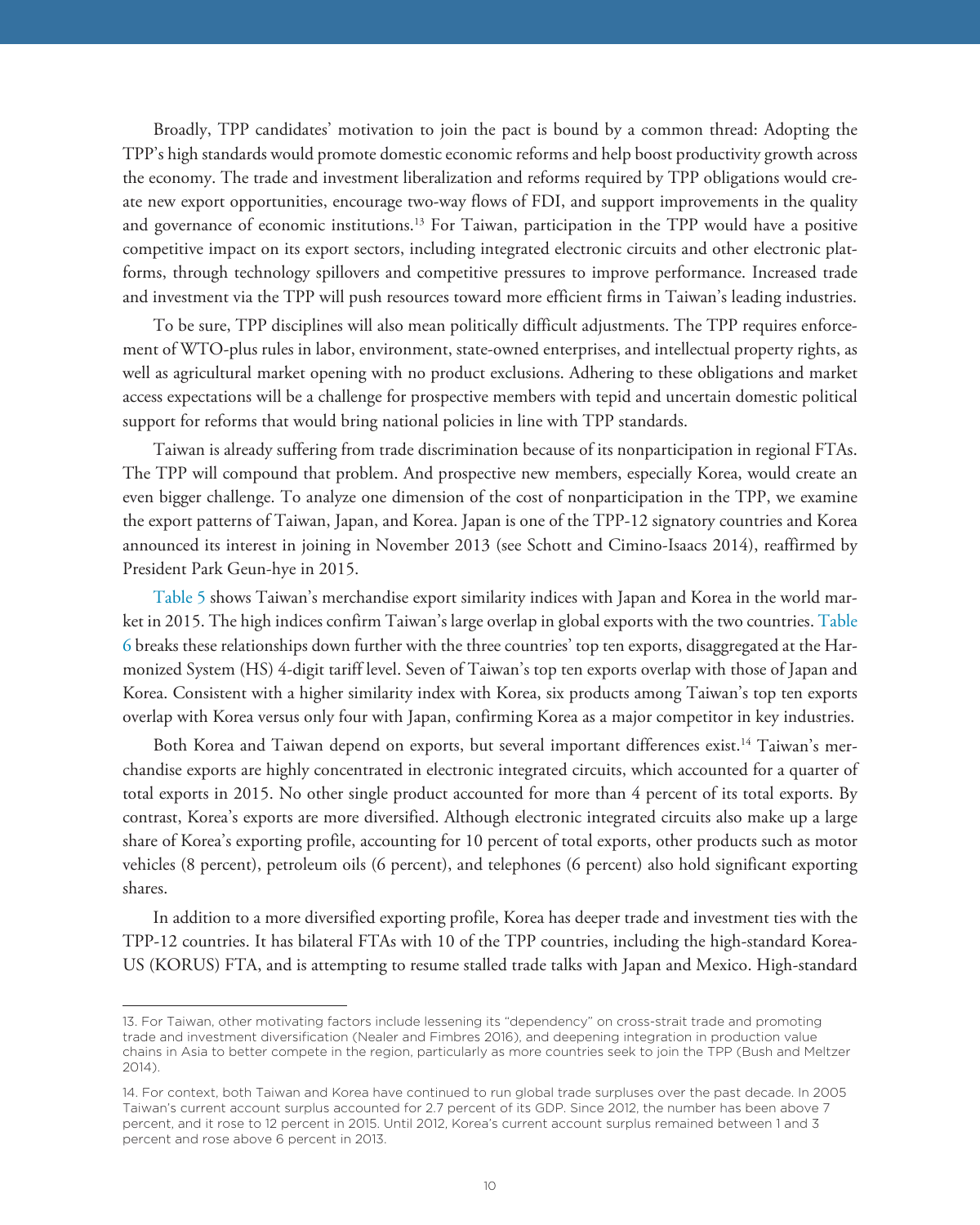<span id="page-10-0"></span>

| <b>HS tariff</b> |                                                                                                                                        |               | <b>Percent of total exports</b> |       |
|------------------|----------------------------------------------------------------------------------------------------------------------------------------|---------------|---------------------------------|-------|
| section          | <b>Major products</b>                                                                                                                  | <b>Taiwan</b> | Japan                           | Korea |
| $\mathbf{1}$     | Live animals; animal products                                                                                                          | 0.63          | 0.25                            | 0.29  |
| $\overline{2}$   | Vegetable products                                                                                                                     | 0.24          | 0.11                            | 0.15  |
| 3                | Animals or vegetable fats and oils                                                                                                     | 0.03          | 0.02                            | 0.02  |
| $\overline{4}$   | Prepared foodstuffs; beverages, spirits and vinegar;<br>tobacco and manufactured tobacco substitutes                                   | 0.63          | 0.48                            | 0.89  |
| 5                | Mineral products                                                                                                                       | 4.25          | 1.97                            | 6.42  |
| 6                | Products of the chemical or allied industries                                                                                          | 6.38          | 7.51                            | 6.55  |
| 7                | Plastics and articles thereof; rubber and articles thereof                                                                             | 7.49          | 5.25                            | 6.65  |
| 8                | Raw hides and skins, leather, furskins and articles thereof                                                                            | 0.30          | 0.04                            | 0.23  |
| 9                | Wood and articles of wood                                                                                                              | 0.06          | 0.03                            | 0.02  |
| 10               | Pulp of wood                                                                                                                           | 0.58          | 0.59                            | 0.59  |
| 11               | Textile and textile articles                                                                                                           | 3.85          | 1.25                            | 2.66  |
| 12               | Footwear, hats, wigs, umbrellas                                                                                                        | 0.14          | 0.03                            | 0.13  |
| 13               | Articles of stone, plaster, cement, asbestos, mica or<br>similar materials                                                             | 0.81          | 1.06                            | 0.48  |
| 14               | Natural or cultured pearls                                                                                                             | 0.80          | 1.61                            | 0.62  |
| 15               | Base metals and articles thereof                                                                                                       | 8.97          | 8.56                            | 8.37  |
| 16               | Machineries, electrical machinery and equipment<br>and parts thereof, sound recorders and reproducers,<br>television and parts thereof | 52.48         | 34.12                           | 38.05 |
| 17               | Vehicles, aircraft, vessels and associated transport<br>equipment                                                                      | 4.19          | 24.24                           | 20.91 |
| 18               | Optical, photographic instruments and apparatus,<br>watches, musical instruments                                                       | 5.80          | 5.97                            | 6.21  |
| 19               | Arms and ammunition                                                                                                                    | 0.03          | 0.02                            | 0.08  |
| 20               | Miscellaneous manufactured articles                                                                                                    | 1.72          | 0.90                            | 0.60  |
| 21               | Works of art                                                                                                                           | 0.60          | 5.98                            | 0.08  |
|                  | Taiwan-Japan export similarity index <sup>a</sup>                                                                                      |               |                                 | 72.19 |
|                  | Taiwan-Korea export similarity index <sup>a</sup>                                                                                      |               |                                 | 80.21 |

denotes the export similarity index between country j and country k in the world market; Xij and Xik are industry i's export share in country j's and country k's total exports, respectively.

Sources: Taiwan trade data from Customs Administration, Ministry of Finance, https://portal.sw.nat.gov.tw/APGA/GA03E; other data from International Trade Centre, www.trademap.org.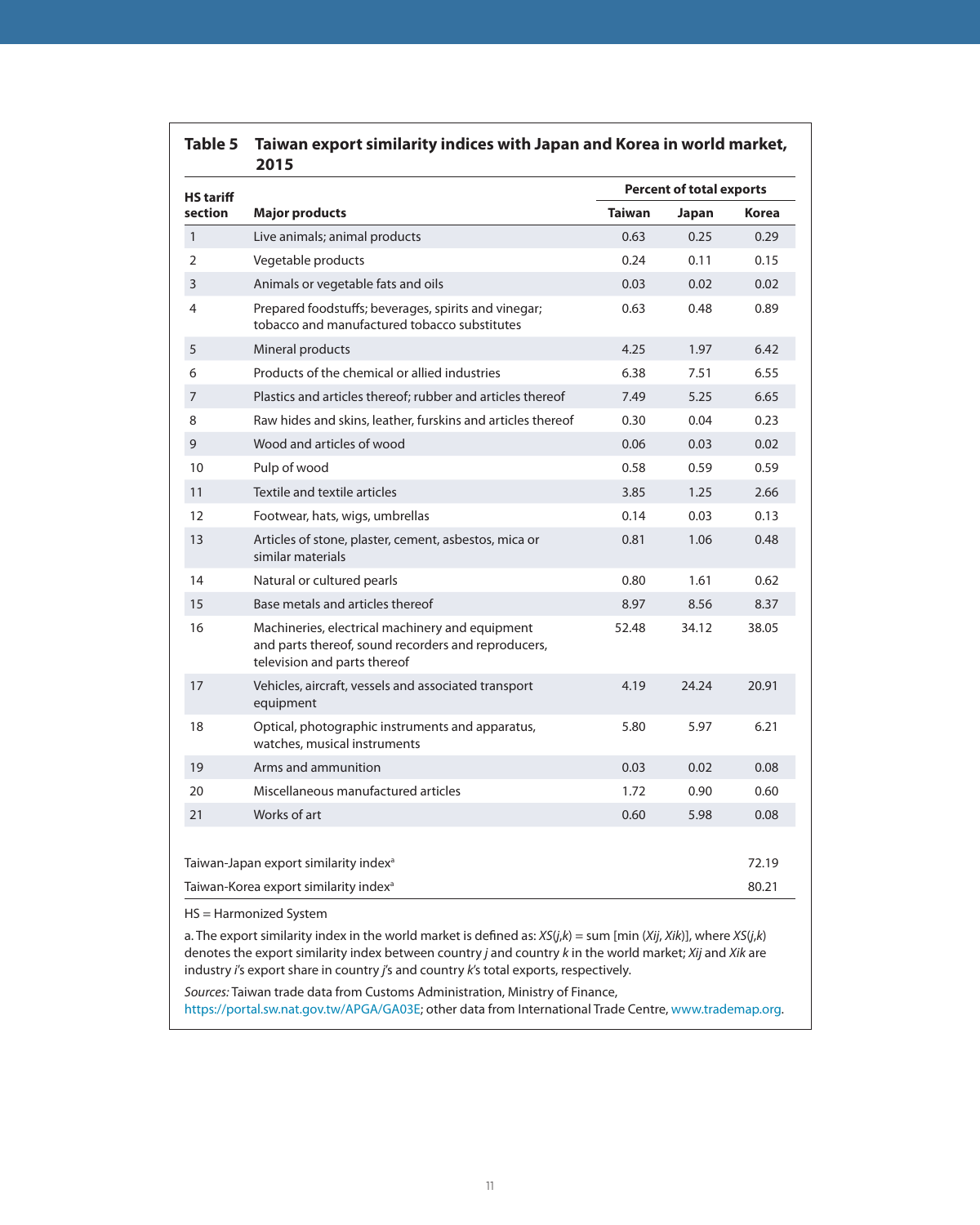<span id="page-11-0"></span>

|                |                   | <b>Taiwan</b>                  |                   | Japan                          | <b>Korea</b>      |                                       |  |
|----------------|-------------------|--------------------------------|-------------------|--------------------------------|-------------------|---------------------------------------|--|
| Rank           | <b>HS</b> code    | Percent<br>of total<br>exports | <b>HS</b> code    | Percent<br>of total<br>exports | <b>HS</b> code    | <b>Percent</b><br>of total<br>exports |  |
| $\mathbf{1}$   | 8542 <sup>a</sup> | 24.8                           | 8703              | 13.8                           | $8542^{\circ}$    | 9.9                                   |  |
| $\overline{2}$ | $2710^{b}$        | 4.0                            | 9999              | 5.9                            | 8703              | 7.9                                   |  |
| 3              | 9013c             | 3.1                            | 8708 <sup>9</sup> | 4.6                            | $2710^{b}$        | 5.8                                   |  |
| 4              | 8541 <sup>d</sup> | 3.0                            | 8542 <sup>a</sup> | 3.8                            | 8517 <sup>e</sup> | 5.7                                   |  |
| 5              | 8517 <sup>e</sup> | 2.4                            | 8486              | 2.1                            | 8708 <sup>9</sup> | 4.4                                   |  |
| 6              | 8523              | 2.0                            | 8901              | 1.8                            | 8901              | 4.1                                   |  |
| 7              | 8534              | 2.0                            | 8443              | 1.7                            | 9013 <sup>c</sup> | 4.1                                   |  |
| 8              | 8473              | 1.9                            | 8704              | 1.5                            | 8905              | 3.1                                   |  |
| 9              | 8529f             | 1.8                            | 2710 <sup>b</sup> | 1.5                            | 2902              | 1.6                                   |  |
| 10             | 8708 <sup>9</sup> | 1.4                            | 8541 <sup>d</sup> | 1.3                            | 8529f             | 1.1                                   |  |
| Percent sum    |                   | 46.27                          |                   | 38.02                          |                   | 47.72                                 |  |

HS = Harmonized System

a. Electronic integrated circuits

b. Petroleum oils, not crude

c. Liquid crystal devices; lasers; other optical appliances and instruments not elsewhere specified

d. Diodes, transistors, and similar semiconductor devices; photosensitive semiconductor devices; light emitting diodes; mounted piezoelectric crystals

e. Telephone sets, including telephones for cellular networks or for other wireless networks

f. Parts suitable for use solely or principally with the apparatus of headings 85.25 to 85.28 (e.g., transmission, radar, reception apparatus for radio and television) g. Parts and accessories of the motor vehicles of headings 87.01 to 87.05

Note: HS commodity codes at the 4-digit level based on HS Nomenclature 2007.

Sources: Taiwan data from Customs Administration, Ministry of Finance, https://portal.sw.nat.gov.tw/APGA/GA03E (accessed on March 10, 2016); other country data from International Trade Centre, www.trademap.org (accessed on March 10, 2016).

agreements with the United States and European Union suggest that Korea would be largely ready to meet TPP requirements (albeit with some key exceptions; Schott 2015). Korea has FTAs that in effect cover more than 40 trading partners, including with the Association of Southeast Asian Nations (ASEAN) and China, and is concurrently pursuing trilateral China-Japan-Korea talks and the Regional Comprehensive Economic Partnership (RCEP).<sup>15</sup>

Korea's FTAs cover more than 60 percent of its global trade (exports plus imports), and Korean exporters benefit from substantial tariff concessions in those markets markets that are also important for Taiwan, where Taiwanese exporters "only" receive "normal" (MFN) tariff treatment. Taiwanese officials have voiced concern about the urgent need for "catch-up" vis-à-vis Korean market advantages.<sup>16</sup> [Box 1](#page-12-0) offers detail on the estimated impact of Korean FTA participation on the Taiwanese economy.

These competitiveness concerns

are at the center of Taiwanese interest in joining the TPP. Interestingly, however, initial estimates by Peter Petri and Michael Plummer (2016) suggest that the TPP as concluded would have limited adverse economic effects on Taiwan. When the agreement is fully implemented in 2030, on net Taiwan would marginally benefit, with \$1 billion in real income gains or 0.2 percent of baseline GDP and \$4 billion in export gains or 0.8 percent of exports over baseline projections ([table 7](#page-13-0)). Petri and Plummer (2016) find that potential trade and investment diversion was offset by spillover effects from TPP countries' liberalization of some nonpreferential, nontariff barriers, thereby benefiting non-TPP trading partners as well.

<sup>15.</sup> The RCEP participants are the ASEAN member countries—Brunei, Cambodia, Indonesia, Laos, Malaysia, Myanmar, the Philippines, Singapore, Thailand, and Vietnam—and Australia, China, India, Japan, Korea, and New Zealand.

<sup>16. &</sup>quot;South Korea is actively seeking to sign FTAs, and Taiwan should endeavor to catch up," Taiwan Industrial Development Bureau, Ministry of Economic Affairs, August 1, 2014,

www.moeaidb.gov.tw/external/ctlr?lang=1&PRO=news.NewsView&id=15570 (accessed on May 17, 2016).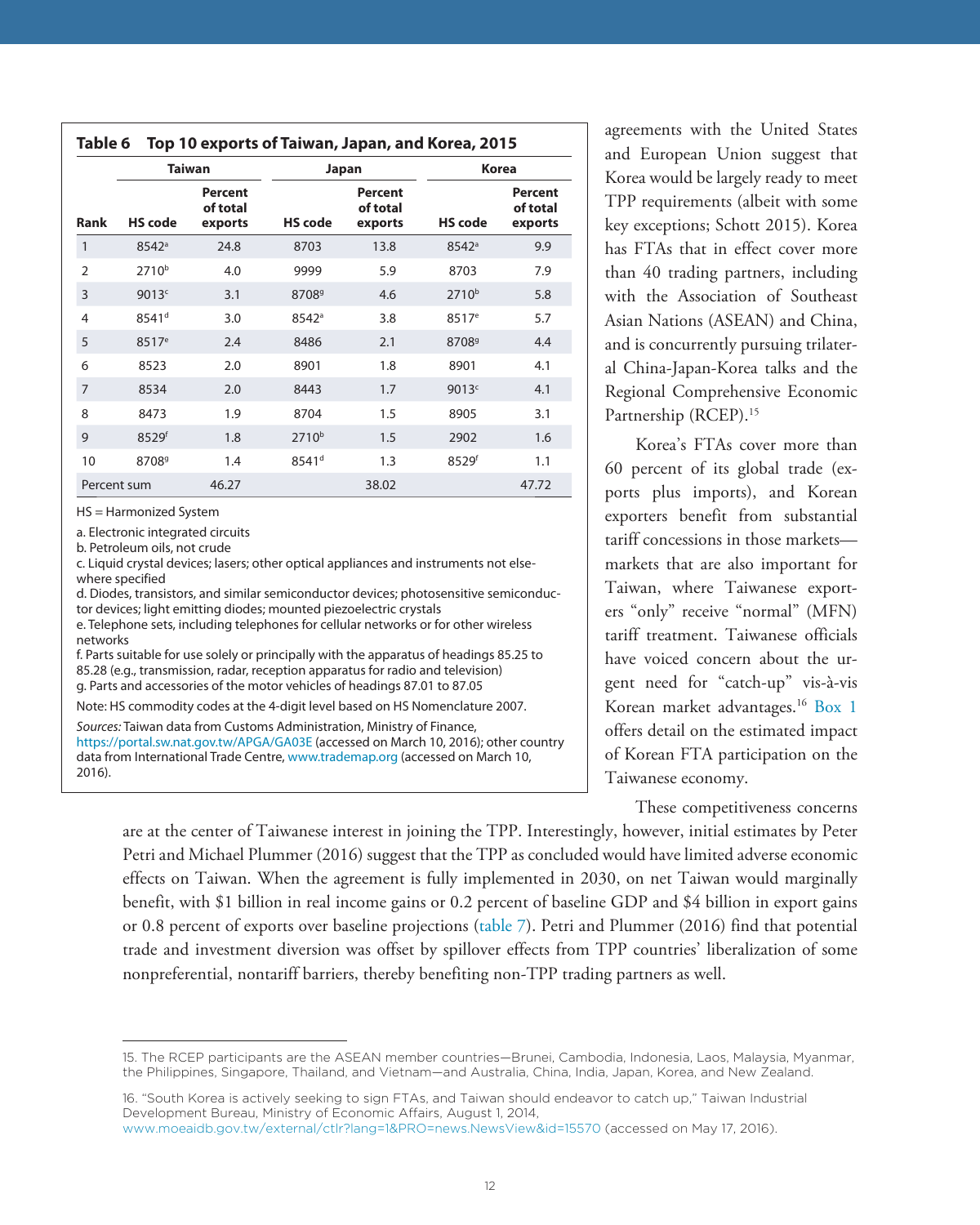#### <span id="page-12-0"></span>**Box 1 Korean FTAs and Taiwan**

Taiwan's Ministry of Economic Affairs (MOEA) has commissioned several assessments of Korean FTA impacts on Taiwan. The analyses are based on computable general equilibrium (CGE) models built from the Global Trade Analysis Project (GTAP) and the estimated impacts are small in relative terms—the modeling simulates tariff elimination without fully capturing services and investment liberalization. The Chung-Hua Institution for Economic Research estimated that the Korea-EU FTA would result in a 0.02 percent decrease in Taiwan's real GDP and export losses of \$76 million due to trade diversion, or 0.04 percent.<sup>1</sup> Textiles, plastic and rubber products, machinery, and chemical products were the most affected sectors. Chung-Hua's analysis of the Korea-US FTA found a larger relative impact—a 0.04 percent decrease in Taiwan's real GDP and export losses of \$140 million or 0.06 percent, with the largest impact in textiles and plastic and rubber products. The estimates of impacts due to the US and EU FTAs were smaller than those associated with the Korea-China FTA.

The CGE analysis of the Korea-China FTA by MOEA (2015) estimated a 0.2 percent decrease in Taiwan's real GDP after the agreement is fully implemented, with the largest sectoral impact on liquid crystal display (LCD) panels, petrochemicals, optical sheets and plates of polarizing material, textiles, and autos. The analysis did not estimate total trade effects but provided a dollar range of exports, \$2 billion to \$6 billion, that might be replaced by Korean exports in eight key industries. The analysis was conducted before the Korea-China FTA was concluded and signed in June 2015—some affected industries were either slowly or not fully liberalized in the final outcome, likely mitigating the impact on Taiwan. For example, in the iron and steel sector, most high-end products were either partially liberalized or exempt from liberalization. Tariffs on LCD panels and sheets and plates of polarizing material will phase out in 10 years, and in petrochemicals most products have long phaseouts (up to 15 years). In the textile industry, China maintained tariffs on a number of products, including a 38 percent tariff on certain wool products and a 5 percent tariff on synthetic filament yarns. Certain cotton yarns and apparels and accessories also have long phaseouts, ranging from 10 to 20 years.

Taiwan's participation in the revised Information Technology Agreement (ITA-2), a plurilateral pact among 25 WTO members concluded in December 2015, was a counterbalance to the Korea-China deal and more broadly a boon to the competitiveness of Taiwan's information and communication technology (ICT) sector. In 2014 China was Taiwan's largest exporting market for products covered by the ITA. According to MOEA analysis, 136 Taiwanese products—including parts and accessories of liquid crystal devices, electronic integrated circuits, optical sheets and plates of polarizing material, and GPS devices—will benefit from the 201 technology products covered by the agreement.2 The debate over which products to liberalize was a fractious one and nearly derailed the talks. In the end, Taiwanese and Korean firms acquiesced to China's request to exempt flat panel displays for televisions, a key Taiwanese export, from coverage.<sup>3</sup>

1. Ying-Hua Ku, "歐韓及美韓FTA對我產業之衝擊影響及因應措施" [An Assessment of Korea-EU and US-Korea FTAs: Impact on Taiwan's Industries and Policy Recommendations], Presentation of summary of results, May 26, 2011, Chung-Hua Institution for Economic Research, www.cieca.org.tw/ConferenceData.aspx?mrid=336 (accessed on May 17, 2016).

2. 審查行政院函請審議「資訊科技協定擴大核可關稅減讓表」案 [Executive Yuan's Submission to the Legislative Yuan for Reviewing the Expanded Information Technology Agreement], Ministry of Economic Affairs, May 2, 2016, www.moea.gov.tw/MNS/otn/content/submenu.aspx?menu\_id=7552 (accessed on May 26, 2016).

3. "Taiwan Caves, Says It Will Accept ITA Deal Without Flat-Panel Displays," Inside US Trade, July 27, 2015, www.insidetrade.com (accessed on July 1, 2016).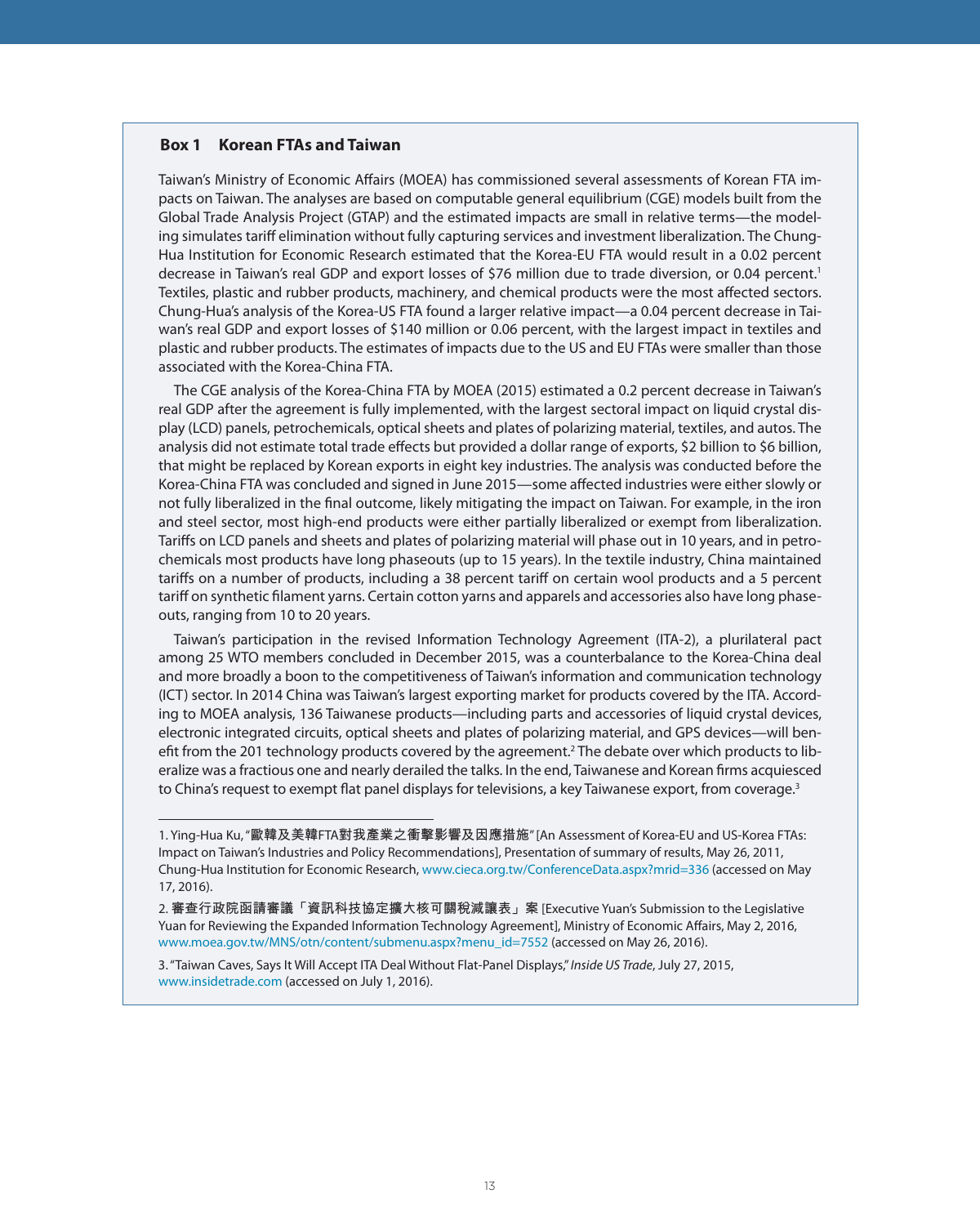<span id="page-13-0"></span>

|                         |                                       | Annual real income<br>gains/losses    |                                       | Annual real export<br>gains/losses    |
|-------------------------|---------------------------------------|---------------------------------------|---------------------------------------|---------------------------------------|
| <b>Grouping/country</b> | <b>Billions</b><br>of 2015<br>dollars | Percent<br>change<br>from<br>baseline | <b>Billions</b><br>of 2015<br>dollars | Percent<br>change<br>from<br>baseline |
| <b>Total world</b>      | 492                                   | 0.4                                   | 1,106                                 | 3.1                                   |
| Total TPP-12            | 465                                   | 1.1                                   | 1,025                                 | 11.5                                  |
| Total non-TPP members   | 27                                    | 0.0                                   | 81                                    | 0.3                                   |
| China                   | $-18$                                 | $-0.1$                                | 9                                     | 0.2                                   |
| Indonesia               | $-2$                                  | $-0.1$                                | $-4$                                  | $-1.0$                                |
| Korea                   | $-8$                                  | $-0.3$                                | $-11$                                 | $-1.0$                                |
| Philippines             | $-1$                                  | $-0.1$                                | $-1$                                  | $-0.4$                                |
| Taiwan                  | 1                                     | 0.2                                   | 4                                     | 0.8                                   |
| Thailand                | $-7$                                  | $-0.8$                                | $-9$                                  | $-1.6$                                |

The potential impact of the TPP on Taiwan would change should the trade deal expand to Korea, Indonesia, the Philippines, and Thailand, under a so-called TPP-16. Petri and Plummer (2016) have not released revised estimates based on this scenario; but earlier estimates by Petri, Plummer, and Fan Zhai (2013) found that the participation of Korea and major ASEAN economies would lead to an additional \$5 billion in real income losses and \$14 billion in export losses for Taiwan compared with their 2013 TPP-12 scenario.

#### **4. EXISTING TRADE PACTS**

This section considers what Taiwan's existing pacts reveal about its readiness to undertake and enforce TPP obligations. Taiwan has trade or economic cooperation agreements in force with eight countries—five small, developing countries in Central America and, more recently, three Asia-Pacific countries (year in parentheses indicates entry into force): Panama (2004), Guatemala (2006), Nicaragua (2008), El Salvador (2008), Honduras (2008), China (2010), New Zealand (2013), and Singapore (2014). These eight economies accounted for 28 percent of Taiwan's global merchandise trade in 2015—of course, the bulk of that trade, 22 percent, is with China. Excluding China and TPP members New Zealand and Singapore, the rest of Taiwan's FTA partners accounted for only \$0.8 billion (0.2 percent) of Taiwan's global trade in 2015. The agreements primarily reinforced bilateral diplomatic relations.

Most of Taiwan's FTA partners are relatively marginal economies in terms of size and represent minimal trade coverage, thus the agreements had limited capacity to incentivize deep domestic reforms in Taiwan (Rosen and Wang 2011). Indeed, Taiwan's early FTAs had few substantive commitments beyond traditional trade barriers (see appendix [table A.1](#page-29-0)). Built-in flexibility for developing countries meant some limited liberalization—El Salvador and Honduras start with low percentages of duty-free tariff lines and exempt a high percent from liberalization—although Taiwan generally committed to liberalize 97 percent tariff lines or more. The coverage of these bilateral FTAs is limited in scope—for example, most include provisions on intellectual property rights but do not cover major areas such as government procurement. Moreover, there are exceptions for key sectors such as financial services and telecommunications and few commitments to reduce nontariff barriers in the form of domestic policies and regulations that can distort trade and investment.

Economic engagement between Taiwan and China in the late 2000s was a major turning point in setting a new baseline for Taiwanese trade and investment policy. And cross-strait engagement was seen as creating momentum for the possible inclusion of Taiwan in the broad network of agreements in the region (Rosen and Wang 2011). Subsequent agreements with New Zealand and Singapore were small stepping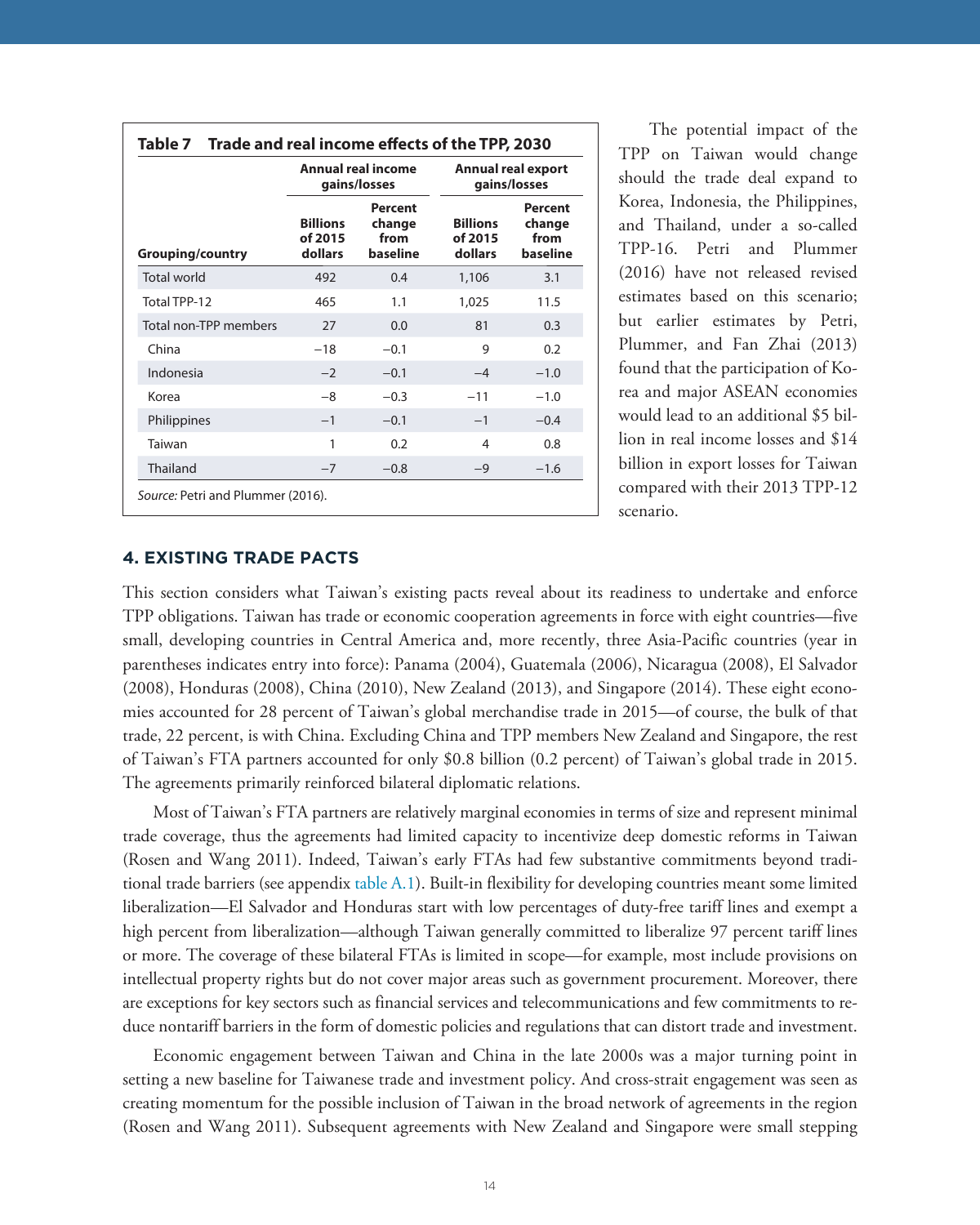stones toward this end. The following sections summarize the main features of these agreements to identify potential gaps with standards and liberalization outcomes of the TPP.

#### Cross-Strait Trade and Investment Pacts

In 2008 President Ma Ying-jeou called for the "normalization of economic and cultural relations" with China, stating that both sides were ready to resume negotiations based on the "1992 Consensus."17 Subsequent talks between Taiwan's Straits Exchange Foundation and China's Association for Relations Across the Taiwan Straits led to agreements on air and sea transport, tourism, food safety, and financial cooperation, among other areas. This set the stage for deepening trade ties through the Economic Cooperation Framework Agreement (ECFA) signed in June 2010. The ECFA essentially served as a roadmap for economic cooperation through four follow-up agreements on trade in goods, trade in services, investment protection, and dispute settlement (WTO 2015). Appendix [table A.2](#page-36-0) presents a summary of the status and coverage of the main cross-strait pacts. Negotiations on investment and services have concluded, and the investment provisions came into effect in 2013, but the services agreement has yet to be ratified. Parallel talks on goods trade began in February 2011 and negotiations are ongoing.

The ECFA jumpstarted liberalization with an Early Harvest Program for lowering tariffs and services restrictions. Under the schedule, China cut tariffs on 539 product categories, covering \$14 billion of Taiwanese exports, and Taiwan cut tariffs on 267 product categories, covering \$3 billion in Chinese exports.18 Despite the progress, several barriers continue to restrict cross-strait trade. Taiwan maintains three lists regulating imports from China: a positive list, a negative list, and a list with conditionally restricted goods (Rosen and Wang 2011). As of April 26, 2016, more than 2,200 Chinese products at the HS 10-digit level remain prohibited imports—the Early Harvest did not include any product groups from this list.19

The ECFA also entails service sector commitments, though coverage was limited. The Early Harvest Program facilitated small achievements in opening cross-border trade in services and investment. By 2015, Taiwan and China made \$746 million and \$232 million approved investments in nonfinancial service sectors, respectively. A more comprehensive services agreement was signed in June 2013, with goals of further opening banking, health care, tourism, film, and telecommunications; streamlining visa issuance to Chinese professionals; and cutting red tape in setting up offices for local service providers. Taiwan made 64 market access commitments, including opening hotels, social services, and transport sectors to investment, and China made 80 commitments. About a third of Taiwan's commitments were deeper than its commitments under the General Agreement on Trade in Services (GATS); the rest were either the same level of liberalization as under the GATS schedule or lower, as in telecommunications. Notably, professional services

18. "No such thing as a free trade," *Economist*, June 25, 2010, www.economist.com/blogs/newsbook/2010/06/taiwan-china\_trade (accessed on April 29, 2016).

<sup>17.</sup> The "1992 Consensus" was that "both sides of the (Taiwan) Straits adhere to the 'One China' principle." See "Full text of President Ma's Inaugural Address," *China Post*, May 21, 2008,

www.chinapost.com.tw/taiwan/national/national-news/2008/05/21/157332/p1/Full-text.htm (accessed on April 29, 2016); and "Backgrounder: 1992 Consensus on one-China principle," Taiwan Affairs Office of the State Council PRC, www.gwytb.gov.cn/en/Special/OneChinaPrinciple/201103/t20110317\_1790114.htm (accessed on April 29, 2016).

<sup>19.</sup> These include 70 prohibited imports on an MFN basis. See 大陸物品管理:大陸物品彙總表 [Regulation on Imports from China], Bureau of Foreign Trade, www.trade.gov.tw/Pages/List.aspx?nodeID=749 (accessed on April 29, 2016).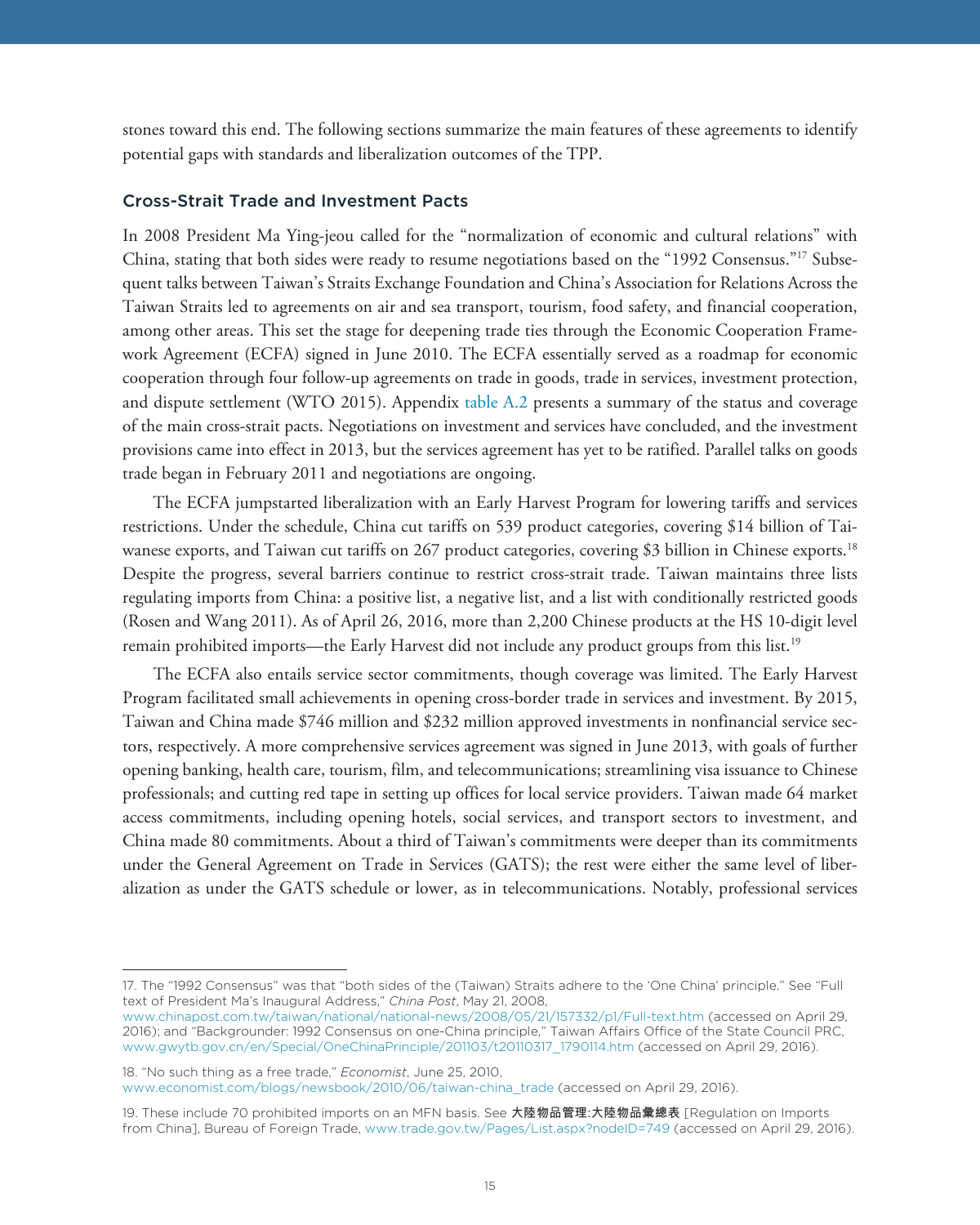remained restricted. However, the agreement has not entered into force due to widespread protests in 2014 that prevented ratification by the Legislative Yuan.<sup>20</sup>

Service trade often relies on extensive local presence facilitated by FDI. Ratification of the services agreement would be a useful complement to the Cross-Strait Bilateral Investment Protection and Promotion Agreement (BIA), which entered into force in February 2013. The agreement protects investments, including those made before entry into force and investments in China made via third locations, with common guarantees: "fair and equitable treatment," national treatment (but notably not applicable to the preestablishment phase of investment), MFN treatment, and protection against expropriation. However, no restrictions on performance requirements are noted. Both parties broadly agreed to "gradually reduce or eliminate restrictions on investments" and any existing nonconforming measures.

The BIA also establishes investment dispute resolution mechanisms.<sup>21</sup> Only investment disputes related to expropriation have recourse to formal mediation via "cross-strait dispute resolution institutions"; international arbitration is not expressly called for.<sup>22</sup> As of year-end 2015 Taiwan's Department of Investment Services had accepted 251 investment disputes raised by Taiwanese investors, most involving land administration, expropriation, and the right to use state-owned lands.<sup>23</sup>

Under the ECFA, Taiwan and China signed a number of other agreements, including cooperation on intellectual property (IP) issues. Broadly, the IP agreement recognizes patents, trademarks, and plant variety rights, establishes protections against trademark infringement, and calls for cooperation to combat piracy, counterfeiting, and other IP infringements (MAC 2012). As of 2015 China had processed over 26,000 Taiwanese applications for patents, trademarks, and plant variety rights, and verified hundreds of copyrights for audiovisual products. While the agreement provides specific protections for Taiwanese firms, it falls far short of the WTO-plus standards of US FTAs, including the TPP.

#### New Zealand and Singapore FTAs Versus TPP Outcomes

The ECFA was intended to facilitate the normalization of cross-strait economic relations, largely to ensure implementation of MFN obligations (Rosen and Wang 2011). But implementation of the ECFA is still in progress, pending completion of the goods talks and ratification of the services agreement, so the liberalization "scorecard" is incomplete.<sup>24</sup>

<sup>20.</sup> In March 2014 student protesters occupied the debating chamber of the Legislative Yuan and claimed that the agreement was negotiated in secret, demanding a new bill to regulate cross-strait negotiations. See "Sunflower Sutra," *Economist*, April 8, 2014, www.economist.com/blogs/banyan/2014/04/politics-taiwan (accessed on May 28, 2016).

<sup>21.</sup> Dispute resolution is specified for (1) investment disputes between the investor and host country (expropriation claims are distinct from other disputes) and (2) investment-related commercial disputes between an investor of one party and natural persons, juridical persons, or other institutions of the other party.

<sup>22. &</sup>quot;Dispute Resolution Mechanisms under the China-Taiwan Bilateral Investment Protection Agreement," Herbert Smith, August 23, 2012,

http://hsfnotes.com/arbitration/wp-content/uploads/sites/4/2012/08/2012.08.23-China-Disputes-e-bulletin.pdf (accessed on May 19, 2016).

<sup>23.</sup> China's investment dispute settlement offices received 155 disputes and more than half have been resolved. See "Implementation Statuses of 23 Cross-Strait Agreements [兩岸二十三項協議執行成效]," Mainland Affairs Council, Republic of China (Taiwan), www.mac.gov.tw/public/Attachment/622515305221.pdf (accessed on May 19, 2016).

<sup>24.</sup> This section draws from Schott, Cimino-Isaacs, and Jung (2016).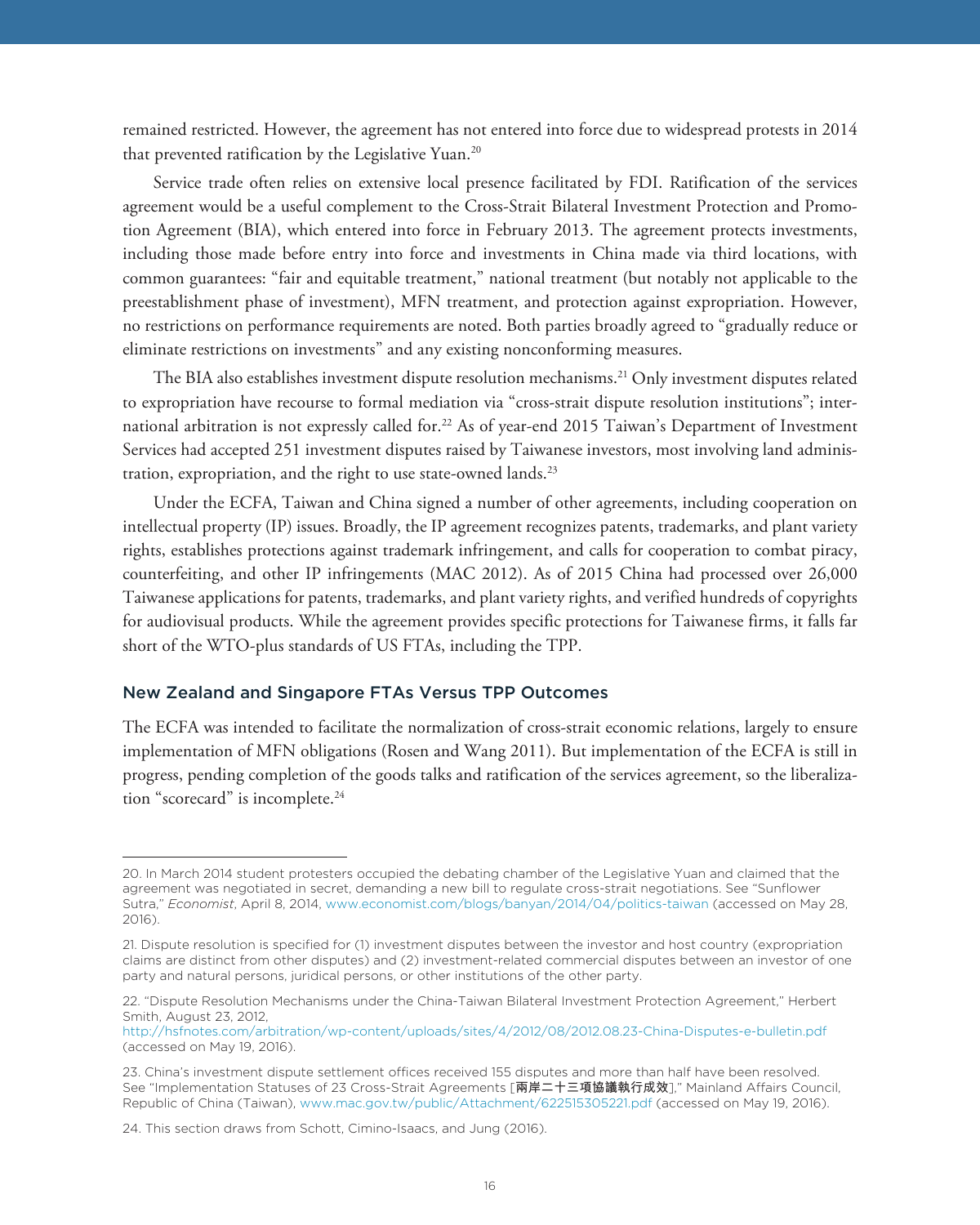The ECFA and BIA nonetheless paved the way for Taiwan's engagement with other Asia-Pacific trading partners; the fact that China has existing FTAs with these countries was likely a facilitating factor. New Zealand and Taiwan signed a bilateral FTA (known as ANZTEC) in July 2013 and ratified it by the end of the year.25 Taiwan then negotiated an FTA with Singapore (known as ASTEP), which was ratified in August 2014.<sup>26</sup> Both agreements were seen by Taipei officials as helping pave the way for Taiwan's eventual participation in the megaregional trade agreements, the TPP and RCEP (Fensom 2013).

Like the ECFA, Taiwan's two recent bilateral FTAs cover goods, services, and investment, but they are broader in scope, addressing government procurement, competition policy, and ecommerce. We do not cover every issue, but in the following sections summarize the main achievements and provide a comparison with key TPP outcomes. Some areas have significant gaps with TPP standards, while others should not be difficult to bridge.

#### Goods Market Access

Taiwan committed to high liberalization of goods trade in its deals with New Zealand and Singapore. In ANZTEC, 94.5 percent of tariff lines were liberalized by Taiwan on entry into force and nearly 100 percent during the subsequent 12 years in multiple stages. Nearly all agricultural tariffs are eliminated, with rice the only product excluded (Scott et al. 2013). In ASTEP, 83 percent of tariff lines were liberalized on entry into force—including chemicals, pharmaceuticals, electronics, machinery, and transport equipment—and 99.5 percent within 15 years via 5-year staging periods (IE Singapore 2014). Forty sensitive agricultural products were exempted from liberalization, including rice and rice products, deer velvet, liquid milk, ground nuts, and certain sugar products.

The TPP also achieves a high level of liberalization: When fully implemented, 99 percent of tariff lines will be liberalized (Freund, Moran, and Oliver 2016). The majority of tariffs are quickly eliminated—with a few notable exceptions for autos, textiles and apparel, and certain agricultural products. There was some progress in cutting agricultural protection, especially in sensitive Japanese products, but less in some major sectors like sugar and dairy. But for most countries, most notably Japan, the TPP resulted in the highest liberalization rates of any agreement so far.

Taiwan's simple average MFN tariff rate of 6.5 percent is on par with that of TPP members Mexico  $(6.9 \text{ percent})$  and Chile  $(6.0 \text{ percent})$  but higher than the TPP average of 4.2 percent.<sup>27</sup> But Taiwan's tariff peaks, in agriculture in particular, can be substantial—with maximum MFN applied ad valorem duties of 494 percent (fruits, vegetables, plants), 349 percent (cereals), and 338 percent (oilseeds, fats, and oils). The ad valorem equivalents for certain products are prohibitively high, such as certain rice products at 800–1,000 percent and certain nuts at 700–900 percent (WTO 2015). For the most sensitive products, TPP members were flexible in accepting tariff rate quotas, longer transition periods that delayed liberalization, and, in limited cases, tariffs that will not ultimately go to zero. Like Japan, Taiwan will be expected to

<sup>25.</sup> For the ANZTEC text, see www.moea.gov.tw/TNE/main/content/ContentLink.aspx?menu\_id=3629 (accessed on May 1, 2016).

<sup>26.</sup> For the ASTEP text, see www.moea.gov.tw/Tse/main/content/ContentLink.aspx?menu\_id=3601 (accessed on May 1, 2016).

<sup>27.</sup> Chinese Taipei, Tariff Profile, 2015, World Trade Organization, http://stat.wto.org/TariffProfiles/TW\_e.htm (accessed on May 17, 2016).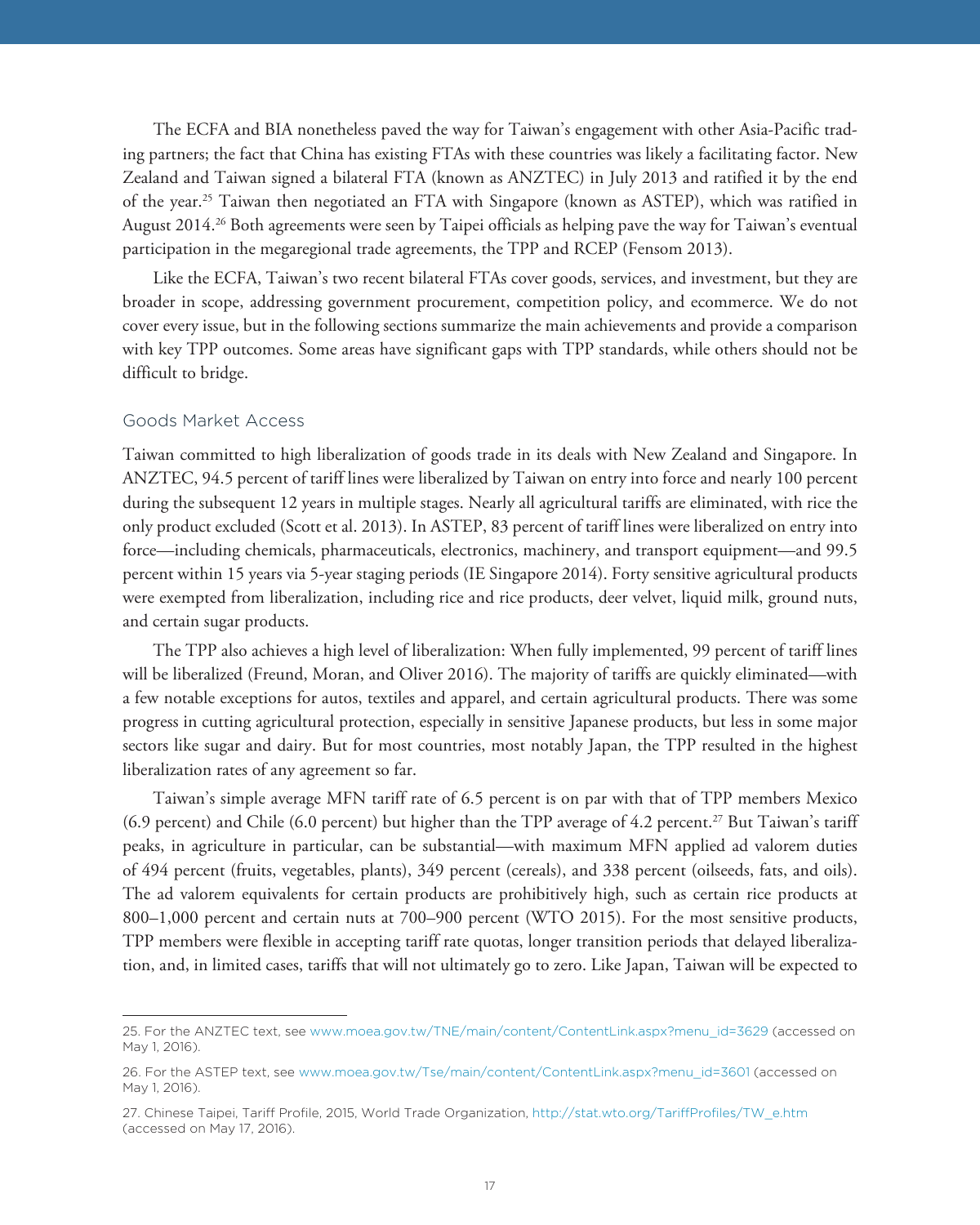address the protections on its sensitive agricultural goods (e.g., rice, beef, and pork) for which it maintains high tariffs, tariff rate quotas, and, in the case of rice, ceiling price mechanisms.

The TPP also reforms a variety of nontariff barriers related to market access, including local content requirements and rules of origin for autos and parts and for textiles and apparel. Rules of origin requirements are cumulated across the TPP-12 markets, creating some flexibility in sourcing inputs, even though the TPP countries adopted the highly restrictive US "yarn forward" rule for apparel (see Elliott 2016). This rule means that, with some exceptions, only apparel made from fabric and other inputs produced by TPP partners is eligible for tariff reductions. Because Taiwan (after China and Korea) is a major source of textile inputs for Vietnamese apparel exports, this rule incentivizes participation in the TPP to preserve its position in the Vietnamese market (Elliott 2016). Some Taiwanese textile firms have already moved to expand investment in Vietnam in order to take the advantage of tariff liberalization under the TPP and to adapt to the US yarn forward rule.<sup>28</sup> According to Taiwan's Investment Commission, cumulative Taiwanese investment in Vietnam's textile and apparel industry reached \$652 million in 2015.29

## Services

The New Zealand and Singapore deals establish similar, customary obligations on services market access: limiting qualitative restrictions such as the number of suppliers and requirements to establish residence or local offices as a precondition to access local markets; and ensuring that national and MFN treatment is extended to service suppliers (i.e., granting foreign firms the same rights and benefits as local or TPP thirdcountry firms). These obligations are subject to a negative list of nonconforming measures (the negative list approach means that markets are fully open in all sectors except those explicitly excluded). In ANZTEC, notable sectors liberalized by Taiwan were select education services and aviation services; in ASTEP, Taiwan agreed to GATS-plus coverage of telecommunications, environmental, transport, and entertainment services. Neither agreement covers financial services beyond commitments in the GATS. In ASTEP, Taiwan reserved rights to impose restrictions in 35 sectors, including transport, business, and health services; in ANZTEC it reserved rights to impose restrictions in 34 sectors, including finance, telecommunications, air transport, and professional services (MOEA 2013a, 2013b).

The TPP has its share of country-specific reservations, but it opens new opportunities for services trade, where nontariff barriers can generally be quite high (see Hufbauer 2016a), and would add pressure on Taiwan to open insulated sectors to a significant extent. GATS-plus commitments were notable in Japan, Malaysia, and Vietnam in particular. But continuing services barriers in the United States, such as those affecting maritime transport and state licensing requirements in professions like legal and engineering services, limited reciprocal commitments in this area (Hufbauer 2016a). Other TPP countries set reservations in broadcasting and audiovisual services, health care, and legal services (Lincicome and Picone 2016).

TPP financial services commitments include greater access for portfolio management and payment/ clearing services and place some constraints on state-run postal insurance systems (Gelpern 2016). But data localization requirements are still permitted in this sector (unlike electronic commerce), which elicited criti-

<sup>28.</sup> For example, in 2013 Makalot Industrial Co. Ltd. invested \$4.5 million in Vietnam's Namtex Co. Ltd. and another \$9 million in its Vietnam-based subsidiary and yarn producer Tainan Spinning Co. to expand its production base in Southeast Asia. See "Makalot plans Vietnamese investment," *Taipei Times*, October 4, 2013, www.taipeitimes.com/News/biz/archives/2013/10/04/2003573717 (accessed on May 26, 2016).

<sup>29.</sup> This figure includes investment in textile mills and in apparel and clothing accessory manufacturing.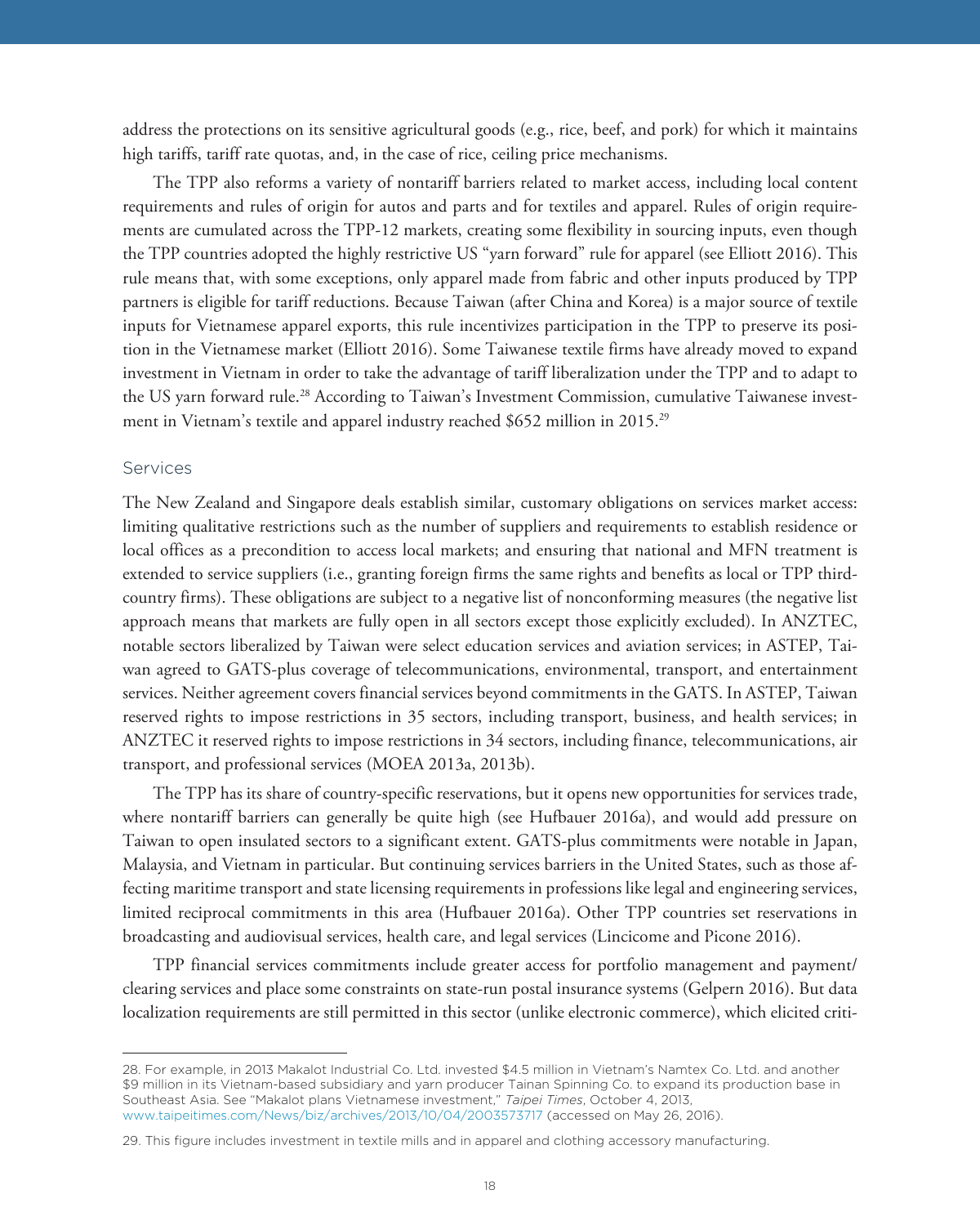cism in the United States. However, following a compromise between the Obama administration and the US financial industry, additional obligations on data localization will be required in future negotiations, including those for new entrants to the  $TPP$ .<sup>30</sup> Taiwan has mandated local data storage requirements in the past—in 2011 its Financial Supervisory Commission regulations required that consumer financial data be moved and processed "onshore," but in May 2014 requirements for onshore data centers were lifted for local and foreign banks (USTR 2016).

Through its FTAs Taiwan has committed to incrementally improve on its GATS schedule, but it maintains broad restrictions in finance, telecommunications, and certain professional services—USTR (2016) flagged such restrictions in its latest *National Trade Estimate Report*. The WTO (2015) notes that there have been limited efforts by Taiwan to further open market access to foreign suppliers. Additional services liberalization may result from Taiwan's participation in the plurilateral Trade in Services Agreement (TiSA), which held its 18th round in May 2016,<sup>31</sup> although Taiwan had not submitted its revised market access offer because of the timing of its domestic elections; a second round of TiSA offers is expected in October 2016.32

#### Investment

The New Zealand and Singapore deals both establish standard investment protection guarantees, including national and MFN treatment, which cover the preestablishment phase of investment (unlike China's current practice), grant foreign firms "fair and equitable" treatment, and ensure freedom of cross-border capital flows. Performance requirements, including local content requirements, are prohibited—ASTEP largely replicates the terms of the US-Singapore FTA. Both agreements include investor-state dispute settlement (ISDS) provisions and recourse to international arbitration.33 ISDS procedures generally follow standard practice, mandating transparency and building in safeguards for domestic regulations. In ASTEP investors have recourse to ISDS only for disputes related to articles on expropriation, transfers, and denial of benefits.

The TPP seeks to bolster cross-border investment by reducing FDI barriers via a negative list approach, targeted disciplines on use of local content requirements and other performance requirements, and limits on state-owned enterprises to prevent unfair advantages vis-à-vis other firms and investors (see Moran and Oldenski 2016). Most core obligations of the US model bilateral investment treaty (BIT) and investment chapter of the KORUS FTA are incorporated in the TPP (Lincicome and Picone 2016).

Regarding ISDS, the TPP improves on past US FTAs by incorporating lessons learned from cases brought under the North American Free Trade Agreement (NAFTA) in particular. Specifically, the TPP

<sup>30.</sup> Specifically, data localization requirements would be broadly prohibited for financial services firms as long as "financial regulators have access to information stored abroad." See Doug Palmer and Victoria Guida, "Treasury unveils financial data fix to build TPP support," *Politico,* May 25, 2016, https://www.politicopro.com/financial[services/story/2016/05/treasury-unveils-financial-data-fix-to-build-tpp-support-115844 \(accessed on May 25,](https://www.politicopro.com/financial-services/story/2016/05/treasury-unveils-financial-data-fix-to-build-tpp-support-115844) 2016).

<sup>31.</sup> The TiSA members are Australia, Canada, Chile, Colombia, Costa Rica, the European Union, Hong Kong, Iceland, Israel, Japan, Korea, Liechtenstein, Mauritius, Mexico, New Zealand, Pakistan, Panama, Peru, Norway, Switzerland, Taiwan, Turkey, and the United States. China has expressed interest in joining but the United States has blocked its participation.

<sup>32. &</sup>quot;New TISA Round Kicks Off in Geneva, To Include Ministerial Review," *Inside US Trade*, May 27, 2016, www.insidetrade.com (accessed on June 1, 2016).

<sup>33.</sup> Taiwan is not a member of the International Center for Settlement of Investment Disputes (ICSID), therefore claims must be submitted under either the United Nations Commission on International Trade Law (UNCITRAL) or International Criminal Court (ICC) rules. Taiwan was a signatory of the ICSID Convention in 1966, but after China assumed representation of both countries in the World Bank, Taiwan's related World Bank affiliations were effectively rescinded, according to Ku (2013).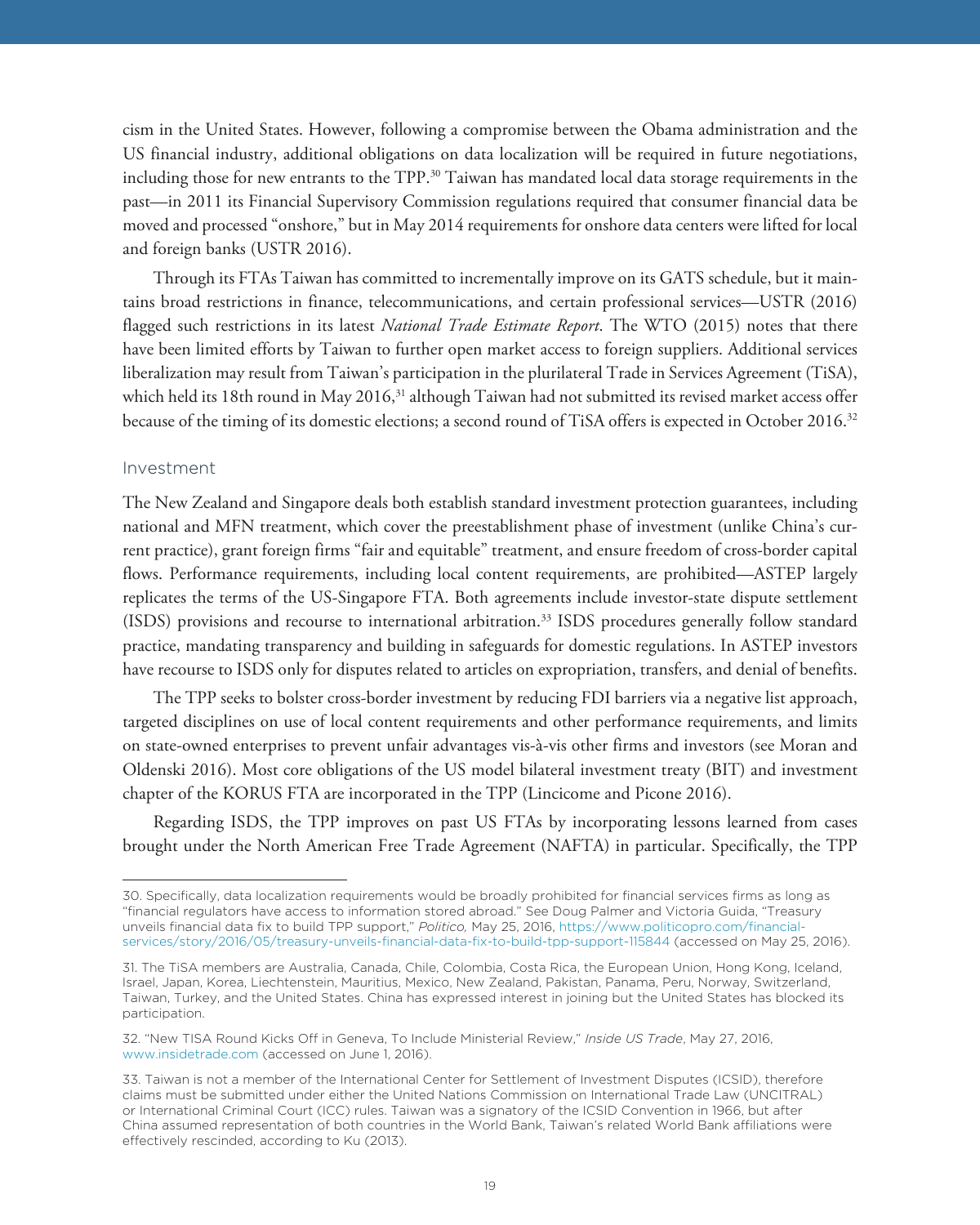ISDS mechanism respects the right to regulate for environmental, health, and safety reasons; narrowly defines "fair and equitable treatment"; clarifies minimum standard of treatment obligations; and eliminates forum shopping, in an attempt to discourage frivolous cases by investors (Hufbauer 2016b). The TPP also mandates more transparency in proceedings and allows greater participation for civil society organizations and others not party to the dispute. The terms are more extensive and specific than those of ANZTEC and ASTEP.

As of June 2013, Taiwan's revised negative list for foreign investment included 10 fully prohibited sectors (e.g., certain types of chemical, metal, and machinery manufacturing) and 16 restricted (e.g., certain types of agriculture and animal husbandry, water and air transport, telecommunications, and some manufactures).<sup>34</sup> In the TPP, Taiwan would be expected to produce a smaller negative list. USTR (2016) has flagged Taiwan's continued restrictions in certain industries like telecommunications, as well as the lack of transparency and consistency in its internal investment review process.

#### Government Procurement

Taiwan's earliest FTAs did not cover government procurement. ANZTEC reiterates the importance of the APEC Non-Binding Principles on Government Procurement, while ASTEP reaffirms rights and obligations under the WTO Agreement on Government Procurement (GPA), including all relevant annexes. Taiwan acceded to the GPA in 2009 and opened access to procurement for more than 30 central and 70 subcentral entities, including Taipei City and Kaohsiung City governments. For goods and services, the thresholds for central and subcentral government contracts are \$194,000 (130,000 SDR) and \$296,000 (200,000 SDR), respectively. A threshold of \$7.45 million (5 million SDR) is set for construction services. The WTO (2015) reports that the total value added awarded to nonlocal suppliers—who accounted for 11 percent of contracts awarded—was 26.5 percent in 2013. Taiwan was part of the GPA expansion in 2014 and expanded new market access equivalent to NT\$3 billion (WTO 2015). ANZTEC maintains the GPA thresholds, but ASTEP includes GPA-plus market access for Taiwan, lowering the monetary threshold for central government contracts and expanding market access to special municipalities—new market access was estimated at NT\$40 million (MOEA 2013b).

The TPP government procurement chapter does not require substantial new reforms for countries already a party to the GPA; its novelty is in establishing the first commitments for several non-GPA countries, most notably Malaysia and Vietnam (see Moran 2016). The TPP does improve existing commitments for some countries, such as Canada, that had already agreed to open procurement. But there are several exceptions on the basis of national security and preference programs, and unfortunately there was little expansion of coverage of subnational contracts—most notably by the United States. The TPP terms would push Taiwan to expand on its existing GPA commitments and would narrow related exceptions.

#### Competition Policy and SOEs

ANZTEC and ASTEP have short chapters on competition policy. In ANZTEC, both sides commit to increase regulatory transparency, to uphold the principle of nondiscrimination, and to promote cooperation and exchange between regulatory authorities. ASTEP reiterates the objectives of fair market competition

<sup>34.</sup> For the full list, see "Negative List for Investment by Overseas Chinese and Foreign Nationals (Amended on June 17, 2013)," www.moeaic.gov.tw/system\_external/ctlr?PRO=LawsLoad&lang=1&id=32 (accessed on May 1, 2016).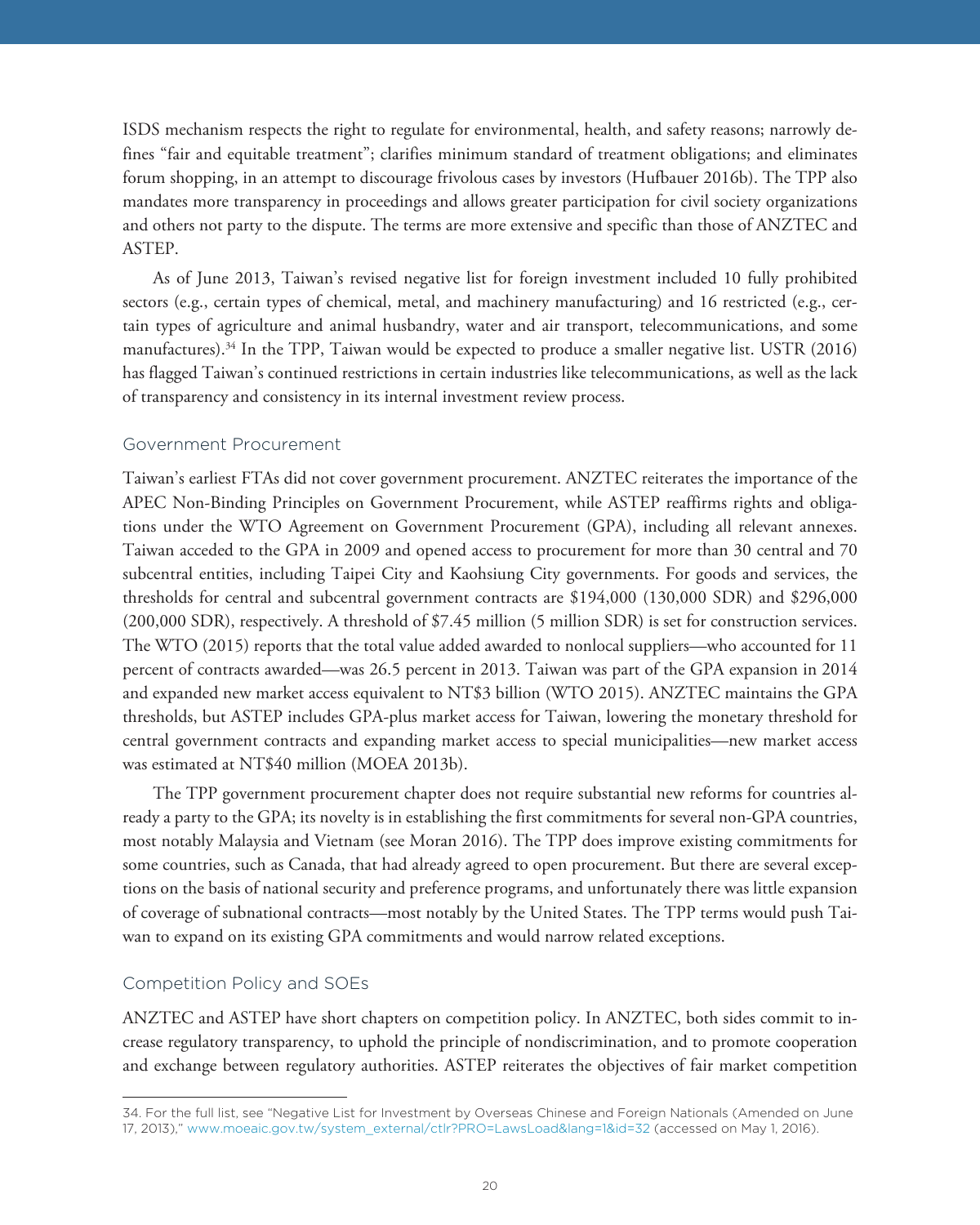and restriction of anticompetitive practices and, like ANZTEC, calls for transparency and information sharing. Like the TPP, none of the provisions are subject to dispute settlement.

The TPP competition policy chapter does not depart much from past US FTA practice, but its notable contributions are in protections of procedural fairness in competition law enforcement and binding rules on the behavior of state-owned enterprises (SOEs) (Gadbaw 2016). A separate chapter designates disciplines on SOEs and, unlike the competition policy chapter, is subject to TPP dispute settlement procedures. The TPP imposes constraints on financial and other preferences, like subsidies, provided by TPP governments and prohibits discrimination against TPP firms in the buying or selling of goods and services (see Miner 2016). In addition, the TPP mandates broad transparency regarding the degree of state influence (e.g., percentage of government shares). The TPP goes a long way in establishing a baseline for SOE rules, but the chapter does not cover all SOEs; among those exempted are subcentral entities, certain specially designated SOEs, and sovereign wealth funds. SOEs are prominent in TPP countries Vietnam and Malaysia, but the TPP rules were also designed with future members in mind, like China.

Taiwan's SOE sector is limited in number, but some SOEs exert significant influence and power, most notably in electricity and water distribution, aerospace, energy, railways, and finance (US State Department 2015a). Over the past few decades, many SOEs have been privatized but the process has been slow. Taiwanese SOEs normally have an independent board of directors, with less control from policymakers, than, for example, China. But the Taiwanese government has retained minority control in some privatized SOEs. Complying with SOE terms in the TPP should be relatively straightforward for Taiwan. Based on the leaked negotiating documents, Taiwan appears to have agreed to some conditions on SOEs in the TiSA negotiations, which appear to draw on the TPP SOE disciplines.<sup>35</sup>

#### Intellectual Property Rights

ANZTEC primarily reaffirms commitments of the WTO Trade-Related Aspects of Intellectual Property Rights (TRIPS) Agreement and its associated enforcement framework (e.g., ensuring civil judicial procedures, criminal laws for copyright piracy and trademark counterfeiting). ASTEP establishes a broad, nonbinding framework for IP cooperation and exchange of information but does not commit to additional standards.

By contrast, the TPP is extensively TRIPS-plus. Among other obligations, the TPP commits members to establish extra patent protection for pharmaceuticals, such as a patent linkage system; expanded periods of data exclusivity for agricultural chemicals and pharmaceuticals, including most notably biologics; and longer periods of copyright protection based on US practice of 70 years (see Branstetter 2016a). Data exclusivity means that countries must preserve the confidentiality of "marketing data" (scientific evidence that a product is safe and efficacious) of pharmaceutical drugs for at least five years; for biologics, a minimum standard of eight years must be met or at least five years combined with other measures, such as regulatory procedures.36 The TPP also calls for more extensive enforcement for copyright infringement, including for

<sup>35.</sup> See leaked text of TiSA annex on SOEs, https://wikileaks.org/tisa/document/20151006\_Annex-on-State-Owned-Enterprises/ (accessed on May 26, 2016).

<sup>36.</sup> These provisions help pharmaceutical companies recoup research and development costs by preventing the early introduction of generic and biosimilar drugs based on original marketing data.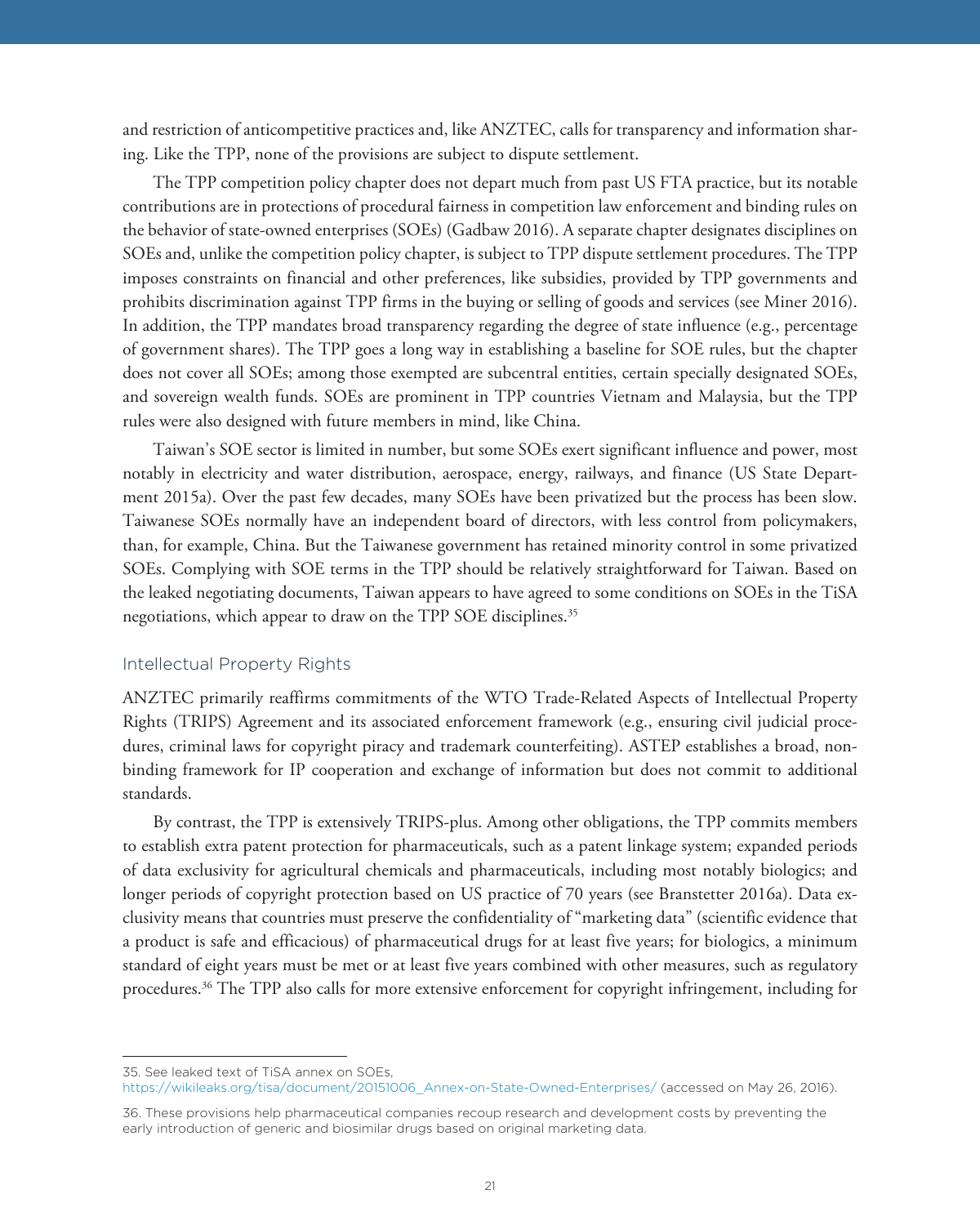online and media products. It strengthens protection of trade secrets and requires criminal procedures and penalties for theft, including cybertheft.

IPR has been a major priority for reforms in Taiwan, whose internal TPP review flagged its trademark, copyright, and pharmaceutical patents laws for divergences from TPP standards. Effective enforcement for copyright infringement and online piracy in particular has long been flagged by US officials as a concern in Taiwan. However, in the latest *National Trade Estimates Report*, USTR (2016, 407) lauded Taiwan's "important steps in recent years to address key concerns" related to "protecting and promoting pharmaceutical innovation, trade secrets protection" in particular. For example, amendments to Taiwan's Trade Secrets Act, which became effective in 2013, increased criminal and civil penalties for corporate IP theft. Given TPP controversy over data protection for biologics in particular, there will be heightened scrutiny of Taiwanese reforms related to pharmaceuticals. Under Taiwan's current law, five years of data exclusivity is ensured but only for certain drugs. Taiwan has drafted amendments to its Pharmaceutical Affairs Act to address the terms of a patent linkage system and data protection.<sup>37</sup>

#### Electronic Commerce

Ecommerce provisions in trade agreements have become increasingly important as nearly every industry now relies on services and data exchanged over the internet (Branstetter 2016b). "Digital trade" covers a range of ecommerce issues, from online commercial transactions to cross-border data flows and data privacy. Taiwan's deals with New Zealand and Singapore address basic aspects of ecommerce, including commitments to provide nondiscriminatory treatment for digital products and to not impose customs duties on electronic transmissions. In ANZTEC, both sides commit to promote the "efficient functioning" of ecommerce, improve transparency, and safeguard consumer and business confidence through privacy protections. ASTEP lays out cooperative activities that, among other things, promote access for small and medium-sized enterprises.

The TPP establishes more extensive rules in this area than any previous FTA and could set precedents for future trade deals (see Branstetter 2016b). Its provisions promote an open market for digital trade and require members to permit cross-border data flows.38 The TPP prohibits data localization—the required establishment of local computing and data storage facilities as a condition for doing business in nonfinancial services sectors. The TPP also protects proprietary technologies and source code from involuntary disclosure. TPP members commit to establish laws protecting consumers from online fraud and junk mail and safeguarding online privacy more broadly.

In its internal TPP review, Taiwan flagged its Electronic Communications Act for reforms related to these issues. But Taiwan has not imposed data localization requirements on foreign companies, nor does it restrict cross-border data flows (US State Department 2015a). Moreover, it was not among the countries

<sup>37.</sup> For detail see, Teng-Yuan Liu, Kate Shu-Yin Chu, and Katherine Juang, "Taiwan Seeks to Join TPP with Draft Pharma Law Amendments," April 1, 2016,

www.lexology.com/library/detail.aspx?g=58b17033-e51f-4838-808b-502c9036981d (accessed on June 1, 2016).

<sup>38.</sup> The TPP defines a digital good as "a computer program, text, video, image, sound recording, or other product that is digitally encoded, produced for commercial sale or distribution, and that can be transmitted electronically" for example, downloaded software.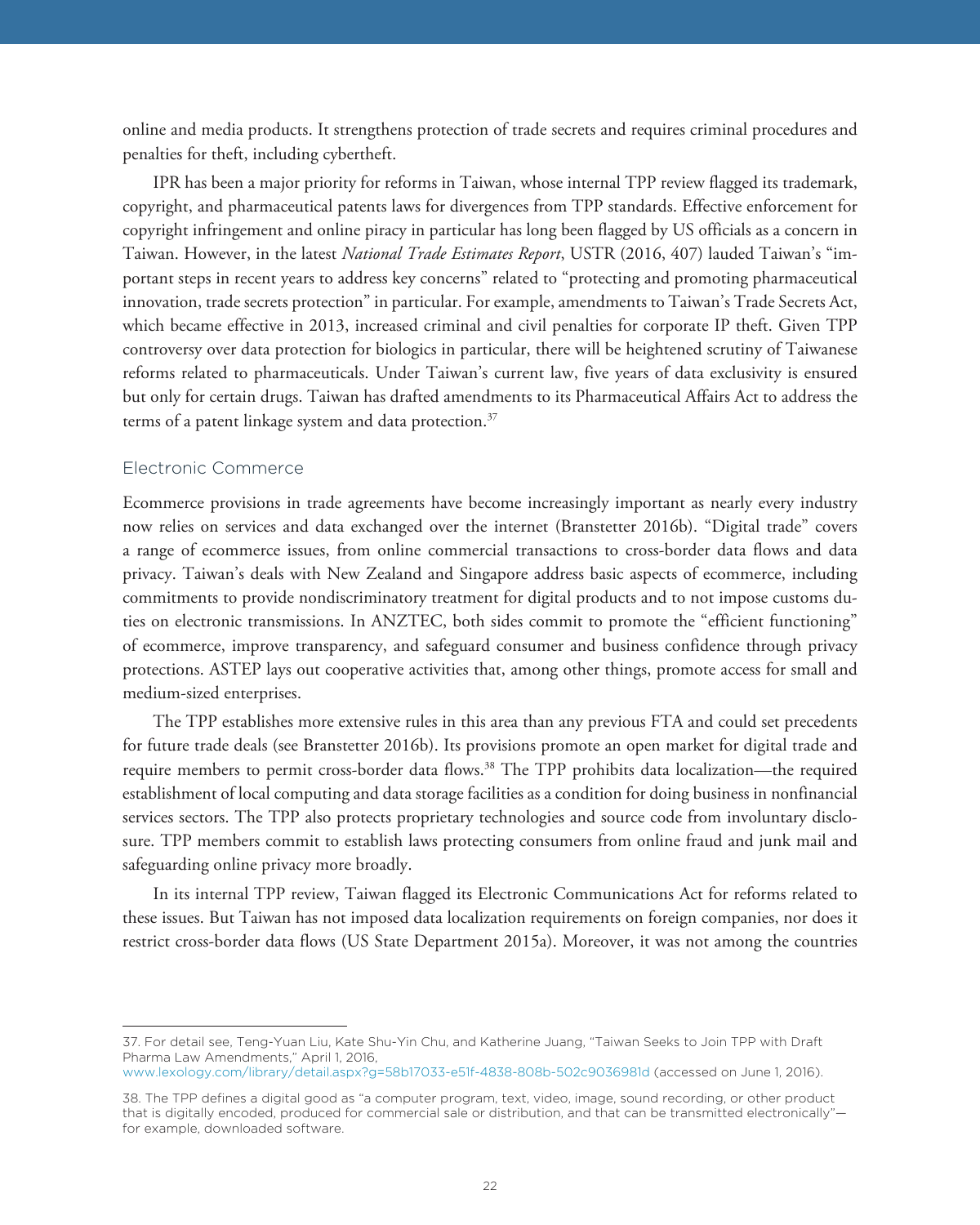flagged by USTR for trade barriers and localization requirements faced by US suppliers of digital goods and services in other countries.<sup>39</sup>

#### Sanitary and Phytosanitary Measures (SPS)

Both ANZTEC and ASTEP essentially reaffirm commitments under the WTO SPS Agreement: SPS measures that protect human, animal, or plant life or health must not constitute arbitrary discrimination or disguised restrictions on trade, and their use must be supported by scientific evidence. ANZTEC also establishes a mechanism for consultation and information exchange and a fast track system for resolving certain disputes.

The TPP SPS chapter also recognizes rights and obligations under the WTO SPS Agreement, but its specifications are much more extensive than the Taiwanese agreements. It establishes rules on import checks, certification requirements, and risk analysis, and specifies extensive transparency requirements. For SPS measures that rely on science and risk analysis, "Each [TPP] Party shall ensure that its sanitary and phytosanitary measures either conform to the relevant international standards, guidelines or recommendations or, if…not…, that they are based on documented and objective scientific evidence" (Article 7.9). Moreover, risk assessments must be "appropriate to the circumstances of the risk at issue and [take] into account reasonably available and relevant scientific data." Dispute settlement procedures apply to the SPS chapter, but TPP members must first seek to resolve any dispute through a consultative mechanism. The chapter was also supplemented with side letters between the United States and individual TPP members to address outstanding SPS issues for certain US products.

The strong focus on science-based risk assessments was a priority of US negotiators. USTR (2016) has long flagged SPS concerns about Taiwan's use of import licensing and special inspection requirements for beef; long-standing ban on pork imports based on use of the feed additive ractopamine; and slow process of approving residue limits for pesticides. From the US standpoint, resolving such issues related to pork and beef trade will be linked to Taiwanese TPP participation, discussed in the next section on US-Taiwan trade talks.

#### Environment and Labor Standards

In ANZTEC both sides agreed to adhere to international labor standards and establish a consultative mechanism. Regarding the environment, ANZTEC lays out primarily nonbinding, soft obligations, but it does include market access commitments to eliminate tariffs on environmental goods, facilitate services, and address nontariff barriers in the sector. None of these obligations are subject to dispute settlement. ASTEP does not cover environmental issues or labor standards.

The TPP establishes several protections in both areas and they are the most comprehensive standards of US FTAs to date. Regarding labor, in addition to enforcing core rights of the International Labor Organization (ILO)—such as freedom of association and the right to collective bargaining, elimination of forced and child labor—TPP members agree to establish "acceptable conditions of work," including minimum wages and occupational and safety regulations; to refrain from lowering standards in special trade or export processing zones; and to discourage trade in goods made by forced labor (Cimino-Isaacs 2016). All labor provisions are subject to dispute settlement.

<sup>39. &</sup>quot;Fact Sheet: Key Barriers to Digital Trade," USTR, March 2016,

https://ustr.gov/about-us/policy-offices/press-office/fact-sheets/2016/march/fact-sheet-key-barriers-digital-trade (accessed on June 1, 2016).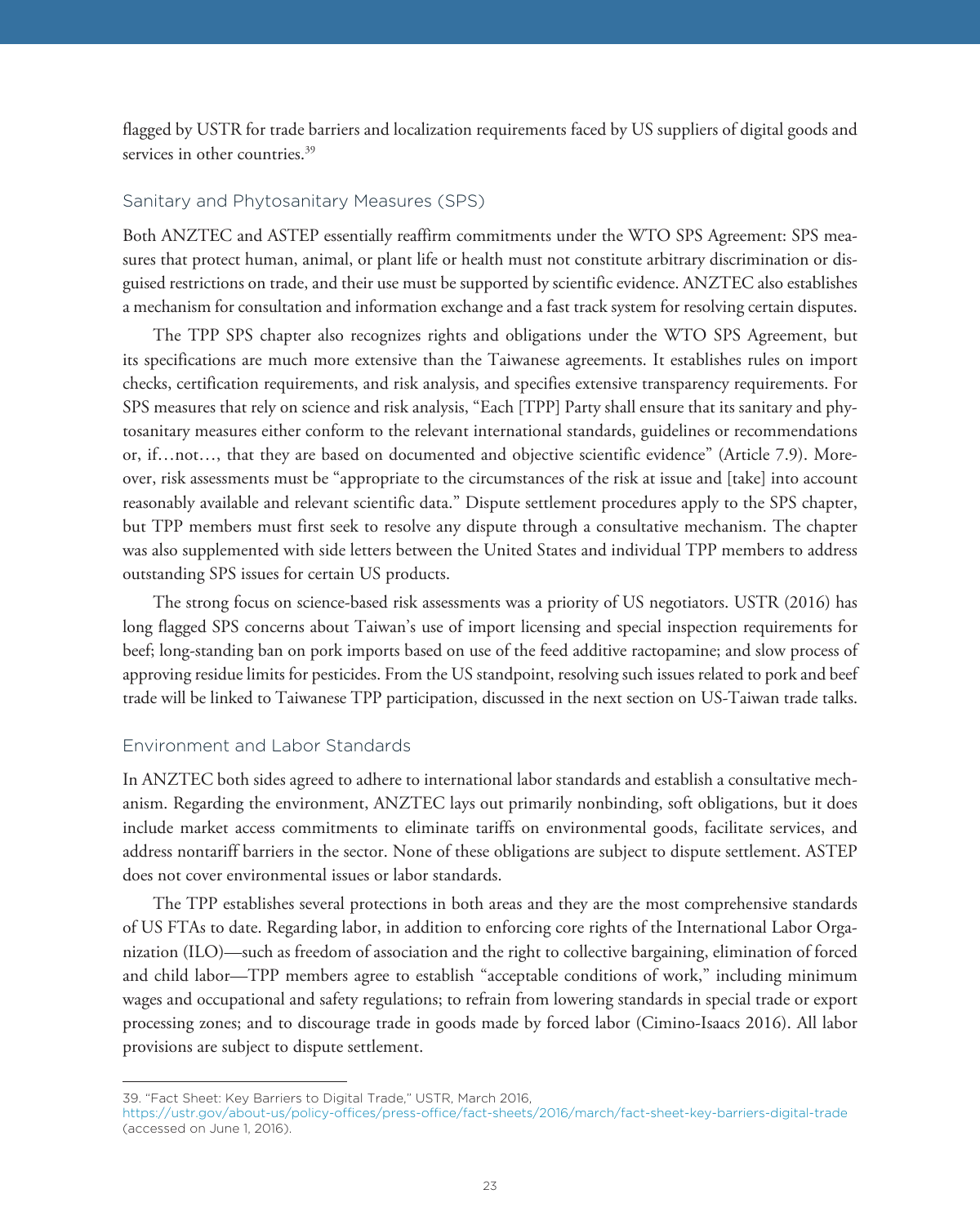Regarding the environment, TPP countries make the first major international commitment to curb fishery subsidies, including those provided to illegal, unreported, and unregulated (IUU) fishing vessels the pact prohibits subsidies where stocks are overfished and discourages subsidies that can contribute to overfishing (see Schott 2016). TPP members also commit to the conservation of sharks and other marine mammals threatened by overfishing, illegal fishing, or bycatch. In addition, the TPP includes obligations to rein in the taking, trade, and transshipment of endangered wildlife and illegally harvested logs. The TPP does not mandate ratification of core multilateral environment agreements (MEAs), but countries do commit to enforce MEAs to which they are already a party.

Taiwan has not covered labor or environmental issues extensively in other agreements. It is not a member of the ILO or various MEAs, the baseline for TPP commitments in these areas, though many Taiwanese practices generally follow relevant core standards.<sup>40</sup> But there are some key exceptions.

Where environmental standards are concerned, Taiwan still provides subsidies to fisheries, and Taiwan's internal TPP review has flagged its fisheries policy as inconsistent with TPP rules.<sup>41</sup> In late 2015, the European Union threatened trade sanctions against Taiwan regarding IUU fishing, citing "serious shortcomings in the fisheries legal framework, a system of sanctions that does not deter IUU fishing, and lack of effective monitoring, control and surveillance of the long-distance fleet."42 In addition, although Taiwanese law bans shark finning, reports of illegal trade and ineffective enforcement persist.

Taiwanese domestic laws and regulations largely comply with core standards of the ILO with some exceptions—for example, restrictions on the right to strike and the exclusion of some types of workers from collective bargaining.43 Forced labor and trafficking involving migrant labor are widely reported in the fishing industry, although Taiwan is not designated on the State Department's human trafficking watch list (US State Department 2015b).

In sum, Taiwan's limited participation in trade agreements outside of the WTO has meant limited coverage of 21st century issues in its existing FTAs. Beginning with incremental liberalization under the ECFA, followed by broader deals with New Zealand and Singapore, Taiwan has begun to narrow the gap. For the TPP, Taiwan will be expected to narrow its exceptions across the board for goods market access, services, government procurement, and investment. In particular, Taiwan will face pressure to liberalize high tariffs and protection of certain agricultural products, such as rice. Taiwanese FTAs generally follow WTO practice and do not include WTO-plus requirements, for example, in areas like SPS measures. Moreover, Taiwanese deals do not go as far in addressing innovative trade rules in areas like state-owned enterprises, ecommerce, environment, and labor standards; but adjustment to many of these areas seems relatively

<sup>40.</sup> Prior to 1971, Taiwan had officially ratified four of the eight core ILO conventions, related to the right to organize and collective bargaining, equal remuneration, nondiscrimination, and abolition of forced labor. For details see ITUC (2010).

<sup>41.</sup> Despite past efforts of WTO members, there is no international regime for regulating fishery subsidies. During the Doha Round, Taiwan, along with Japan and Korea, pushed for limiting the scope of subsidy prohibition to a narrowly defined list of programs to primarily target "poorly managed" fisheries. For details, see www.europarl.europa.eu/RegData/etudes/note/join/2013/513978/IPOL-PECH\_NT(2013)513978\_EN.pdf (accessed on June 1, 2016).

<sup>42. &</sup>quot;Fighting illegal fishing: Commission warns Taiwan and Comoros with yellow cards and welcomes reforms in Ghana and Papua New Guinea," European Commission press release, October 1, 2015, http://europa.eu/rapid/press-release\_IP-15-5736\_en.htm (accessed on June 1, 2016).

<sup>43.</sup> For details on Taiwanese worker rights, see US State Department (2015b).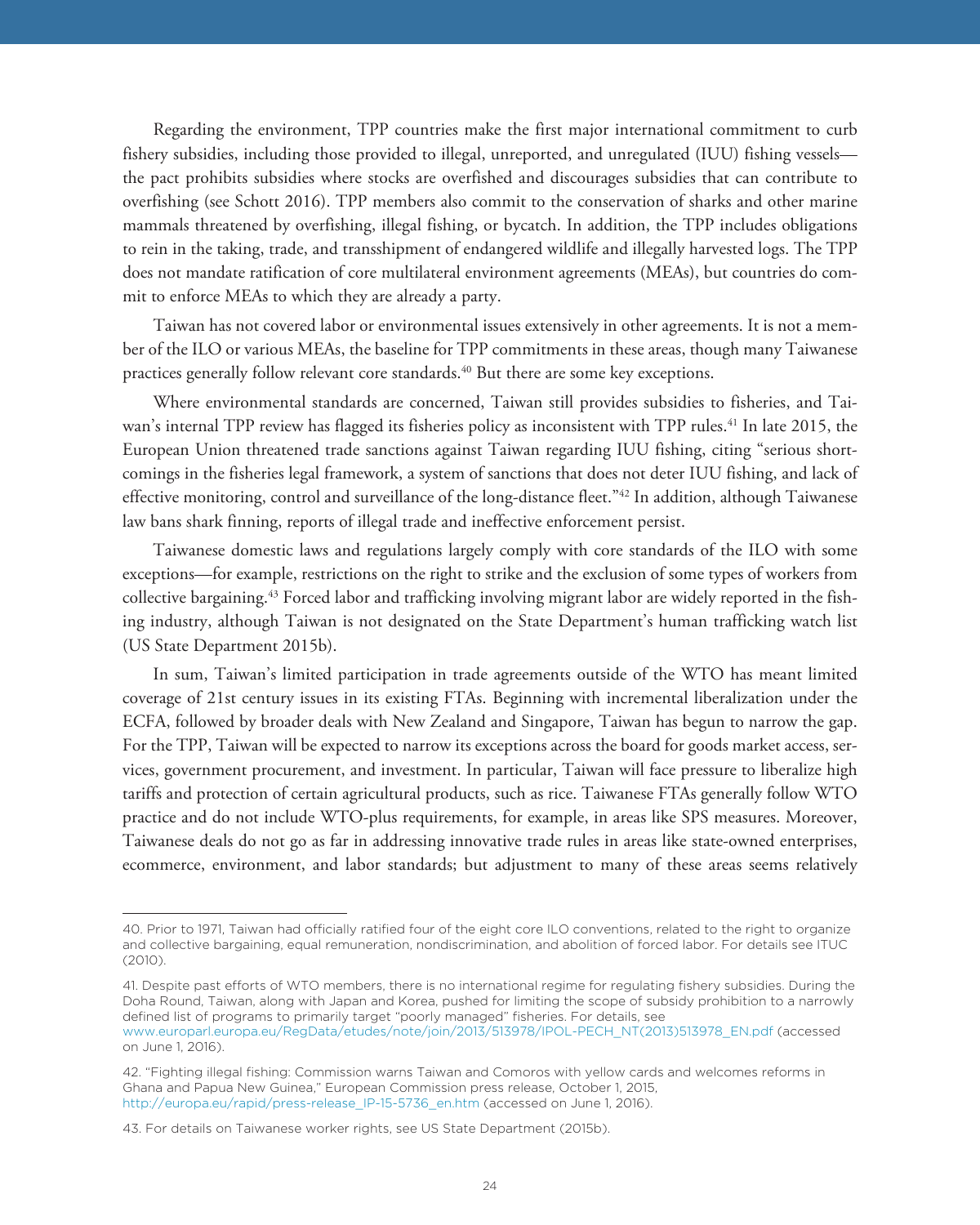straightforward for Taiwan, with some key exceptions, such as reforms in fishery management. In the area of intellectual property rights, Taiwanese trade deals have not been extensively TRIPS-plus, but Taiwan has indicated plans to pursue several reforms that should help narrow the gap.

The United States works with Taiwan bilaterally, in APEC, and in the WTO. Bilateral trade relations are friendly but underdeveloped. Long-standing talks to establish a trade and investment framework agreement (TIFA), which would provide a regular forum for bilateral dialogue, began in 1995 but stalled in 2007, primarily over disputes related to US beef and pork imports. TIFA talks resumed in March 2013 but have progressed slowly, and the majority of agricultural issues remain unresolved.

The TIFA talks faltered after Taiwan banned US beef and pork imports based on concerns over bovine spongiform encephalopathy, or mad cow disease, and the use of ractopamine, a chemical feed additive used to promote growth. Taiwan loosened its beef restrictions in 2009, permitting imports of certain products, but continued import barriers on ground beef, offal, and other products as well as restrictive border inspections. Reducing these problems would clear a path toward broader US-Taiwan trade relations.

The main source of contention is the continued ban on pork imports. From the US standpoint, Taiwanese restrictions are unjustified as US products comply with the maximum residue level (MRL) for ractopamine set by the Codex Alimentarius Commission (specified by the WTO SPS Agreement as the relevant standard-setting body for food safety). However, in addition to Taiwan, many major trading partners, including China, the European Union, and Russia, contest the international MRL "consensus" as invalid and continue to restrict imports with traces of the chemical. Like many agricultural disputes, this issue may have small economic ramifications, but it looms large politically. Interest groups like the US National Pork Producers Council have already urged the United States not to support Taiwanese participation in the TPP.<sup>44</sup>

More broadly, many see resolution of SPS issues as a signal of Taiwan's political commitment to take on difficult reforms. As Joshua Meltzer (2014, 10) reflects, "the political capital that President Ma Ying-jeou had to expend domestically to follow through on his government's commitment to allow increased US beef imports, combined with the ongoing ban on pork treated with ractopamine, have sowed significant doubt in the US administration and in Congress over the capacity of the Taiwan political system to undertake the type of economic reform that membership…would require." The challenge for President Tsai is to regain political momentum for new economic reform.

SPS issues will be a priority concern for US officials, but others will also need to be addressed. USTR (2016) cites a number of technical barriers to trade (TBT) and services and investment barriers, including Taiwan's restrictive FDI approval processes. TBT issues cited include mandatory biotechnology labeling for food products; duplicative cosmetics labeling requirements; requirements to register chemical substances used in production, which can compromise confidential business information; and new requirements for organic labeling. The American Chamber of Commerce White Paper on Taiwan echoed similar concerns. The AmCham Taipei (2015) review of Taiwan's business climate gave it high marks for openness to foreign firms and investors but flagged an overall lack of regulatory transparency as well as cumbersome, "uniqueto-Taiwan" rules that increase costs of doing business.

<sup>44. &</sup>quot;NPPC Wants to Lift Ractopamine Ban," press release, July 30, 2012, www.nppc.org/nppc-wants-taiwan-to-lift-ractopamine-ban/ (accessed on May 19, 2016).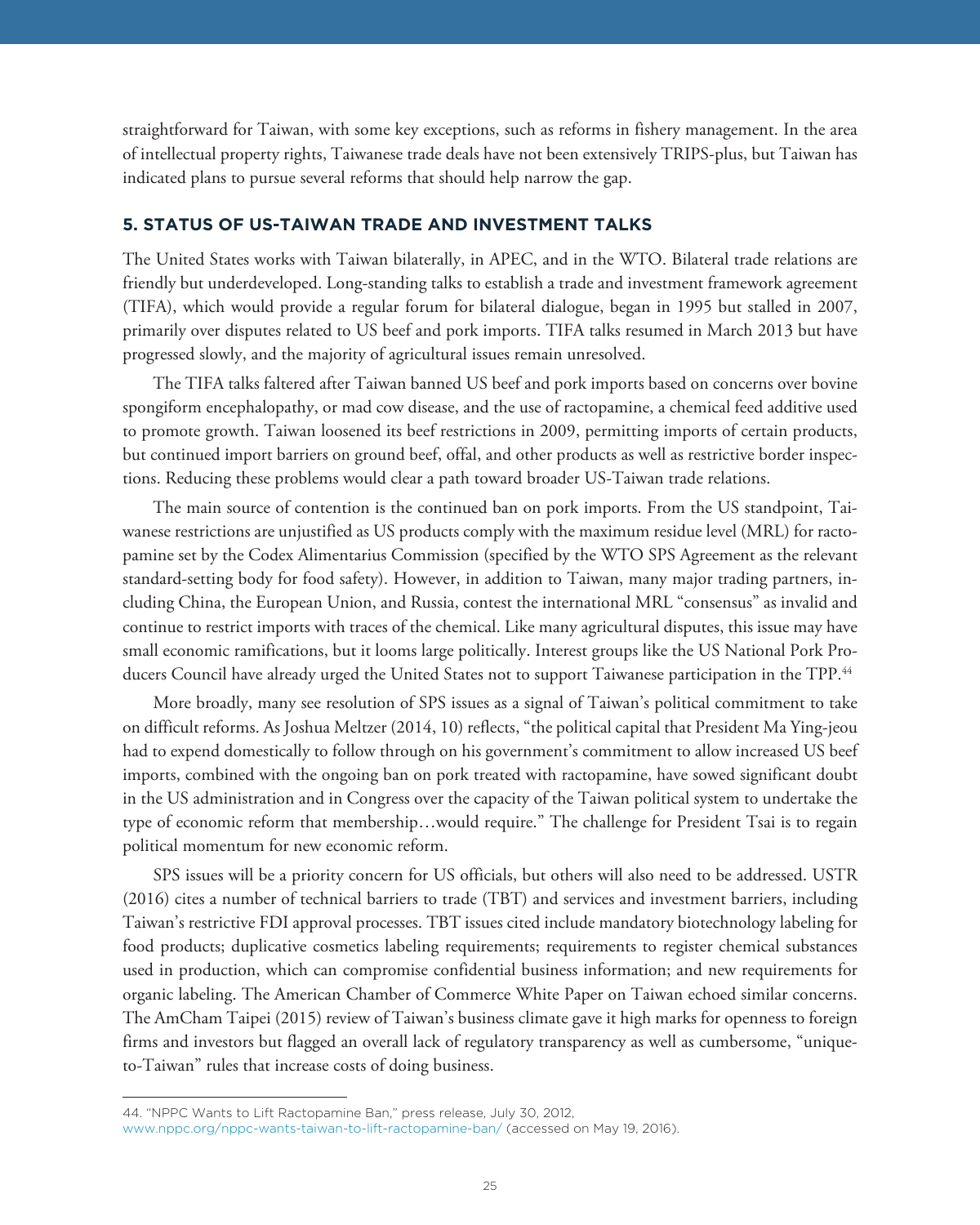At the ninth TIFA Council meeting in October 2015, the two sides discussed TBT issues in addition to agriculture, intellectual property rights, and investment. US officials lauded Taiwan's steps to "improve trade secrets protection, follow through on important 2014 TIFA commitments related to pharmaceuticals, address regulatory complexities for the registration of chemical substances, and relax restrictions on offshore data centers for financial institutions."45 Progress toward addressing concrete TBT and IP issues through the TIFA will be a significant test of Taiwan's readiness to join the TPP. This has also been the case for prospective TPP members such as Korea, which is taking steps to address outstanding implementation issues of the KORUS FTA (see Schott 2015).

Last, due to recent developments, exchange rate policies of prospective TPP members will be subject to close congressional scrutiny. The Trade Facilitation and Trade Enforcement Act, signed in February 2016, requires US officials to examine exchange rate policies of prospective FTA partners.46 Taiwan's currency policies are being monitored by the US Treasury and will attract closer scrutiny if Taiwan asks to join the TPP.

The TPP countries adopted the Joint Declaration of the Macroeconomic Policy Authorities of Trans-Pacific Partnership Countries in parallel with the trade pact and not subject to its dispute settlement procedures (Bergsten and Schott 2016).47 In the declaration, each TPP member commits to "avoid persistent exchange rate misalignments" and "refrain from competitive devaluation." Foreign exchange reserves and interventions in currency markets must also be disclosed. New entrants to the TPP would have to adhere to this declaration as well.

As a parallel to the TPP, Title VII of the Trade Facilitation and Trade Enforcement Act sets three criteria for determining the existence of currency manipulation to be monitored by the US Treasury,<sup>48</sup> and based on these criteria the US Department of the Treasury (2016) flagged several major trading partners in its latest semiannual foreign exchange report. No country was indicted for "currency manipulation," but Taiwan was among a group of five countries (with China, Japan, Korea, and Germany) on a "monitoring list." Taiwan was cited for its "material current account surplus and its persistent, one-sided intervention in foreign exchange markets" (page 2). As mandated by the new statute, currency practices will be a key factor in determining whether Congress approves new TPP participants.

From the standpoint of the United States, resolving major bilateral irritants—agricultural market access in pork, beef, and rice; FDI restrictions and approval process; cross-cutting SPS and TBT issues; intellectual property issues; and exchange rate policy—will be necessary to advance both bilateral and TPP initiatives. However, bilateral consultations between Taiwan and *all* TPP members will be a requirement for its accession.

<sup>45. &</sup>quot;United States and Taiwan Deepen Dialogue on Trade and Investment Priorities," USTR press release, October [2015, https://ustr.gov/about-us/policy-offices/press-office/press-releases/2015/october/united-states-and-taiwan](https://ustr.gov/about-us/policy-offices/press-office/press-releases/2015/october/united-states-and-taiwan-deepen)deepen (accessed on May 15, 2016).

<sup>46.</sup> Title VII, Sec. 701, subsection (c)(1)(D) states that USTR must "take into account, in consultation with the [Treasury] Secretary, in assessing whether to enter into a bilateral or regional trade agreement with that country or to initiate or participate in negotiations with respect to a bilateral or regional trade agreement with that country, the extent to which that country has failed to adopt appropriate policies to correct the undervaluation and surpluses…." For the full text, see www.congress.gov/114/bills/hr644/BILLS-114hr644enr.pdf (accessed on May 15, 2016).

<sup>47.</sup> For the full text, see www.treasury.gov/initiatives/Documents/TPP\_Currency\_November%202015.pdf (accessed on August 29, 2016).

<sup>48.</sup> The three criteria are (1) a significant bilateral trade surplus with the United States, (2) a material current account surplus, and (3) engagement in persistent one-sided intervention in the foreign exchange market. For analysis see C. Fred Bergsten and Joseph E. Gagnon, "The New US Currency Policy," PIIE RealTime Economic Issues Watch blog, April 29, 2016, https://piie.com/blogs/realtime-economic-issues-watch/new-us-currency-policy (accessed on May 11, 2016).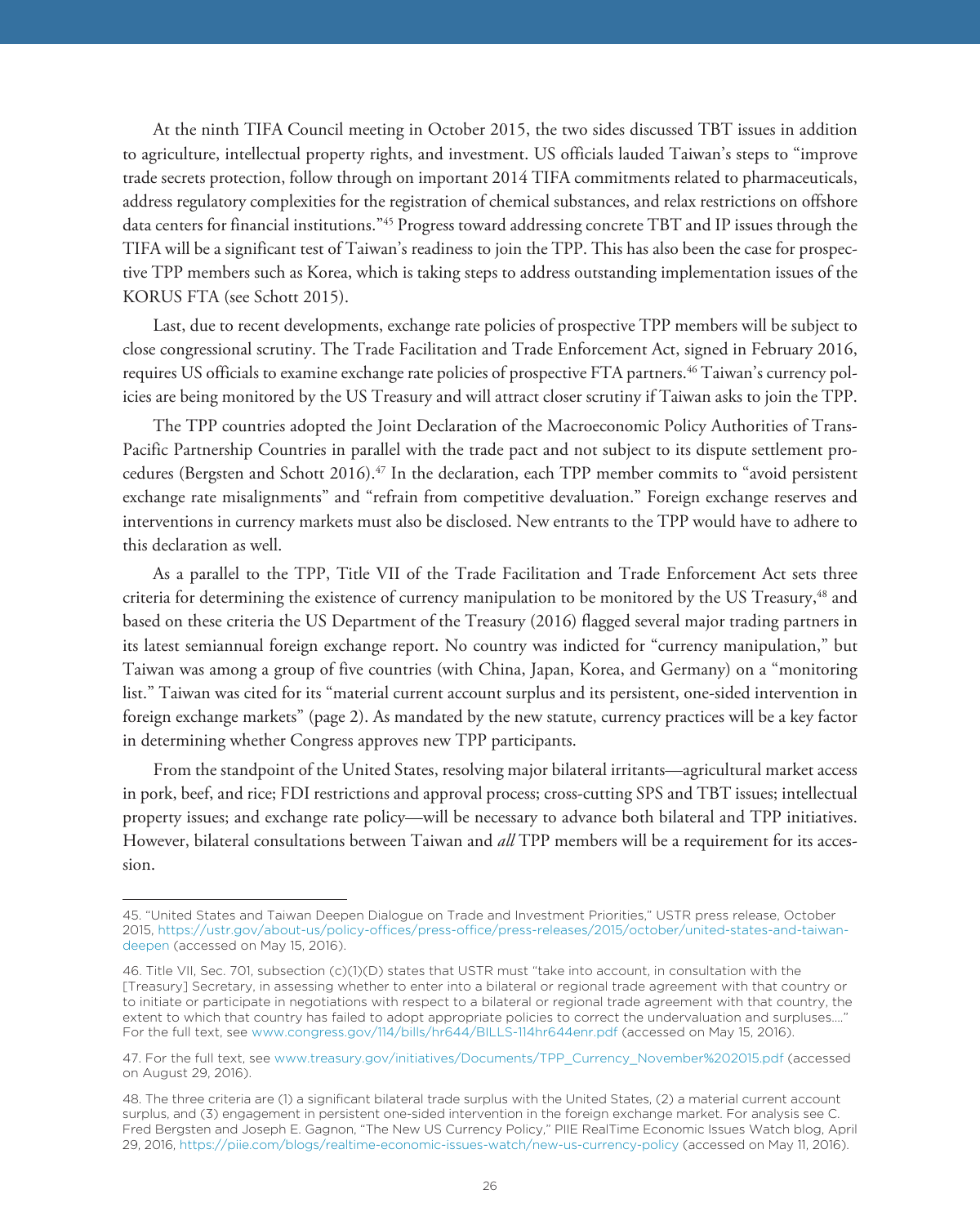The clear conclusion from the preceding analysis is that Taiwan would benefit from TPP participation but would need to undertake significant policy reforms to meet TPP requirements for liberalization of goods, services, investment, and other areas including the environment and IPR. This concluding section examines the procedures and strategies for negotiating TPP membership if the new Taiwanese government decides to pursue this course of action.

TPP Article 30 sets out procedures for the application and approval of new members once the TPP has entered into force. The TPP is open to all APEC members as well as "any other State or separate customs territory as the Parties may agree" that accepts TPP obligations (Article 30:4.1(b)).

As a member of APEC, Taiwan can ask to join the TPP but it needs to be approved by all current parties to the TPP under procedures that appear comparable to WTO accession procedures. Any TPP country can block or delay acceptance of a new member until it is satisfied that the candidate meets TPP standards in terms of both its ability to adopt, implement, and enforce TPP obligations and its commitments to open its markets to goods, services, and investment from TPP countries.

The TPP accession process gives existing members leverage to negotiate broad-ranging market access commitments from newcomers. It also rewards "first movers" since countries that join quickly can then negotiate bilateral deals with aspiring TPP members.

US negotiators often require "down payments" on reform commitments to be undertaken in advance of and/or in the final negotiated agreement before accepting new participants to ongoing negotiations or existing pacts. For example, before the United States supported the participation of Japan in the TPP talks, US and Japanese officials negotiated a series of what could be called "prenuptial" agreements covering both immediate policy reforms and commitments to comprehensive liberalization of both agricultural and manufactured goods in the final TPP agreement. In April 2013 Japan announced that it would not approve applications by Japan Post Insurance to offer new/modified cancer insurance and other medical insurance until competitive conditions improve in the Japanese market and that the number of imported US vehicle types eligible for Preferential Handling Procedures would be increased. In addition, both sides committed to pursue parallel bilateral talks on nontariff measures (NTMs) affecting motor vehicle trade to be completed before the end of TPP negotiations and appended to TPP market access schedules, as well as bilateral talks on NTMs in other areas (insurance, investment, trade facilitation, IPRs, standards, government procurement, competition policy, express delivery services, and SPS measures). Other TPP countries also conducted bilateral consultations with Japan before supporting its TPP entry. Japan joined the TPP negotiations in July 2013.

When will the TPP be open to new members? Article 30 sets out the criteria. For two years after February 4, 2016—the date the TPP was signed—if all 12 countries ratify the agreement, it will become effective 60 days after the last country submits its documentation—that could occur as early as spring 2017. If all 12 countries have not ratified the pact by February 4, 2018, at least six original signatories representing 85 percent of TPP GDP in 2013 must do so before entry into force. As a practical matter, that means that the United States and Japan have to complete their domestic procedures before the TPP "goes live." Japan is likely to ratify the pact before the United States, probably by the end of 2016.

The date of US ratification is less certain. It is still possible, and highly desirable, for Congress to act before the end of the year; to do so, President Obama and Republican leaders in the House and Senate will have to move quickly to finalize implementing legislation that both meets US TPP commitments and responds to key concerns of members of Congress about the pact. If the vote is deferred to the next Congress,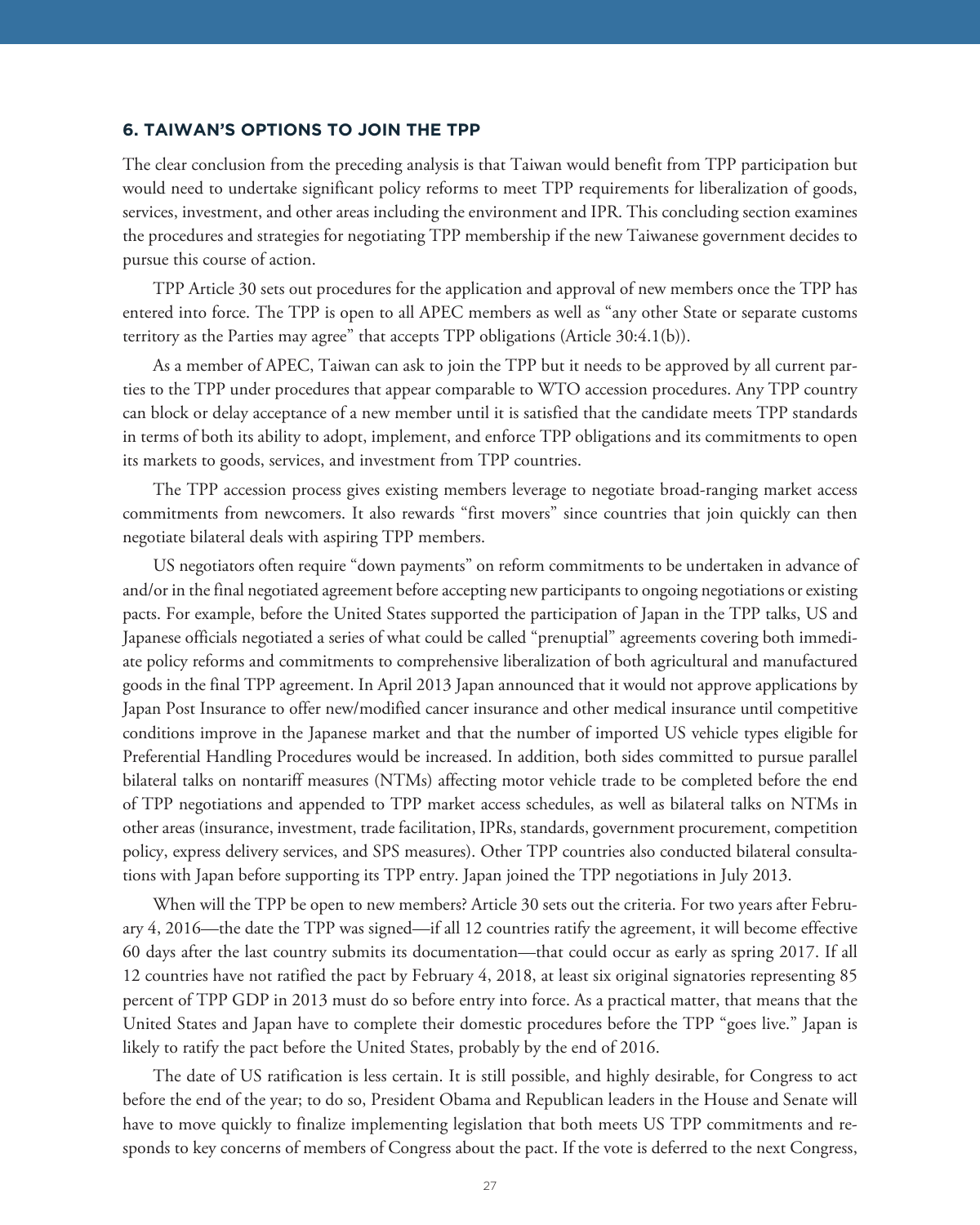then the next US president probably will seek to revise the pact, though Republican candidate Donald Trump has vowed to "tear it up."49,50 If the new president conducts an extensive review of the agreement, and as a result requests modifications and additions (such as enforceable provisions to deter currency manipulation), TPP activation could be pushed back a year or longer, thus also delaying the time when new members could be considered.

If Taiwan decides to pursue TPP membership, it will probably face a two-step negotiating process in some ways similar to the one Japan followed after asking to join the TPP in early 2013. Prompted by members of Congress from agricultural districts, before agreeing to negotiate Taiwan's accession, US officials would seek resolution of some long-standing bilateral trade frictions on pork and other products as evidence of Taiwan's commitment to comprehensive TPP reforms and ability to make and enforce tough political decisions. In addition, Taiwan would have to satisfy the requirement that it is not manipulating the value of its currency for commercial advantage (see Bergsten and Schott 2016). Without such preclearance, US officials would not be able to negotiate new FTA arrangements, either bilaterally or as part of the TPP, with Taiwan and other trading partners. Other bilateral trade frictions, in areas such as services, may not pose a substantial obstacle to the start of negotiations on TPP accession, especially if Taiwan participates constructively and signs the prospective TiSA.

Several other APEC members have expressed interest in accession, including Korea, Indonesia, the Philippines, and Thailand; other countries, including China and Colombia, are closely examining the TPP to assess the benefits and adjustment costs of possible participation and the range of policy reforms they would have to undertake to meet TPP norms. With the exception of Korea, whose FTAs with the United States and European Union are largely comparable to TPP provisions, prospective candidates face numerous challenges in meeting the TPP's high standards across a range of issues. Our brief assessment of Taiwan's most comprehensive trade accords concludes that Taiwan also has to bridge a significant divide between its FTA best practice and TPP standards. Doing so will require sustained political support for domestic reforms that to date have provoked heated debate in the Legislative Yuan.

The TPP accession provisions are ambiguous with regard to how multiple applications would be handled. Officials from the signatory countries have begun to discuss whether to process applications individually or to group candidates cleared to negotiate accession once the pact enters into force. Most likely there will be a backlog of applications at the start, so the signatories are exploring strategies to avoid negotiation bottlenecks.

This procedural issue has substantive and political considerations that are especially important for Taiwan. Take, for example, the likelihood that Korea will ask to join the TPP as soon as the application period opens. A sequential approach to negotiating accessions would put Korea at the front of the queue and Taiwan and others further back. The talks with Korea would probably establish precedents that would be applied to talks with other candidates. However, if Taiwan and Korea are both ready to negotiate accession when the door opens to new members, TPP countries may want both to assume comparable obligations with respect to the broad range of products in which their companies directly compete in order to minimize the risk of trade and investment diversion.

On the other hand, some TPP members may want to defer consideration of Taiwan's application to

<sup>49.</sup> Vicki Needham, "Trump vows to 'rip up' all trade agreements," *The Hill*, March 3, 2016, http://thehill.com/policy/finance/271723-trump-vows-to-rip-up-all-trade-agreements (accessed on August 29, 2016).

<sup>50.</sup> We believe that a Hillary Clinton administration would give priority to US national security and foreign policy objectives in the Asia-Pacific over protectionist considerations.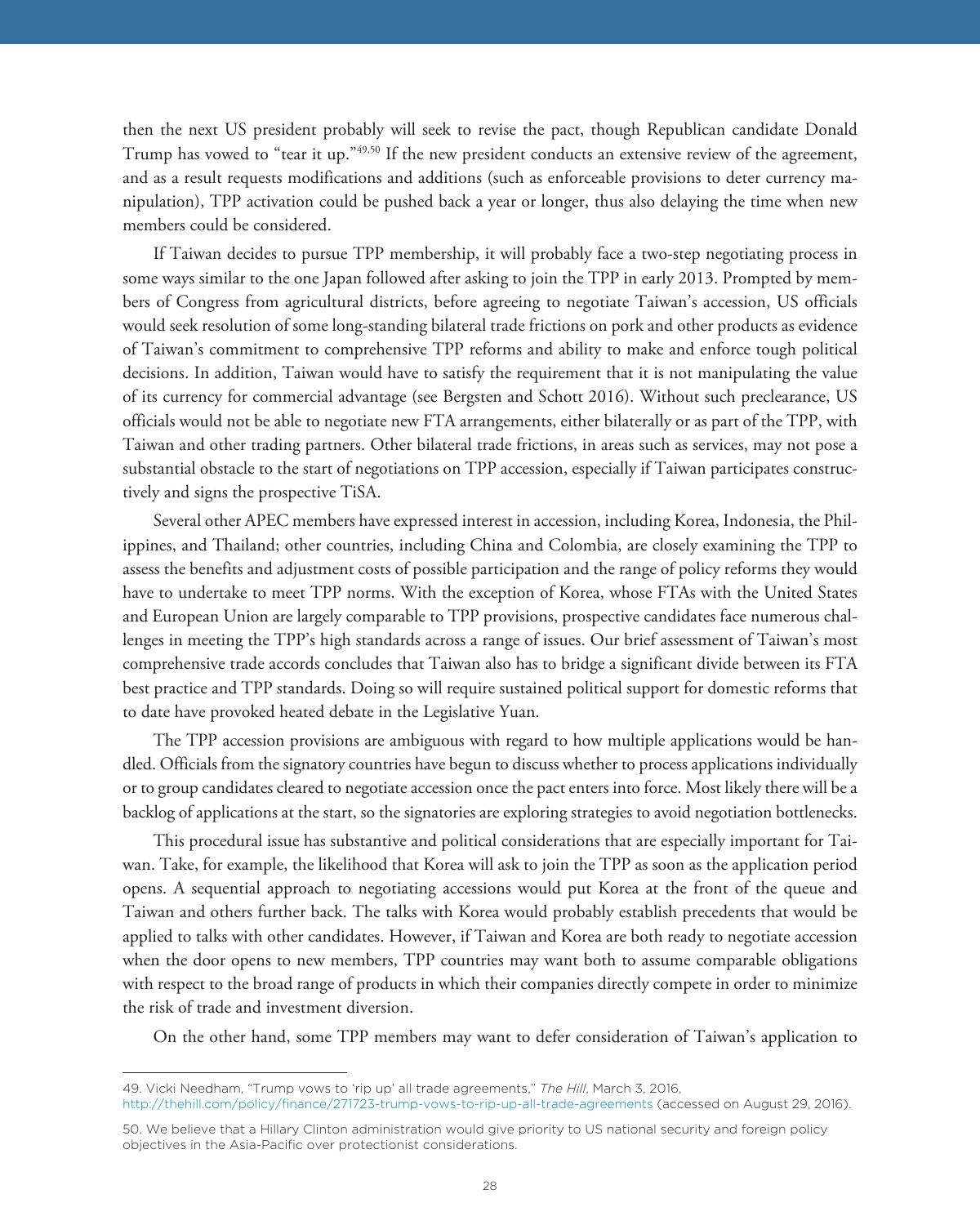avoid possible friction in their relations with China. Such caution has kept Taiwan isolated from most intra-Asian trade arrangements, though not from plurilateral trade initiatives such as the Environmental Goods Agreement, ITA-2, and TiSA. As noted earlier, the cost to Taiwan of nonparticipation in the TPP, in terms of reduced real income and exports, could rise sharply if TPP membership expands to Korea and other ASEAN countries.

In the past Taiwan was able to overcome political resistance to membership in both APEC (1991) and the WTO (2002) by aligning the timing of its entry with that of China (and Hong Kong in the case of APEC). This linked strategy facilitated Taiwan's entry into both organizations in a timely manner. But are these precedents relevant to TPP accession?

Unlike the APEC and WTO efforts, China today is undecided on whether, and if so when, to pursue TPP membership. To be sure, the charge that the TPP was designed to "contain China" no longer echoes through the corridors of power in Beijing as it did a few years back. Chinese economic leaders are carefully examining the TPP text to determine which rules complement and reinforce their own domestic reform efforts and which require changes that cross "red lines" for Chinese policymakers. But this evaluation process is likely to take some time. Moreover, ongoing US-China political frictions could pose additional obstacles and color US and Chinese views about China's participation in the TPP. Taiwanese officials voice understandable concern about deferring TPP participation until China is ready to join.

But there are other possible TPP entry scenarios, given the growing queue of countries interested in joining the trade pact. TPP countries could pair or group prospective applicants to expedite substantive negotiations and promote political support for the entry of new members. Such an approach presents other advantages and a few drawbacks for prospective TPP members. At a basic level, there is safety in numbers. If Taiwan negotiated alone, every wart and blemish in its trade policy would be closely examined by US and other trade officials seeking narrow commercial gain. Joint talks would not preclude such detailed negotiating demands but there would be more flexibility in tailoring the final commitments to secure the overall agreement with multiple applicants. On the other hand, as a group deal is put together each applicant loses to some extent control over the timetable of the talks and the achievement of specific negotiating priorities.

What would make sense for Taiwan when it is ready to meet the TPP's extensive obligations? One interesting possibility would be for TPP members to encourage Hong Kong to apply at the same time. Negotiating simultaneously with Taiwan and Hong Kong would allow TPP countries to focus on the extensive trade and investment that links these economies with China and the rest of the region. TPP content rules could be augmented for this particular situation, providing incentives for Chinese policies to adapt to TPP standards.

The pairing of Hong Kong with Taiwan might avoid Chinese censure and even provide an avenue for future Chinese participation, since Hong Kong is a separate customs area but closely linked with the Chinese economy. And, as shown in [table 4,](#page-8-0) Hong Kong's level of development and business-friendly policies are higher than those of many TPP signatories and comparable to those of Korea. Hong Kong officials have not discussed TPP participation publicly to any extent. It would be useful to start diplomatic overtures on the topic.

Finally, whether Taiwan moves forward with the TPP or not, another Asia-Pacific integration initiative is advancing, albeit at a crawl, via APEC: the Free Trade Area of the Asia-Pacific. Taiwan is participating in the APEC strategic collective study on an FTAAP, but no agreement has been reached on whether and when negotiations would begin. Substantive results are unlikely before the next decade at the earliest.

Asia is too dynamic and globally important a region to wait to see whether the FTAAP turns out to complement or substitute for the TPP. Better for Taiwan to accelerate its readiness for the TPP during this decade.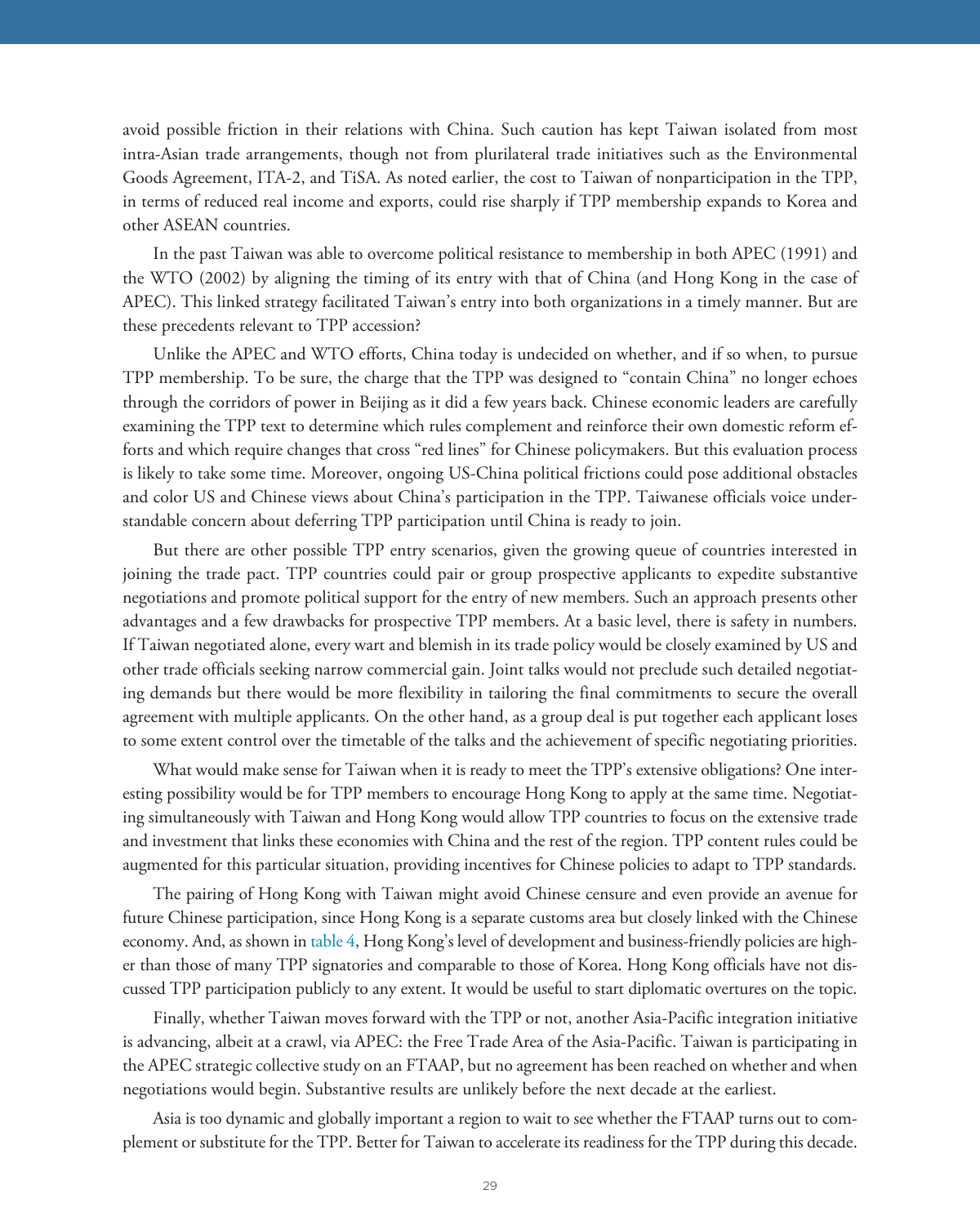<span id="page-29-0"></span>

| Table A.1 |                    | Summary of coverage of |                           | <b>Taiwan's free trade agreements (FTAs)</b>                                                                                                                                                                                                                                                                                                                                                                                                                                                                                                                                                                                                                                                                                                                                                                                                           |                                                                                                                |                                                                                                                                                                                                                                                                                                                                 |                                                                                                      |
|-----------|--------------------|------------------------|---------------------------|--------------------------------------------------------------------------------------------------------------------------------------------------------------------------------------------------------------------------------------------------------------------------------------------------------------------------------------------------------------------------------------------------------------------------------------------------------------------------------------------------------------------------------------------------------------------------------------------------------------------------------------------------------------------------------------------------------------------------------------------------------------------------------------------------------------------------------------------------------|----------------------------------------------------------------------------------------------------------------|---------------------------------------------------------------------------------------------------------------------------------------------------------------------------------------------------------------------------------------------------------------------------------------------------------------------------------|------------------------------------------------------------------------------------------------------|
| Partner   | signed<br>Date     | Entry into<br>force    | implemented<br>Year fully | Trade and tariff<br>liberalization                                                                                                                                                                                                                                                                                                                                                                                                                                                                                                                                                                                                                                                                                                                                                                                                                     | Tariff rate quota (TRQ)                                                                                        | services and investment <sup>®</sup><br>Cross-border trade in                                                                                                                                                                                                                                                                   | Other provisions                                                                                     |
| Panama    | 8/21/2003 1/1/2004 |                        | 2013                      | Taiwan: In 2004, 31 percent of<br>animals and animal products),<br>II (vegetable products), and IV<br>products), and XVII (transport<br>additional tariff lines became<br>force, 42.9 percent additional<br>already duty free on an MFN<br>basis. Upon the agreement's<br>tariff lines became duty free.<br>Most products exempt from<br>tariff lines were duty free on<br>an MFN basis. On entry into<br>entry into force, 19 percent<br>sections IV (prepared food),<br>tariff lines were eliminated.<br>By 2013, 97.4 percent of all<br>percent of tariff lines were<br>liberalization fall under HS<br>tariff lines were liberalized.<br>Most exempt products fall<br>l (live animals and animal<br>under HS sections I (live<br>2013, 95.1 percent of all<br>duty free. By the end of<br>Panama: In 2004, 29.7<br>(prepared food).<br>equipment). | MFN basis, Taiwan maintains<br>quotas for some agricultural<br>In addition to TRQs on an<br>and fish products. | are horizontal, and 7 future<br>Specific sectors: Financial<br>is horizontal, and 3 future<br>commitments in medical<br>and telecommunication<br>reservations, of which 4<br>reservations, of which<br>Panama: 24 existing<br>services are covered.<br>reservations. GATS+<br>Taiwan: 19 existing<br>reservations.<br>services. | Government procurement is<br>intellectual property rights.<br>Covers environment and<br>not covered. |

| A LA TRANT A<br> <br> <br>                                                                                                          |  |
|-------------------------------------------------------------------------------------------------------------------------------------|--|
|                                                                                                                                     |  |
| <b>ARY OF TAIWAN</b>                                                                                                                |  |
| <b>September</b>                                                                                                                    |  |
| Í<br>ī<br>J                                                                                                                         |  |
| <b>CONTRACTOR</b><br>and the state of the state of the state of the state of the state of the state of the state of the state of th |  |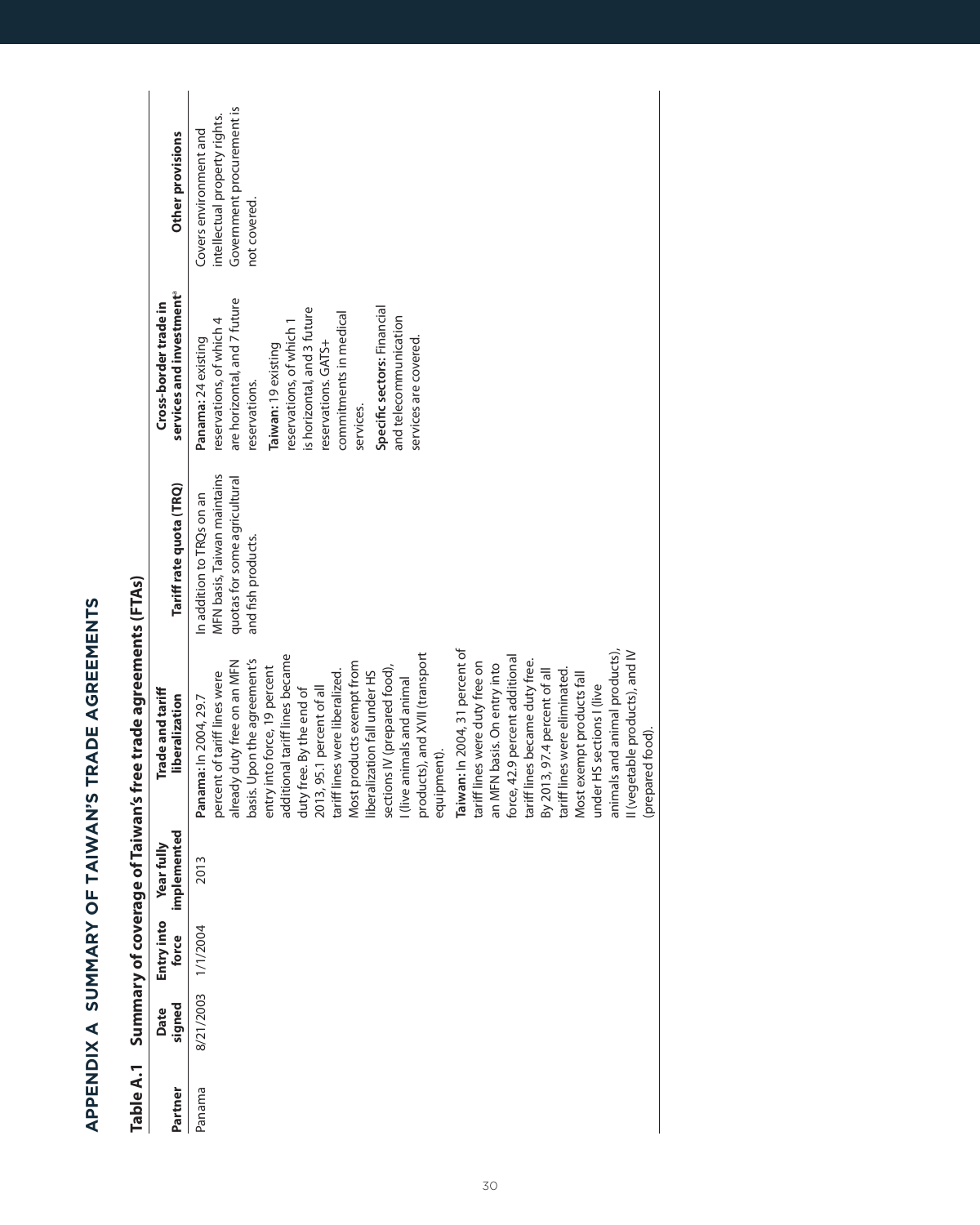| procurement is not covered.<br>Covers intellectual property<br>rights. Government                                                                                                                                                                                                                                                                                                                                                                                                                                                                                                                                                                                                                                                                                                                                                                                               |  |
|---------------------------------------------------------------------------------------------------------------------------------------------------------------------------------------------------------------------------------------------------------------------------------------------------------------------------------------------------------------------------------------------------------------------------------------------------------------------------------------------------------------------------------------------------------------------------------------------------------------------------------------------------------------------------------------------------------------------------------------------------------------------------------------------------------------------------------------------------------------------------------|--|
| subsectors. Full commitments<br>and recreational, cultural, and<br>related engineering services<br>reservation for the State in 3<br>which 1 is horizontal, with a<br>horizontal reservations and<br>environmental, and health-<br>related services, subject to<br>reservation is listed for the<br>future reservations. GATS+<br>liberalize construction and<br>and future reservations, of<br>services, and environment<br>tourism and travel-related<br>State. Full liberalization of<br>Specific sectors: Financial<br>commitments to partially<br>maritime transport (2005)<br>distribution, educational,<br>Follow-up agreements in<br>which 6 are horizontal. A<br>services are not covered.<br>Taiwan: 26 existing and<br>Guatemala: 29 existing<br>in distribution services,<br>and air services (2007).<br>future reservations, of<br>sporting services.<br>services. |  |
| decrease from year 2 onward.<br>Annual quota will increase or<br>In quota duty is zero and out<br>of quota duty applied on an<br>Taiwan commits to a TRQ of<br>60,000 metric tons (MT) for<br>exceed 35 percent of total).<br>sugar (refined sugar not to<br>MFN basis.                                                                                                                                                                                                                                                                                                                                                                                                                                                                                                                                                                                                         |  |
| additional tariff lines became<br>(plastics and rubber), and XV<br>lines will be liberalized. Most<br>full implementation in 2020<br>Most products exempt from<br>(vegetable products), and IV<br>tariff lines remain following<br>entry into force, 16 percent<br>exempt products fall under<br>liberalization fall under HS<br>duty free on an MFN basis.<br>duty free on an MFN basis.<br>percent of tariff lines were<br>percent of tariff lines were<br>2020, 97.4 percent of tariff<br>lines became duty free. By<br>HS sections I (live animals<br>Guatemala: In 2006, 48.9<br>duty free. 26.4 percent of<br>On entry into force, 32.6<br>percent additional tariff<br>and animal products), ll<br>sections XI (textiles), VII<br>Upon the agreement's<br>Taiwan: In 2006, 31.3<br>(prepared food)<br>(base metals).                                                     |  |
| 2020                                                                                                                                                                                                                                                                                                                                                                                                                                                                                                                                                                                                                                                                                                                                                                                                                                                                            |  |
|                                                                                                                                                                                                                                                                                                                                                                                                                                                                                                                                                                                                                                                                                                                                                                                                                                                                                 |  |
| 9/22/2005 7/1/2006                                                                                                                                                                                                                                                                                                                                                                                                                                                                                                                                                                                                                                                                                                                                                                                                                                                              |  |
| Guatemala                                                                                                                                                                                                                                                                                                                                                                                                                                                                                                                                                                                                                                                                                                                                                                                                                                                                       |  |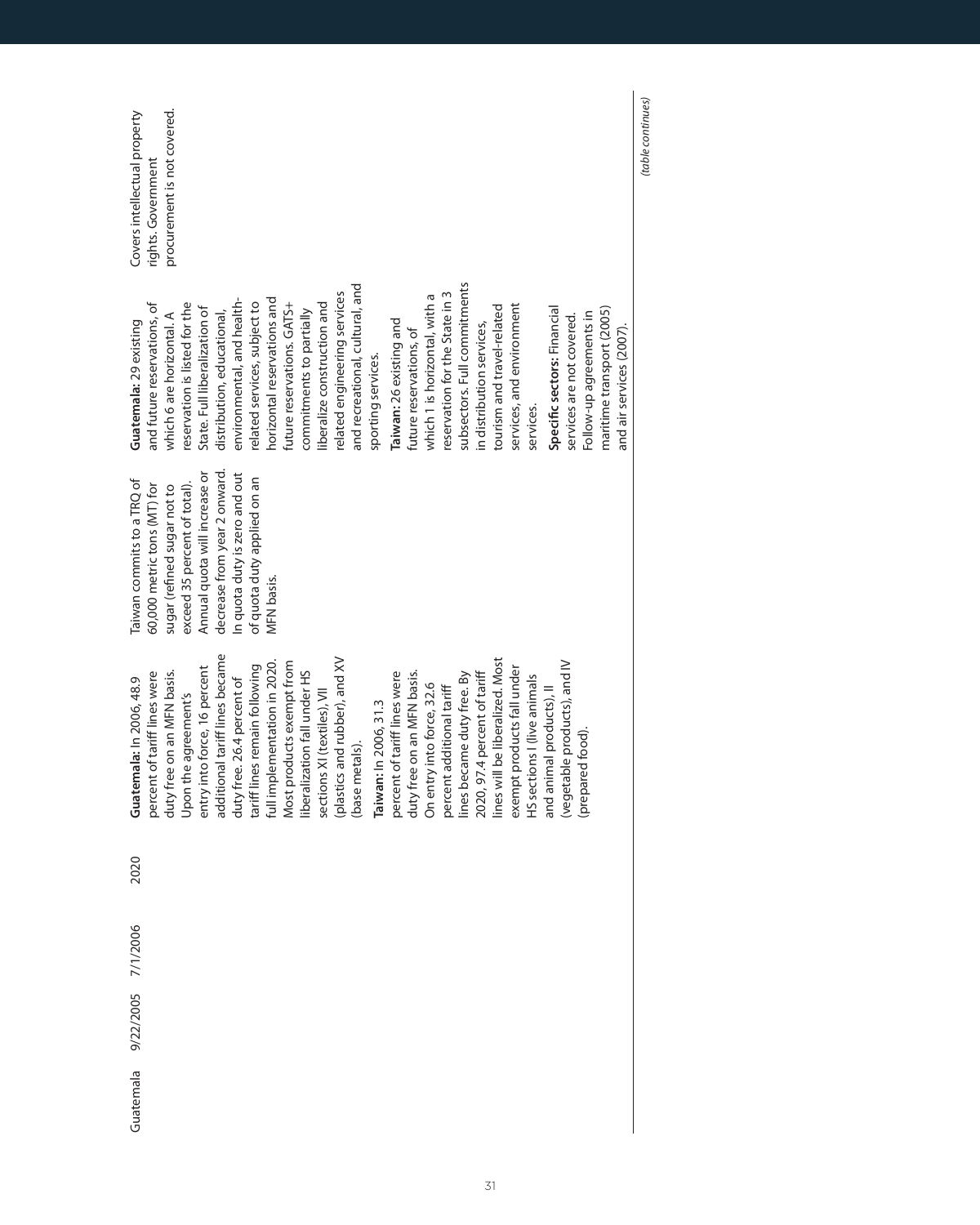| Table A.1 |                    | Summary of coverage of 1 |                                | Taiwan's free trade agreements (FTAs) (continued)                                                                                                                                                                                                                                                                                                                                                                                                                                                                                                                                                                                                                                                                                                                                                                     |                                                                                                                                                                                      |                                                                                                                                                                                                                |                                                   |
|-----------|--------------------|--------------------------|--------------------------------|-----------------------------------------------------------------------------------------------------------------------------------------------------------------------------------------------------------------------------------------------------------------------------------------------------------------------------------------------------------------------------------------------------------------------------------------------------------------------------------------------------------------------------------------------------------------------------------------------------------------------------------------------------------------------------------------------------------------------------------------------------------------------------------------------------------------------|--------------------------------------------------------------------------------------------------------------------------------------------------------------------------------------|----------------------------------------------------------------------------------------------------------------------------------------------------------------------------------------------------------------|---------------------------------------------------|
| Partner   | signed<br>Date     | Entry into<br>force      | ited<br>Year fully<br>implemen | Trade and tariff<br>liberalization                                                                                                                                                                                                                                                                                                                                                                                                                                                                                                                                                                                                                                                                                                                                                                                    | Tariff rate quota (TRQ)                                                                                                                                                              | services and investment <sup>®</sup><br>Cross-border trade in                                                                                                                                                  | Other provisions                                  |
| Nicaragua | 6/16/2006 1/1/2008 |                          | 2022                           | additional tariff lines became<br>Taiwan: In 2008, 31.7 percent<br>(prepared foods), XI (textiles)<br>lines will be liberalized. Most<br>implementation in 2022, 4.8<br>(vegetable products), and IV<br>entry into force, 4.9 percent<br>exempt products fall under<br>duty free on an MFN basis.<br>percent of tariff lines were<br>duty free on an MFN basis.<br>2022, 97.3 percent of tariff<br>lines became duty free. By<br>remain dutiable and most<br>HS sections I (live animals<br>of tariff lines were already<br>Nicaragua: In 2008, 46.8<br>percent of tariff lines will<br>fall under HS sections IV<br>percent additional tariff<br>and animal products), II<br>duty free. At the end of<br>Upon the agreement's<br>On entry into force, 34<br>and XII (footwear and<br>(prepared foods).<br>headgear). | peanuts (250 tons), raw sugar<br>for raw and refined sugar are<br>Taiwan commits to TRQs on<br>sugar (25,000 tons). Quotas<br>(5,000 tons), and refined<br>granted starting in 2009. | Telecommunication services,<br>Nicaragua: 36 existing and<br>ecommerce are covered.<br>Taiwan: 36 existing and<br>financial services, and<br>future reservations.<br>future reservations.<br>Specific sectors: | Covers labor, environment,<br>and anticorruption. |

| $\begin{array}{c} \begin{array}{c} \begin{array}{c} \end{array} \\ \begin{array}{c} \end{array} \end{array} \end{array}$ |
|--------------------------------------------------------------------------------------------------------------------------|
|                                                                                                                          |
|                                                                                                                          |
|                                                                                                                          |
|                                                                                                                          |
|                                                                                                                          |
|                                                                                                                          |
|                                                                                                                          |
|                                                                                                                          |
|                                                                                                                          |
|                                                                                                                          |
|                                                                                                                          |
|                                                                                                                          |
|                                                                                                                          |
|                                                                                                                          |
|                                                                                                                          |
|                                                                                                                          |
|                                                                                                                          |
|                                                                                                                          |
|                                                                                                                          |
| ֚֚֬                                                                                                                      |
|                                                                                                                          |
|                                                                                                                          |
|                                                                                                                          |
|                                                                                                                          |
|                                                                                                                          |
|                                                                                                                          |
|                                                                                                                          |
|                                                                                                                          |
|                                                                                                                          |
|                                                                                                                          |
|                                                                                                                          |
|                                                                                                                          |
|                                                                                                                          |
|                                                                                                                          |
|                                                                                                                          |
|                                                                                                                          |
|                                                                                                                          |
|                                                                                                                          |
|                                                                                                                          |
|                                                                                                                          |
|                                                                                                                          |
|                                                                                                                          |
|                                                                                                                          |
|                                                                                                                          |
|                                                                                                                          |
|                                                                                                                          |
|                                                                                                                          |
| $\overline{\phantom{a}}$                                                                                                 |
|                                                                                                                          |
|                                                                                                                          |
|                                                                                                                          |
|                                                                                                                          |
|                                                                                                                          |
|                                                                                                                          |
|                                                                                                                          |
|                                                                                                                          |
|                                                                                                                          |
|                                                                                                                          |
|                                                                                                                          |
|                                                                                                                          |
|                                                                                                                          |
|                                                                                                                          |
| ֧֚֚֝<br>֧֚֚֝<br>֚֝                                                                                                       |
|                                                                                                                          |
|                                                                                                                          |
|                                                                                                                          |
|                                                                                                                          |
|                                                                                                                          |
|                                                                                                                          |
|                                                                                                                          |
|                                                                                                                          |
|                                                                                                                          |
|                                                                                                                          |
|                                                                                                                          |
|                                                                                                                          |
|                                                                                                                          |
|                                                                                                                          |
|                                                                                                                          |
|                                                                                                                          |
|                                                                                                                          |
|                                                                                                                          |
|                                                                                                                          |
|                                                                                                                          |
|                                                                                                                          |
|                                                                                                                          |
|                                                                                                                          |
|                                                                                                                          |
|                                                                                                                          |
|                                                                                                                          |
|                                                                                                                          |
|                                                                                                                          |
|                                                                                                                          |
| l                                                                                                                        |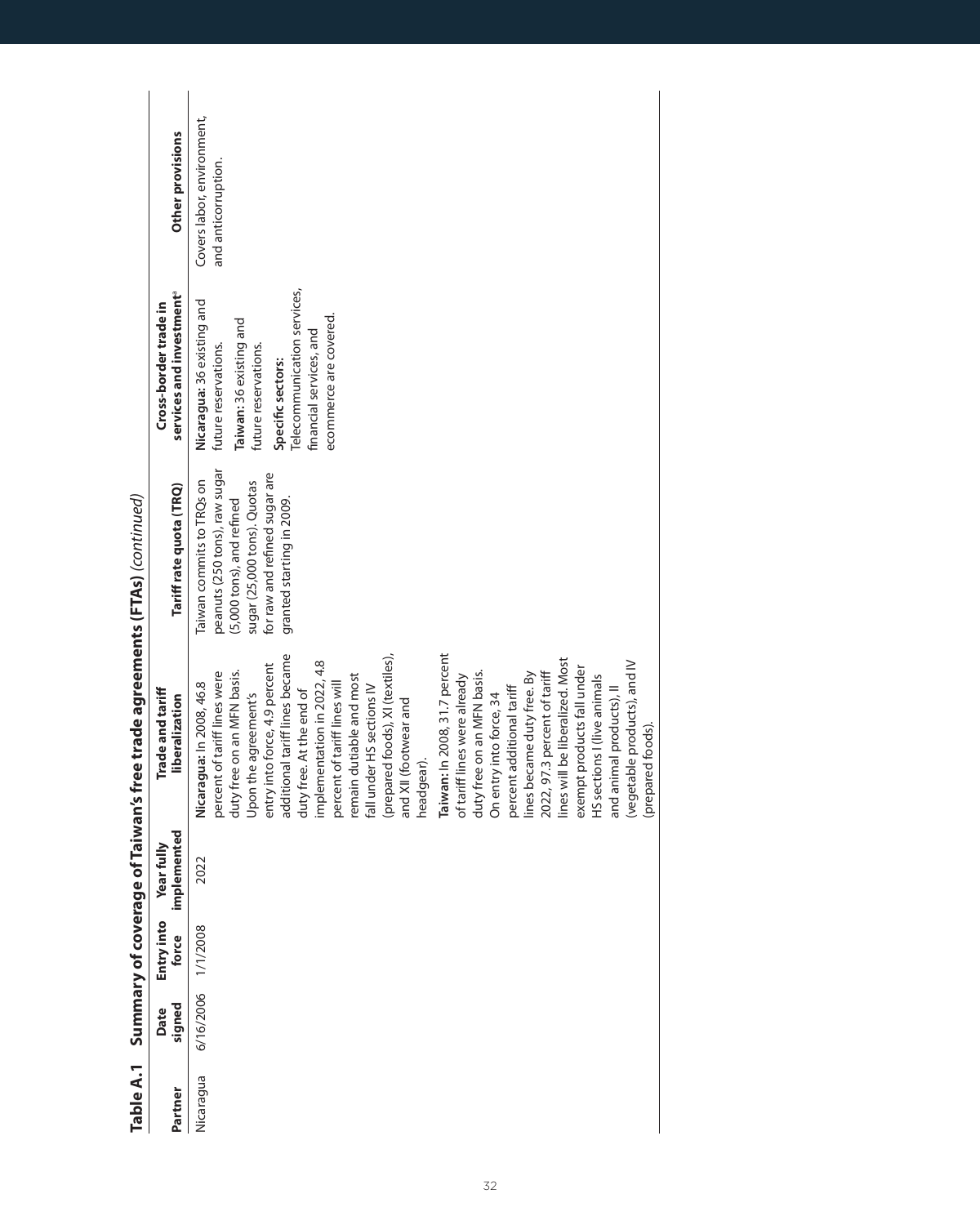| No provisions on government   | procurement and intellectual | property rights.             |                            |                               |                                |                                 |                              |                                |                              |                               |                                  |                              |                          |                               |                                |                           |                            |                                |                                 |                            |                                  |                             |                             |                          |                              |                  | (table continues) |
|-------------------------------|------------------------------|------------------------------|----------------------------|-------------------------------|--------------------------------|---------------------------------|------------------------------|--------------------------------|------------------------------|-------------------------------|----------------------------------|------------------------------|--------------------------|-------------------------------|--------------------------------|---------------------------|----------------------------|--------------------------------|---------------------------------|----------------------------|----------------------------------|-----------------------------|-----------------------------|--------------------------|------------------------------|------------------|-------------------|
| El Salvador: 28 reservations, | 3 of which are horizontal    | Compared with GATS, it       | iberalizes construction    | and related engineering       | services, and recreational,    | cultural, and sporting services | with some reservations.      | Full commitments made          | in distribution, education,  | environmental, health-related | and social services, subject to  | horizontal reservations.     | Taiwan: 31 reservations, | of which 1 is horizontal.     | Full commitments made          | in distribution services, | tourism and travel-related | services, and environmental    | services, subject to horizontal | reservations.              | Specific sectors: Financial, air | (with some exceptions), and | telecommunication services  | not covered.             |                              |                  |                   |
| Taiwan commits to duty-free   | quota for sugar: 35,000 MT   | for raw sugar (10 percent of | total raw sugar imports in | 2007) in year 1, 50,000 MT in | year 2, 60,000 MT in year 3    | and onward. Annual quota for    | refined sugar is 5,000 MT (4 | percent of total refined sugar | imports in 2007).            |                               |                                  |                              |                          |                               |                                |                           |                            |                                |                                 |                            |                                  |                             |                             |                          |                              |                  |                   |
| El Salvador: In 2008, 47.1    | percent of tariff lines were | duty free on an MFN basis.   | Upon the agreement's entry | into force, 10.4 percent      | additional tariff lines became | duty free. At the end of        | implementation in 2027, 26.9 | percent of tariff lines will   | remain dutiable. Most exempt | products fall under HS        | sections XI (textiles), XV (base | metals), and XVII (vehicles, | aircraft, and vessels).  | Taiwan: In 2008, 31.7 percent | of tariff lines were duty free | on an MFN basis. On entry | into force, 32.7 percent   | additional tariff lines became | duty free. By 2022, 97.4        | percent of Taiwan's tariff | lines will be liberalized. Most  | exempt products fall under  | HS sections I (live animals | and animal products), ll | (vegetable products), and IV | (prepared food). |                   |
| 2027                          |                              |                              |                            |                               |                                |                                 |                              |                                |                              |                               |                                  |                              |                          |                               |                                |                           |                            |                                |                                 |                            |                                  |                             |                             |                          |                              |                  |                   |
| 5/7/2007 7/15/2008            |                              |                              |                            |                               |                                |                                 |                              |                                |                              |                               |                                  |                              |                          |                               |                                |                           |                            |                                |                                 |                            |                                  |                             |                             |                          |                              |                  |                   |
|                               |                              |                              |                            |                               |                                |                                 |                              |                                |                              |                               |                                  |                              |                          |                               |                                |                           |                            |                                |                                 |                            |                                  |                             |                             |                          |                              |                  |                   |
| El Salvador                   |                              |                              |                            |                               |                                |                                 |                              |                                |                              |                               |                                  |                              |                          |                               |                                |                           |                            |                                |                                 |                            |                                  |                             |                             |                          |                              |                  |                   |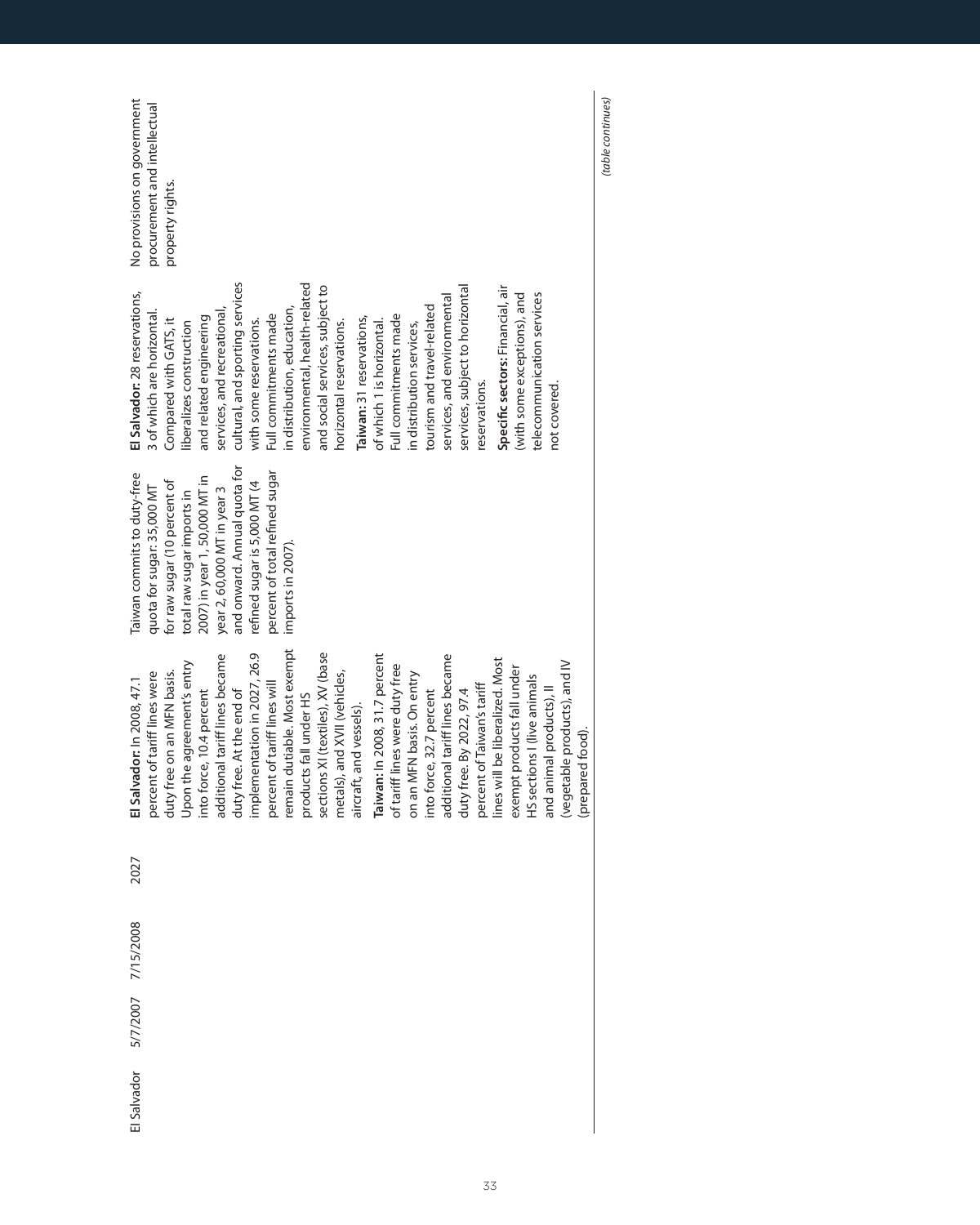|          |                |                     |                               | Table A.1 Summary of coverage of Taiwan's free trade agreements (FTAs) (continued)                                                                                                                                                                                                                                                                                                                                                                                                                                                                                                                                                                                                                                                                                                                 |                                                                                                                                                                                                                                                                                                                                                           |                                                                                                                                                                                                                                                                                                                                                                                                                                                                                                                                                                                                                                                                                                                                                                     |                                                                                 |
|----------|----------------|---------------------|-------------------------------|----------------------------------------------------------------------------------------------------------------------------------------------------------------------------------------------------------------------------------------------------------------------------------------------------------------------------------------------------------------------------------------------------------------------------------------------------------------------------------------------------------------------------------------------------------------------------------------------------------------------------------------------------------------------------------------------------------------------------------------------------------------------------------------------------|-----------------------------------------------------------------------------------------------------------------------------------------------------------------------------------------------------------------------------------------------------------------------------------------------------------------------------------------------------------|---------------------------------------------------------------------------------------------------------------------------------------------------------------------------------------------------------------------------------------------------------------------------------------------------------------------------------------------------------------------------------------------------------------------------------------------------------------------------------------------------------------------------------------------------------------------------------------------------------------------------------------------------------------------------------------------------------------------------------------------------------------------|---------------------------------------------------------------------------------|
| Partner  | signed<br>Date | Entry into<br>force | Ted<br>Year fully<br>implemen | Trade and tariff<br>liberalization                                                                                                                                                                                                                                                                                                                                                                                                                                                                                                                                                                                                                                                                                                                                                                 | Tariff rate quota (TRQ)                                                                                                                                                                                                                                                                                                                                   | services and investment <sup>®</sup><br>Cross-border trade in                                                                                                                                                                                                                                                                                                                                                                                                                                                                                                                                                                                                                                                                                                       | Other provisions                                                                |
| Honduras | 5/7/2007       | 3/1/2008            | 2027                          | Taiwan: In 2008, 31.7 percent<br>additional tariff lines became<br>additional tariff lines became<br>lines will be liberalized. Most<br>Upon the agreement's entry<br>(vegetable products), and IV<br>of tariff lines were duty free<br>exempt products fall under<br>duty free on an MFN basis.<br>percent of tariff lines were<br>(textiles), XV (base metals),<br>and XVII (vehicles, aircraft,<br>on an MFN basis. On entry<br>HS sections I (live animals<br>the tariff lines are exempt<br>duty free. 22.2 percent of<br>from liberalization, most<br>percent of Taiwan's tariff<br>fall under HS sections XI<br>Honduras: In 2008, 47.1<br>into force, 14.9 percent<br>into force, 37.8 percent<br>and animal products), ll<br>duty free. By 2022, 97.4<br>(prepared food)<br>and vessels). | year 2; 60,000 MT (17 percent)<br>of total refined sugar imports<br>Taiwan commits to duty-free<br>sugar is 5,000 MT (4 percent<br>quota for sugar: 35,000 MT<br>imports in 2007) in year 1;<br>of Taiwan's total raw sugar<br>50,000 MT (14 percent) in<br>in year 3 and onward. The<br>for raw sugar (10 percent<br>annual quota for refined<br>n 2007) | GATS, full commitments made<br>does not make commitments<br>Specific sectors: Financial, air<br>services, subject to horizontal<br>sporting services, with some<br>future reservations, of which<br>n education services. Unlike<br>telecommunication services<br>(with some exceptions), and<br>services, and environmental<br>nealth-related services, and<br>tourism and travel services,<br>5 are horizontal. Honduras<br>Honduras: 54 existing and<br>in environmental services,<br>tourism and travel-related<br>recreational, cultural and<br>Full commitments made<br>Taiwan: 31 reservations,<br>GATS+commitments in<br>of which 1 is horizontal<br>subject to reservations.<br>in distribution services,<br>eservations.<br>reservations.<br>not covered. | No provisions on government<br>procurement and intellectual<br>property rights. |
| Chinab   | 6/29/2010      | 9/12/2010           |                               |                                                                                                                                                                                                                                                                                                                                                                                                                                                                                                                                                                                                                                                                                                                                                                                                    |                                                                                                                                                                                                                                                                                                                                                           |                                                                                                                                                                                                                                                                                                                                                                                                                                                                                                                                                                                                                                                                                                                                                                     |                                                                                 |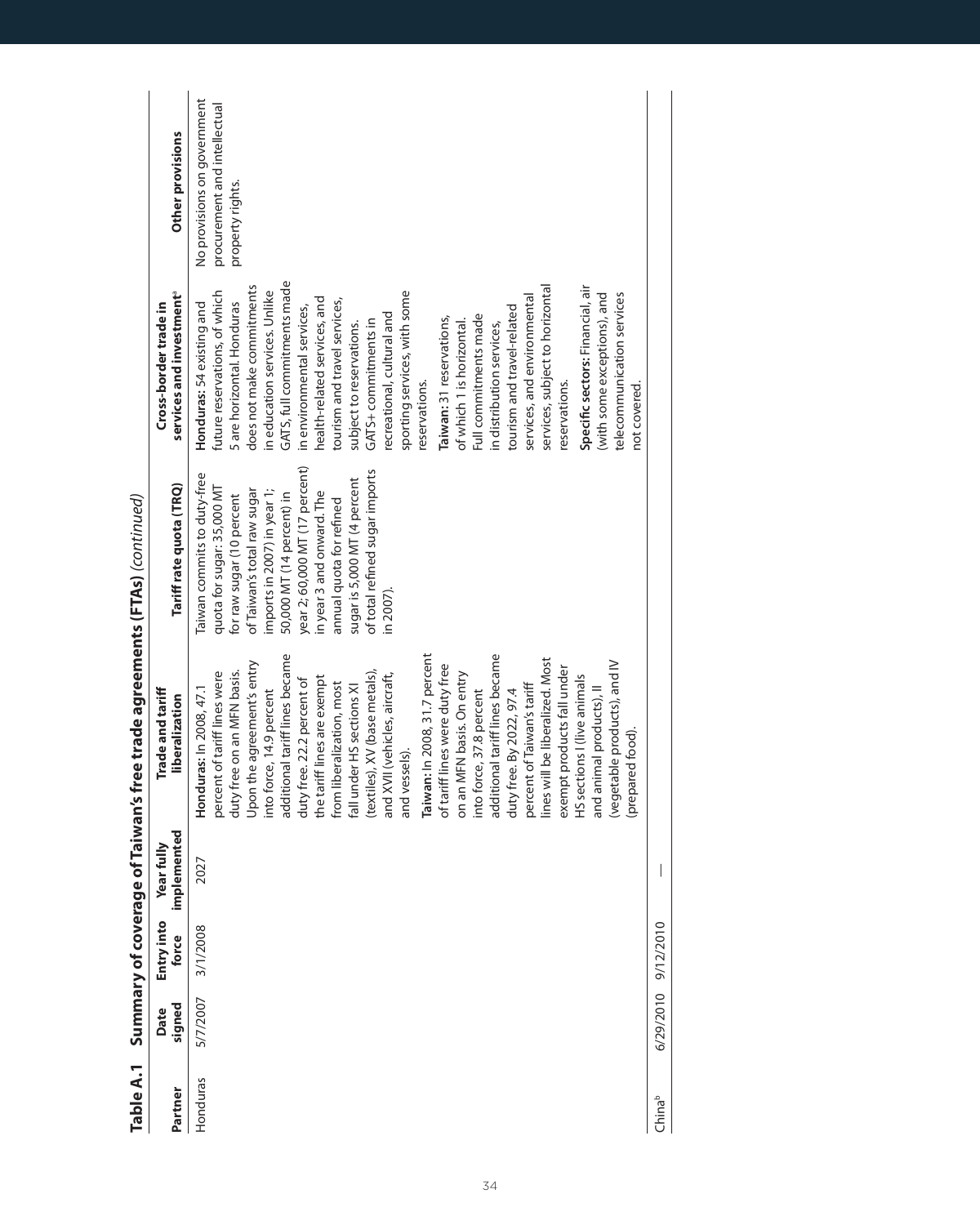| Vew     | 7/10/2013 12/1/2013 | 2025 | New Zealand: In 2013, 58.3       | Taiwan establishes           | New Zealand: 37 existing         | Covers government              |
|---------|---------------------|------|----------------------------------|------------------------------|----------------------------------|--------------------------------|
| Zealand |                     |      | percent of tariff lines were     | transitional TRQs on liquid  | and future reservations, of      | procurement, competition       |
|         |                     |      | duty free on an MFN basis.       | milk and deer velvet over    | which 10 are horizontal          | policy, ecommerce,             |
|         |                     |      | Upon the agreement's entry       | a 12-year period. Products   | No reservations listed           | intellectual property rights,  |
|         |                     |      | into force, 41.3 percent         | imported under TRQs are not  | under construction and           | as well as labor, environment, |
|         |                     |      | additional tariff lines were     | counted toward other quotas  | related engineering              | and cooperation on             |
|         |                     |      | eliminated, and all tariff lines | under Taiwan's WTO schedule. | service sectors. GATS+           | indigenous issues.             |
|         |                     |      | will be removed by the end       |                              | commitments in health-           |                                |
|         |                     |      | of 2017.                         |                              | related and social services      |                                |
|         |                     |      | Taiwan: In 2013, 29.5 percent    |                              | and recreational, cultural,      |                                |
|         |                     |      | of tariff lines were duty        |                              | and sporting services,           |                                |
|         |                     |      | free on an MFN basis. On         |                              | with some reservations.          |                                |
|         |                     |      | entry into force, 65 percent     |                              | No commitments made              |                                |
|         |                     |      | additional tariff lines became   |                              | in environmental services.       |                                |
|         |                     |      | duty free. By 2025, 99.9         |                              | Commitments in financial         |                                |
|         |                     |      | percent of tariff lines will     |                              | services do not go beyond        |                                |
|         |                     |      | be liberalized. Nine tariff      |                              | GATS schedule.                   |                                |
|         |                     |      | lines under HS section I (live   |                              | Taiwan: 44 reservations, of      |                                |
|         |                     |      | animals and animal products)     |                              | which 6 are horizontal. No       |                                |
|         |                     |      | are exempt.                      |                              | reservations in construction     |                                |
|         |                     |      |                                  |                              | and related engineering,         |                                |
|         |                     |      |                                  |                              | distribution, and tourism and    |                                |
|         |                     |      |                                  |                              | travel services.                 |                                |
|         |                     |      |                                  |                              | Specific sectors: Ecommerce,     |                                |
|         |                     |      |                                  |                              | air transport services, and film |                                |
|         |                     |      |                                  |                              | and television coproduction      |                                |
|         |                     |      |                                  |                              | are covered.                     |                                |

(table continues) (table continues)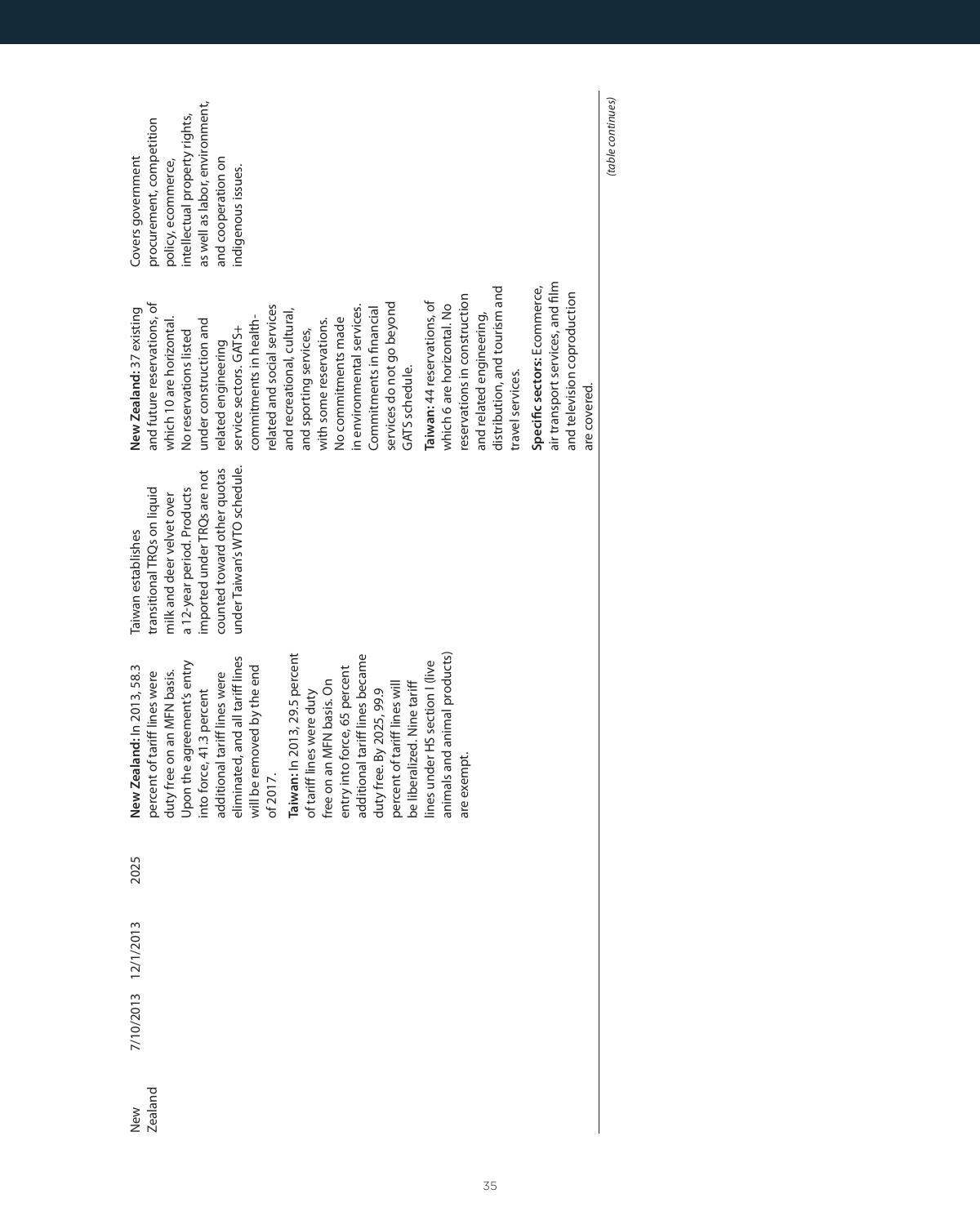| Table A.1 |                |                     |                             | Summary of coverage of Taiwan's free trade agreements (FTAs) (continued)                                                                                                                                                                                                                                                                                                                                                                                                                                            |                                           |                                                                                                                                                                                                                                                                                                                                                                                                                                                                                                                                                                                                                                                                                                                                                                  |                                                                                                                                |
|-----------|----------------|---------------------|-----------------------------|---------------------------------------------------------------------------------------------------------------------------------------------------------------------------------------------------------------------------------------------------------------------------------------------------------------------------------------------------------------------------------------------------------------------------------------------------------------------------------------------------------------------|-------------------------------------------|------------------------------------------------------------------------------------------------------------------------------------------------------------------------------------------------------------------------------------------------------------------------------------------------------------------------------------------------------------------------------------------------------------------------------------------------------------------------------------------------------------------------------------------------------------------------------------------------------------------------------------------------------------------------------------------------------------------------------------------------------------------|--------------------------------------------------------------------------------------------------------------------------------|
| Partner   | signed<br>Date | Entry into<br>force | implemented<br>≧<br>Year fu | Trade and tariff<br>liberalization                                                                                                                                                                                                                                                                                                                                                                                                                                                                                  | Tariff rate quota (TRQ)                   | services and investment <sup>®</sup><br>Cross-border trade in                                                                                                                                                                                                                                                                                                                                                                                                                                                                                                                                                                                                                                                                                                    | Other provisions                                                                                                               |
| Singapore |                | 11/7/2013 4/19/2014 | 2028                        | Taiwan: In 2014, 29.5 percent<br>agreement's entry into force,<br>into force, an additional 53.6<br>remain subject to duties (HS<br>already duty free. Upon the<br>liberalized. 46 tariff lines (or<br>market access for all goods.<br>of tariff lines were duty free<br>remaining 6 lines, granting<br>percent of tariff lines were<br>0.5 percent) in agriculture<br>on an MFN basis. On entry<br>Singapore eliminated the<br>percent of all tariffs were<br>Singapore: In 2014, 99.9<br>sections I, II, and IV). | The agreement does not<br>establish TRQs. | engineering, distribution, and<br>Specific sectors: Ecommerce<br>and social services do not go<br>and environmental services,<br>broader commitments in all<br>in distribution, educational,<br>Singapore: 68 reservations<br>services and health-related<br>tourism and travel services.<br>horizontal. No reservations<br>New GATS+ commitments<br>Commitments in financial<br>and engineering services.<br>11 sectors except finance.<br>listed under construction<br>of which 7 are horizontal.<br>construction and related<br>services, of which 12 are<br>Taiwan: 39 reservations,<br>and telecommunication<br>with some reservations.<br>for existing and future<br>No reservations under<br>Compared with GATS,<br>services are covered.<br>beyond GATS. | ecommerce, and intellectual<br>The agreement also covers<br>government procurement,<br>competition policy,<br>property rights. |
|           |                |                     |                             | GATS = General Agreement on Trade in Services; HS = Harmonized System; MFN = most favored nation                                                                                                                                                                                                                                                                                                                                                                                                                    |                                           |                                                                                                                                                                                                                                                                                                                                                                                                                                                                                                                                                                                                                                                                                                                                                                  |                                                                                                                                |

a. Liberalization commitments in all FTAs except China follow a negative list approach.

a. Liberalization commitments in all FTAs except China follow a negative list approach.<br>b. Detail on Taiwan-China trade pacts is provided in table A.2.

b. Detail on Taiwan-China trade pacts is provided in table A.2.

Sources: WTO Regional Trade Agreements Information System (RTA-IS) database, http://rtais.wto.org/ui/PublicMaintainRTAHome.aspx (accessed on April 7, 2016); MOEA (2013a, 2013b). Sources: WTO Regional Trade Agreements Information System (RTA-IS) database, http://rtais.wto.org/ui/PublicMaintainRTAHome.aspx (accessed on April 7, 2016); MOEA (2013a, 2013b).

36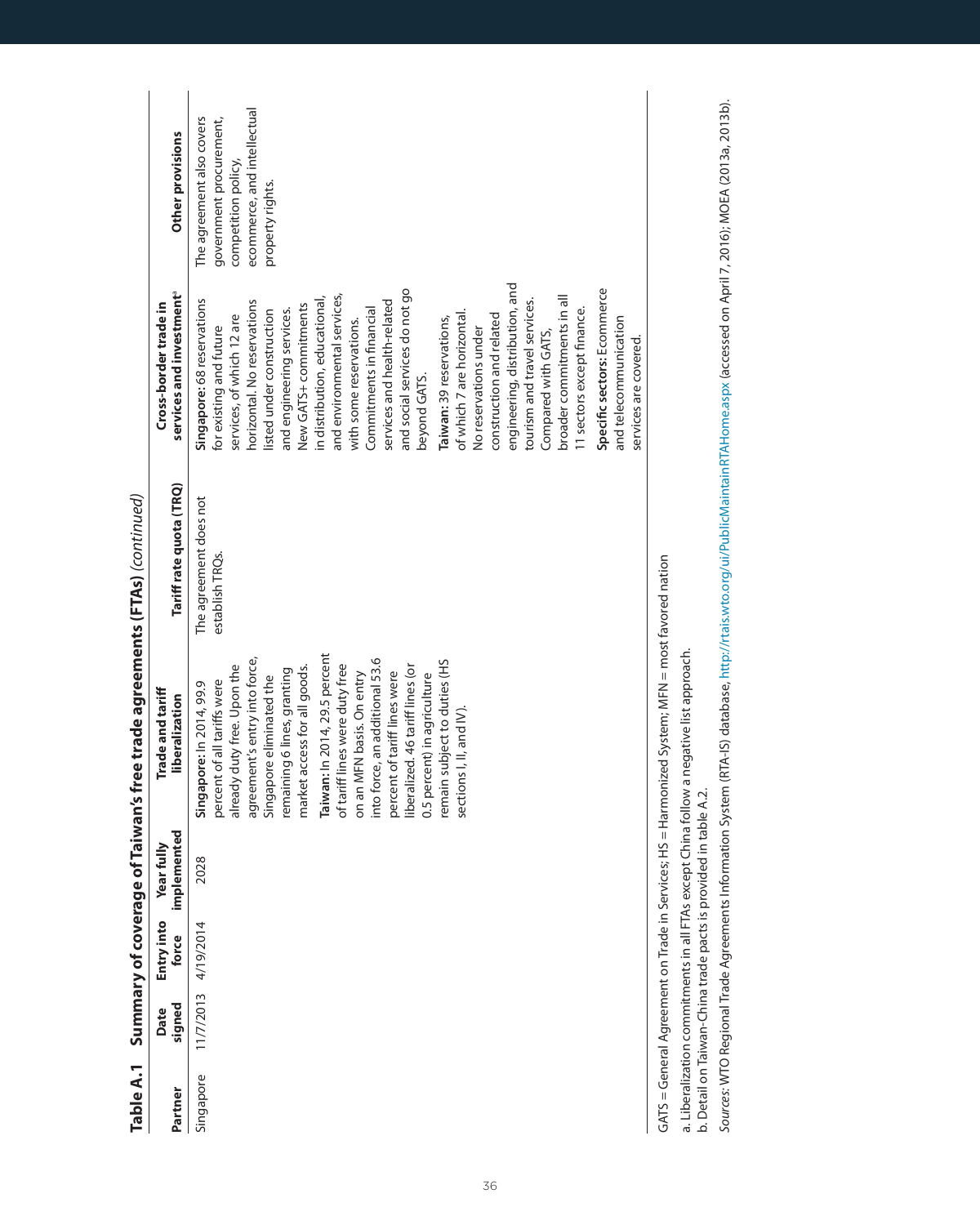| Agreement                                                                      | Date signed | <b>Entry into</b><br>force | <b>Current</b><br>status | <b>Content covered</b>                                                                                                                                                                                                                                                                                                                                                                                              |
|--------------------------------------------------------------------------------|-------------|----------------------------|--------------------------|---------------------------------------------------------------------------------------------------------------------------------------------------------------------------------------------------------------------------------------------------------------------------------------------------------------------------------------------------------------------------------------------------------------------|
| <b>Cross-Strait Economic</b><br><b>Cooperation Framework</b><br>Agreement      | 6/29/2010   | 9/12/2010                  | In force                 | * The agreement covers liberalization of tariff and non-<br>tariff barriers to goods and services trade, investment,<br>and economic cooperation in various areas.                                                                                                                                                                                                                                                  |
| (ECFA)                                                                         |             |                            |                          | * Under the Early Harvest Program for trade in goods,<br>267 tariff lines for Taiwan and 539 for China were to be<br>eliminated over 3 phases within 2 years. Liberalization<br>began in January 2011 with final group of "early harvest"<br>items tariff free by 2013.                                                                                                                                             |
|                                                                                |             |                            |                          | * Under the Early Harvest for trade in services, Taiwan<br>committed to liberalize 8 subsectors in business.<br>communication, distribution, transport, and recreational,<br>cultural, and sporting services, with 1 commitment<br>in financial services. China committed to liberalize 9<br>subsectors in business, communication, health, and<br>transport services, with 3 commitments in financial<br>services. |
|                                                                                |             |                            |                          | * The agreement also covers trade rules including<br>rules of origin, trade remedies, and dispute settlement<br>procedures.                                                                                                                                                                                                                                                                                         |
|                                                                                |             |                            |                          | * Requires establishment of a Cross-Strait Economic<br>Cooperation Committee.                                                                                                                                                                                                                                                                                                                                       |
| <b>Cross-Strait Bilateral</b><br><b>Investment Protection</b><br>and Promotion | 8/9/2012    | 2/1/2013                   | In force                 | * The agreement aims to facilitate investment by<br>reducing investment restrictions and ensuring fair and<br>equitable treatment.                                                                                                                                                                                                                                                                                  |
| Agreement<br>(BIA)                                                             |             |                            |                          | * The agreement protects all investments (including<br>investors who invest in China via third countries) and<br>covers transparency requirements, notification and<br>dispute settlement mechanisms, protection against<br>expropriation, compensation for losses, subrogation<br>rights, and capital transfers.                                                                                                   |
|                                                                                |             |                            |                          | * The agreement includes carveouts for restrictive<br>measures in financial services for prudential reasons, as<br>well as a balance of payments exception for temporary<br>safequard measures.                                                                                                                                                                                                                     |

## <span id="page-36-0"></span>**Table A.2 Summary of cross-strait trade pacts**

(table continues)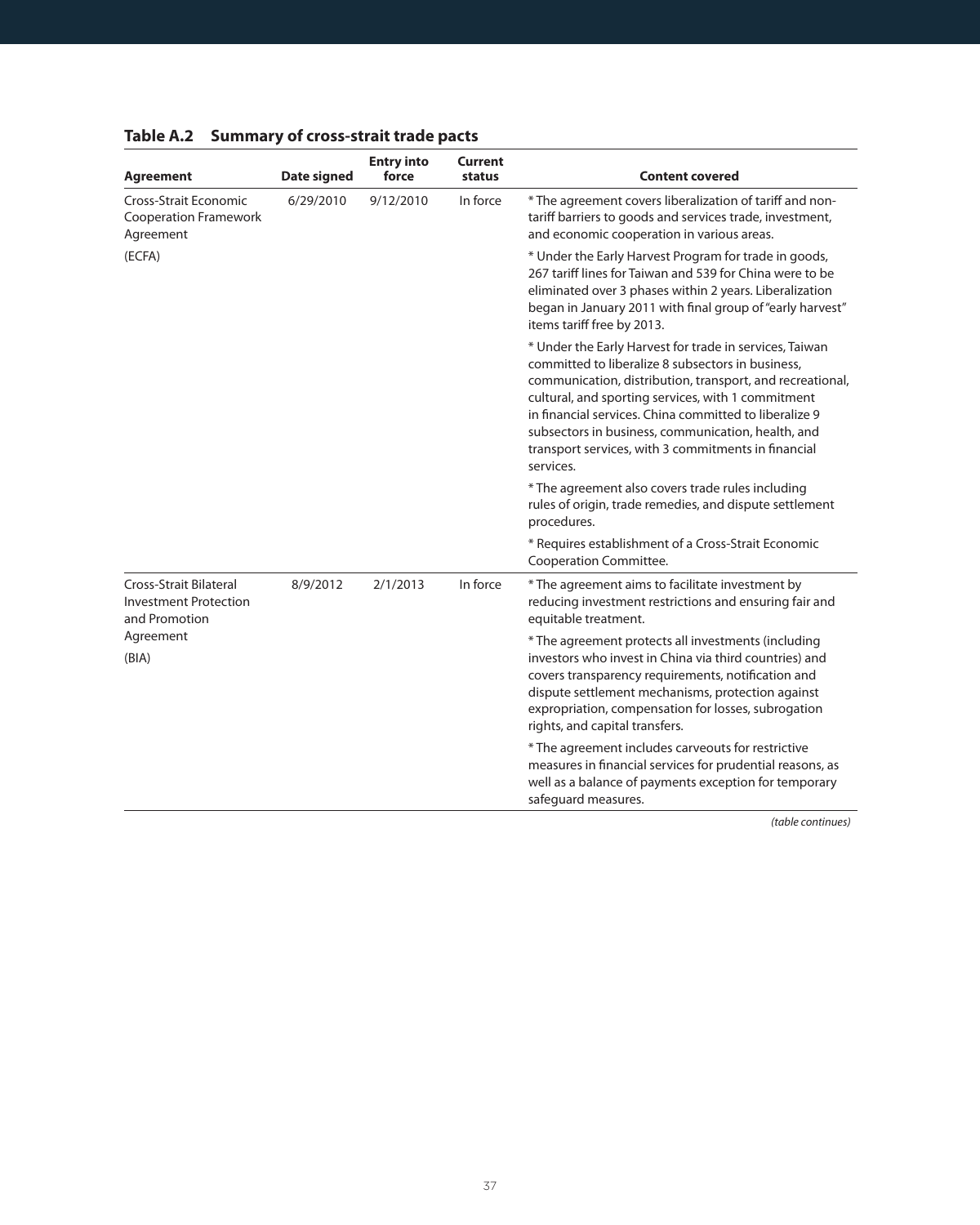| <b>Agreement</b>                                   | <b>Date signed</b> | <b>Entry into</b><br>force | Current<br>status                                                                                          | <b>Content covered</b>                                                                                                                                                                                                                                                                                                                                                                                                                                                                                                     |
|----------------------------------------------------|--------------------|----------------------------|------------------------------------------------------------------------------------------------------------|----------------------------------------------------------------------------------------------------------------------------------------------------------------------------------------------------------------------------------------------------------------------------------------------------------------------------------------------------------------------------------------------------------------------------------------------------------------------------------------------------------------------------|
| Cross-Strait Agreement<br>on Trade in Services     | 6/21/2013          |                            | Currently<br>unratified by<br>Yuan of the<br>Republic of                                                   | * The agreement covers trade rules, including<br>transparency requirements, administration of regulatory<br>the Legislative measures, prevention of unfair competition, emergency<br>negotiation mechanism, free movement of payments<br>and capital transfers, and fair and equitable treatment.                                                                                                                                                                                                                          |
|                                                    |                    |                            | China                                                                                                      | * In addition to commitments made under the ECFA.<br>Taiwan made 64 commitments (55 nonfinance and 9<br>finance) in services liberalization and China made 80<br>commitments (65 nonfinance and 15 finance). Banking,<br>health care, tourism, film, communications, and<br>publishing industries are to be opened.                                                                                                                                                                                                        |
|                                                    |                    |                            |                                                                                                            | * Commitments to open access to Chinese financial<br>service firms were limited, but several state-owned<br>commercial banks were permitted to open branches<br>in Taiwan. For Taiwan, 13 banks were approved to<br>establish branches in China; select asset management<br>and securities companies were permitted to open<br>local offices; and 20 Taiwanese investment trusts, 10<br>insurance companies, and 5 banks were certified by the<br>China Securities Regulatory Commission and granted<br>investment quotas. |
| <b>Cross-Strait Agreement</b><br>on Trade in Goods |                    |                            | Negotiations<br>ongoing;<br>talks started<br>February 2011<br>with 12th<br>round held<br>November<br>2015. |                                                                                                                                                                                                                                                                                                                                                                                                                                                                                                                            |

#### **Table A.2 Summary of cross-strait trade pacts** (continued)

Sources: 認識ECFA: 大事紀[Events], www.ecfa.org.tw/Event.aspx?nid=26 (accessed on March 29, 2016); 認識ECFA: 協議文本及附 ↅ[Official documents and legal texts], www.ecfa.org.tw/RelatedDoc.aspx?nid=14 (accessed on March 29, 2016); and Ministry of Commerce of the People's Republic of China, Department of Taiwan, Hong Kong and Macao Affairs, 海峡两岸经济合作框架协议 [ECFA], http://tga.mofcom.gov.cn/article/zt\_ecfa/ (accessed on March 29, 2016); 最新消息: 新聞資料 [Latest News], www.ecfa.org.tw/ShowNews.aspx?nid=2&id=2153&year=all (accessed on March 29, 2016).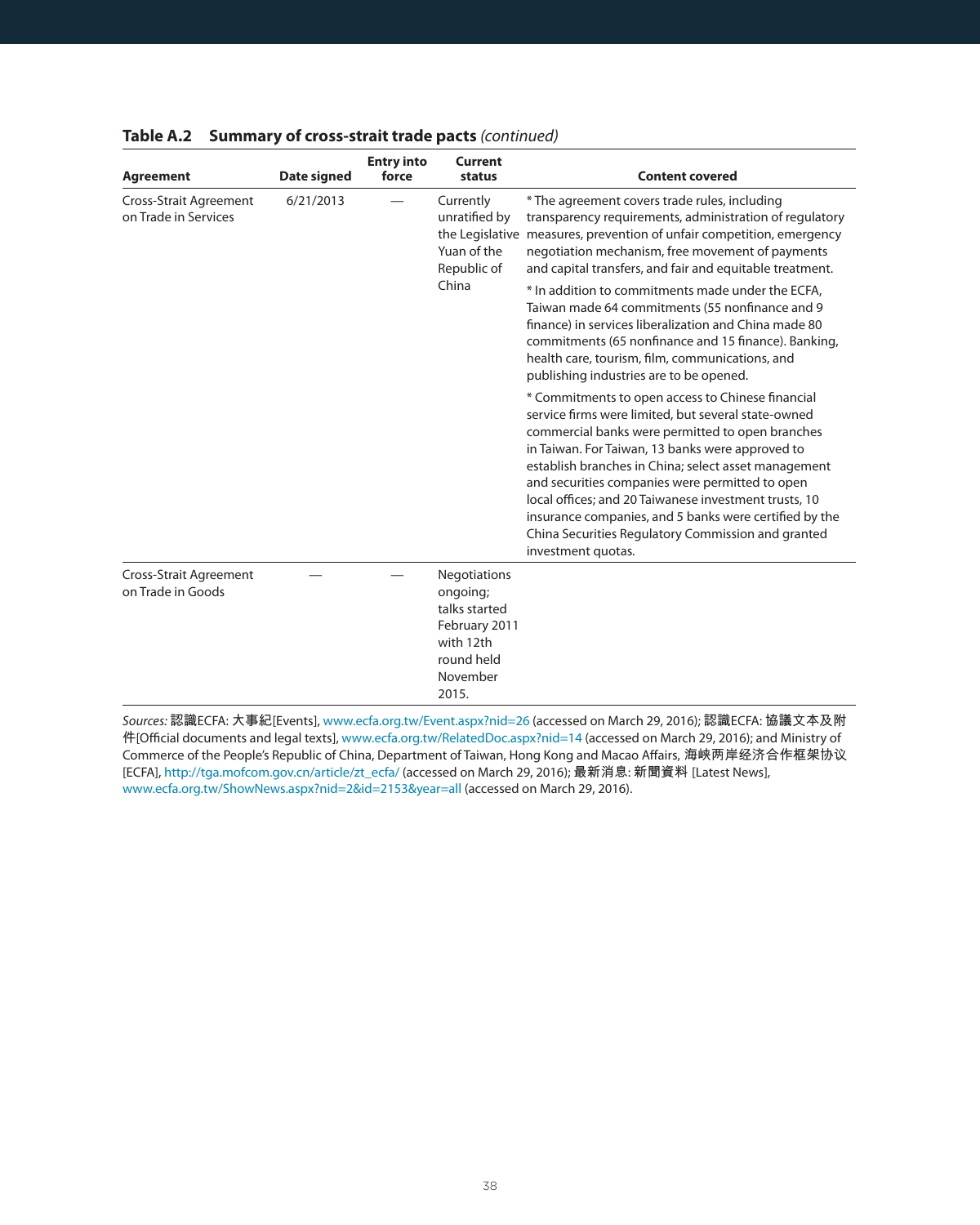#### **REFERENCES**

**REFERENCES** AmCham Taipei (American Chamber of Commerce in Taipei). 2015. *Taiwan White Paper*. Washington. Available at http://amcham.com.tw/amchamWP/wp-content/uploads/2016/01/2015-AmCham-Taipei-White-Paper-Complete.pdf.

Bergsten, C. Fred, and Jeffrey J. Schott. 2016. TPP and Exchange Rates. In *Assessing the Trans-Pacific Partnership, Volume 2: Innovations in Trading Rules*. [PIIE Briefing 16-4](https://piie.com/publications/piie-briefings/assessing-trans-pacific-partnership-volume-2-innovations-trading-rules). Washington: Peterson Institute for International Economics.

Branstetter, Lee. 2016a. TPP and the Conflict over Drugs: Incentives for Innovation versus Access to Medicines. In *Assessing the Trans-Pacific Partnership, Volume 2: Innovations in Trading Rules*. [PIIE Briefing 16-4.](https://piie.com/publications/piie-briefings/assessing-trans-pacific-partnership-volume-2-innovations-trading-rules) Washington: Peterson Institute for International Economics.

Branstetter, Lee. 2016b. TPP and Digital Trade. In *Assessing the Trans-Pacific Partnership, Volume 2: Innovations in Trading Rules*. [PIIE Briefing 16-4](https://piie.com/publications/piie-briefings/assessing-trans-pacific-partnership-volume-2-innovations-trading-rules). Washington: Peterson Institute for International Economics.

Bush, Richard C., III, and Joshua Meltzer. 2014. *Taiwan and the Trans-Pacific Partnership: Preparing the Way*. East Asia Policy Paper 3. Washington: Brookings Institution.

Cimino-Isaacs, Cathleen. 2016. Labor Standards in the TPP. In *Assessing the Trans-Pacific Partnership, Volume 2: Innovations in Trading Rules*. [PIIE Briefing 16-4.](https://piie.com/publications/piie-briefings/assessing-trans-pacific-partnership-volume-2-innovations-trading-rules) Washington: Peterson Institute for International Economics.

Elliott, Kimberly Ann. 2016. Rules of Origin in Textiles and Apparel. In *Assessing the Trans-Pacific Partnership, Volume 1: Market Access and Sectoral Issues*. [PIIE Briefing 16-1](https://piie.com/publications/piie-briefings/assessing-trans-pacific-partnership-volume-1-market-access-and-sectoral). Washington: Peterson Institute for International Economics.

Fensom, Anthony. 2013. "Taiwan-Singapore FTA." *The Diplomat*, November 8. Available at http://thediplomat.com/2013/11/taiwan-singapore-fta/ (accessed on April 28, 2016).

Freund, Caroline, Tyler Moran, and Sarah Oliver. 2016. Tariff Liberalization. In *Assessing the Trans-Pacific Partnership, Volume 1: Market Access and Sectoral Issues*. [PIIE Briefing 16-1.](https://piie.com/publications/piie-briefings/assessing-trans-pacific-partnership-volume-1-market-access-and-sectoral) Washington: Peterson Institute for International Economics.

Gadbaw, R. Michael. 2016. Competition Policy. In *Assessing the Trans-Pacific Partnership, Volume 2: Innovations in Trading Rules*. [PIIE Briefing 16-4](https://piie.com/publications/piie-briefings/assessing-trans-pacific-partnership-volume-2-innovations-trading-rules). Washington: Peterson Institute for International Economics.

Gelpern, Anna. 2016. Financial Services. In *Assessing the Trans-Pacific Partnership, Volume 1: Market Access and Sectoral Issues*. [PIIE Briefing 16-1.](https://piie.com/publications/piie-briefings/assessing-trans-pacific-partnership-volume-1-market-access-and-sectoral) Washington: Peterson Institute for International Economics.

Hufbauer, Gary Clyde. 2016a. Liberalization of Services Trade. In *Assessing the Trans-Pacific Partnership, Volume 1: Market Access and Sectoral Issues*. [PIIE Briefing 16-1.](https://piie.com/publications/piie-briefings/assessing-trans-pacific-partnership-volume-1-market-access-and-sectoral) Washington: Peterson Institute for International Economics.

Hufbauer, Gary Clyde. 2016b. Investor-State Dispute Settlement. In *Assessing the Trans-Pacific Partnership, Volume 1: Market Access and Sectoral Issues*. [PIIE Briefing 16-1.](https://piie.com/publications/piie-briefings/assessing-trans-pacific-partnership-volume-1-market-access-and-sectoral) Washington: Peterson Institute for International Economics.

IE Singapore. 2014. *The Agreement Between Singapore and the Separate Customs Territory of Taiwan, Penghu, Kinmen and Matsu on Economic Partnership (ASTEP): A business guide for companies*. Available at www.iesingapore. [gov.sg/~/media/IE%20Singapore/Files/ Trade%20from%20Singapore/ASTEP/ASTEP\\_30\\_04\\_2014\\_V8\\_final.pdf.](www.iesingapore.gov.sg/~/media/IE%20Singapore/Files/ Trade%20from%20Singapore/ASTEP/ASTEP_30_04_2014_V8_final.pdf) 

ITUC (International Trade Union Confederation). 2010. *Internationally Recognised Core Labour Standards in Chinese Taipei*. Report for the WTO General Council Review of the Trade Policies of Chinese Taipei. Brussels.

Ku, Julian. 2013. The Enforcement of ICSID Awards in the People's Republic of China. *Contemporary Asia Arbitration Journal* 6, no. 1: 31–48.

Lincicome, Scott, and Brian Picone. 2016. *Evaluating the Trans-Pacific Partnership*. Client Alert Brief. Washington: White & Case.

MAC (Mainland Affairs Council, Republic of China). 2012. *Benefits of the 16 Cross-Strait Agreements*. Taipei. Available at www.mac.gov.tw/public/Data/2101911582271.pdf.

Meltzer, Joshua. 2014. *Taiwan's Economic Opportunities and Challenges and the Importance of the Trans-Pacific Partnership*. East Asia Policy Paper 2. Washington: Brookings Institution.

Miner, Sean. 2016. Commitments on State-Owned Enterprises. In *Assessing the Trans-Pacific Partnership, Volume 2: Innovations in Trading Rules*. [PIIE Briefing 16-4](https://piie.com/publications/piie-briefings/assessing-trans-pacific-partnership-volume-2-innovations-trading-rules). Washington: Peterson Institute for International Economics.

MOEA (Ministry of Economic Affairs). 2013a. *Explanatory Materials for the Agreement between New Zealand and the Separate Customs Territory of Taiwan, Penghu, Kinmen and Matsu on Economic Partnership ("ANZTEC")*. Taipei. Available at https://www.moea.gov.tw/TNE/main/news/News.aspx?kind=1&menu\_id=40&news\_id=32.

MOEA (Ministry of Economic Affairs). 2013b. *Explanatory Materials for the Agreement between Singapore and the Separate Customs Territory of Taiwan, Penghu, Kinmen and Matsu on Economic Partnership ("ASTEP")*. Taipei. Available at www.moea.gov.tw/Tse/main/content/SubMenu.aspx?menu\_id=3639.